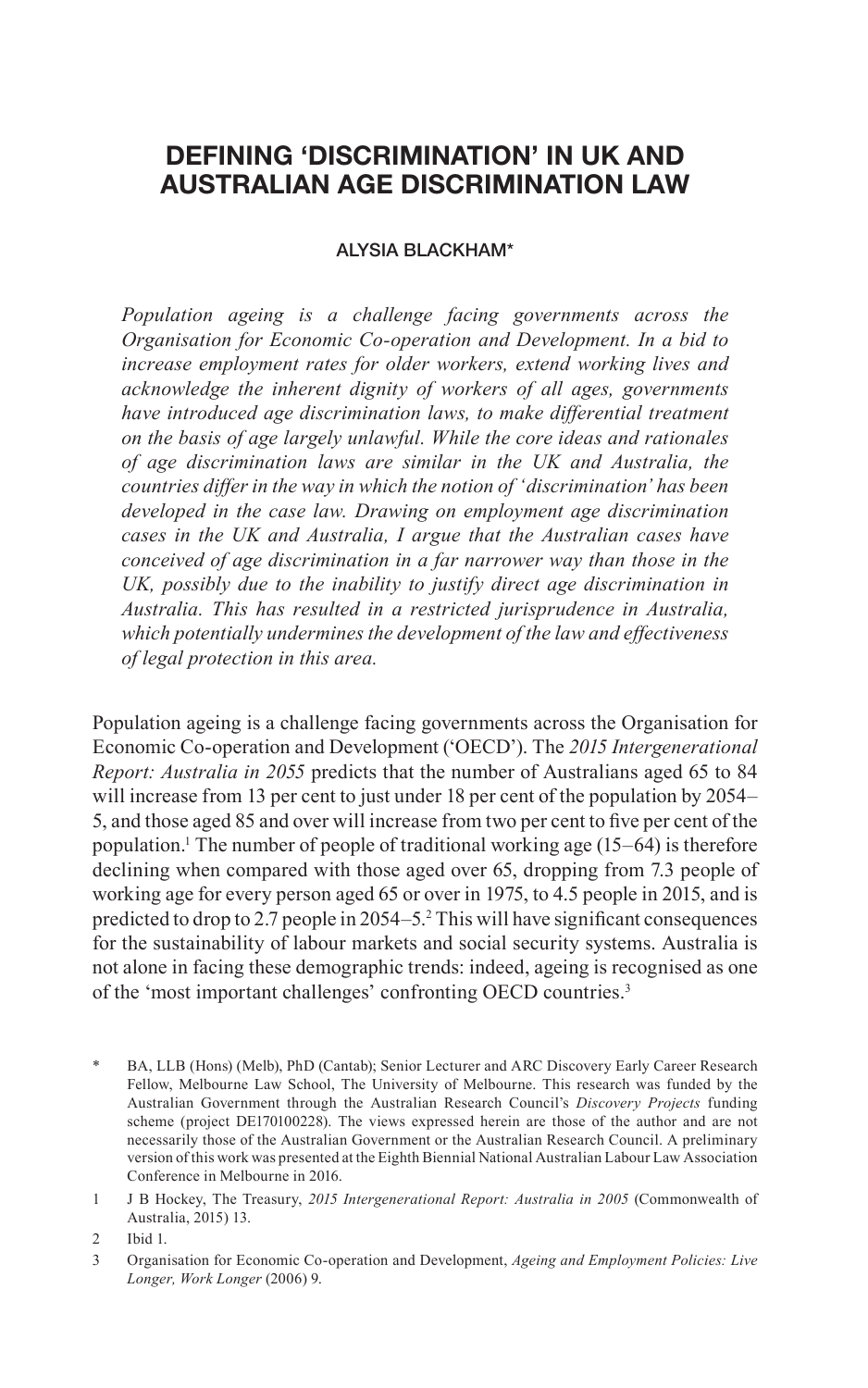In a bid to increase employment rates for older workers, extend working lives and acknowledge the inherent dignity of workers of all ages, governments have introduced age discrimination laws, to make differential treatment on the basis of age largely unlawful. While the scope of age discrimination legislation is not confined to employment, it is in this area that age discrimination legislation is seen as having most potential to mitigate the economic effects of an ageing population. Thus, it is this aspect of age discrimination laws that forms the focus of this paper. Countering ageist stereotypes may help older workers to remain in the workplace for longer, thereby reducing demands on pension systems and promoting social inclusion of the elderly through work.4 Thus, age discrimination laws are seen as having both instrumental benefits for the economy and society, and intrinsic benefits for older workers themselves.

Age discrimination laws in both Australia and the UK have been framed around an individual rights model.<sup>5</sup> The common legal foundations of the two countries, similar experiences of population ageing, and historical influence of UK discrimination law on Australian legal development<sup>6</sup> make the UK a highly appropriate comparator country for a discussion of Australian discrimination law. However, while the core ideas and rationales of age discrimination laws are similar in the UK and Australia, the countries differ in the way in which the notion of 'discrimination' has been developed in statute and case law. Gaze has argued that establishing 'discrimination' is a 'major area of tension between conservative and progressive' interpretations of discrimination law.7 Thus, it is an area worthy of detailed study.

Drawing on employment age discrimination cases in the UK and Australia, I argue that the Australian cases have conceived of age discrimination in a far narrower way than those in the UK, possibly due to the inability to justify direct age discrimination in Australia. This has resulted in a restricted jurisprudence in Australia, which potentially undermines the development of the law and effectiveness of legal protection in this area.

## **I OBJECTIVES AND AIMS OF AGE DISCRIMINATION LAW**

It is necessary to consider the objectives and aims underlying age discrimination laws, before assessing their capacity to achieve these ends. Age discrimination laws are generally expressed as being aimed at achieving two objectives:

<sup>4</sup> See, eg, ibid 17–25; OECD, *Ageing and Employment Policies* <http://www.oecd.org/els/emp/ ageingandemploymentpolicies.htm>.

<sup>5</sup> In the UK, see Linda Dickens, 'The Road Is Long: Thirty Years of Equality Legislation in Britain' (2007) 45 *British Journal of Industrial Relations* 463.

<sup>6</sup> See Margaret Thornton, *The Liberal Promise: Anti-Discrimination Legislation in Australia* (Oxford University Press, 1990) 1.

<sup>7</sup> Beth Gaze, 'Context and Interpretation in Anti-Discrimination Law' (2002) 26 *Melbourne University Law Review* 325, 341.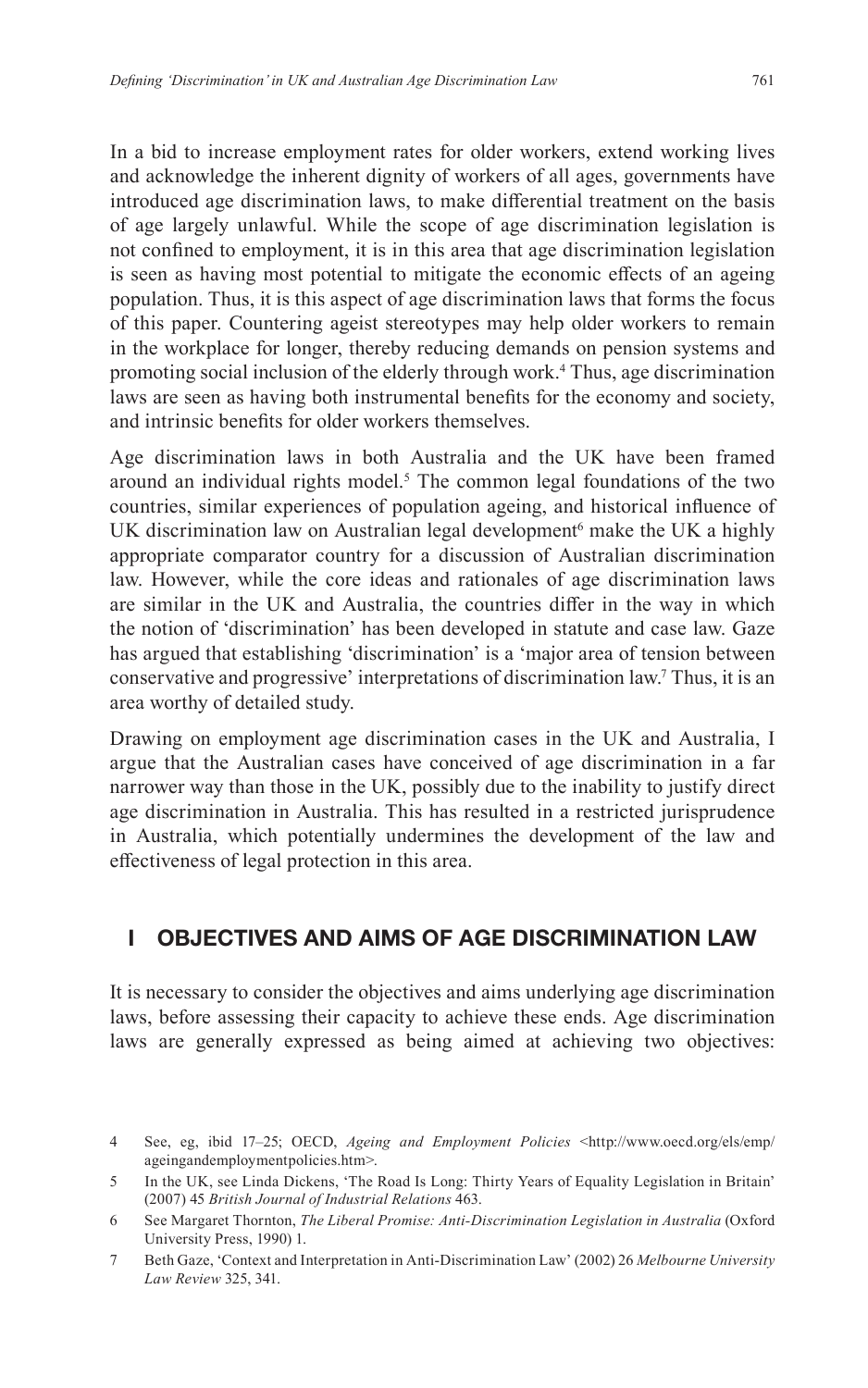instrumental economic ends, and inherent or dignity ends.<sup>8</sup> These two  $$ potentially conflicting — objectives are both evident in the purpose and rationale of the Australian *Age Discrimination Act 2004* (Cth) ('*ADA*').

First, the *ADA* sought to respond to the social and economic costs of demographic ageing, by removing 'barriers to older people participating in society — particularly [in] the work force',<sup>9</sup> including by prohibiting age discriminatory employment practices in hiring, training, setting terms and conditions of employment, selecting for redundancy and managing retirement.<sup>10</sup> It was anticipated that this would maximise older workers' workforce participation, and give 'all Australians … equality of opportunity to participate in the social and economic life of our country';11 and increase organisational efficiency, which might be undermined by reliance on stereotypical assumptions of older workers that '[prevent] business from getting the best person for the job.'12

Second, in addition to these instrumental economic benefits, age discrimination legislation also offers intrinsic benefits, by recognising the inherent worth and dignity of workers of all ages.13 Indeed, the *ADA* was thought to 'play a key role in changing negative attitudes about older and younger Australians.'14 Thus, the *ADA* would 'send a powerful national message about the importance of eliminating unfair age discrimination.'15

The potential conflict between instrumental and intrinsic ends creates a 'double bind' at the heart of age discrimination legislation, as discourse based on fundamental rights competes with market logic.<sup>16</sup> An intrinsic or fundamental rights approach would tend towards a strong, absolute approach to the equal treatment principle. In contrast, an instrumental or market approach provides significant scope to use age as an organising principle, where it is deemed expedient or economically efficient. This tension is evident in the *ADA*, where a broad prohibition of age discrimination in employment is undercut by extensive exceptions to the principle of age equality.

<sup>8</sup> In the UK, see Alysia Blackham, *Extending Working Life for Older Workers: Age Discrimination Law, Policy and Practice* (Hart Publishing, 2016) 7–13.

<sup>9</sup> Commonwealth, *Parliamentary Debates*, House of Representatives, 26 June 2003, 17 623 (Daryl Williams).

<sup>10</sup> *ADA* pt 4.

<sup>11</sup> Commonwealth, *Parliamentary Debates*, House of Representatives, 26 June 2003, 17 624 (Daryl Williams). This has economic benefits for the country, as it reduces welfare expenditure and increases 'self-reliance': see Australian Human Rights Commission*, Willing to Work: National Inquiry into Employment Discrimination against Older Australians and Australians with Disability* (2016) 43.

<sup>12</sup> Commonwealth, *Parliamentary Debates*, House of Representatives, 26 June 2003, 17 623 (Daryl Williams).

<sup>13</sup> Blackham, *Extending Working Life for Older Workers*, above n 8, 9.

<sup>14</sup> Commonwealth, *Parliamentary Debates*, House of Representatives, 26 June 2003, 17 624 (Daryl Williams).

<sup>15</sup> Ibid.

<sup>16</sup> Ann Numhauser-Henning, 'The EU Ban on Age-Discrimination and Older Workers: Potentials and Pitfalls' (2013) 29 *International Journal of Comparative Labour Law and Industrial Relations* 391, 401.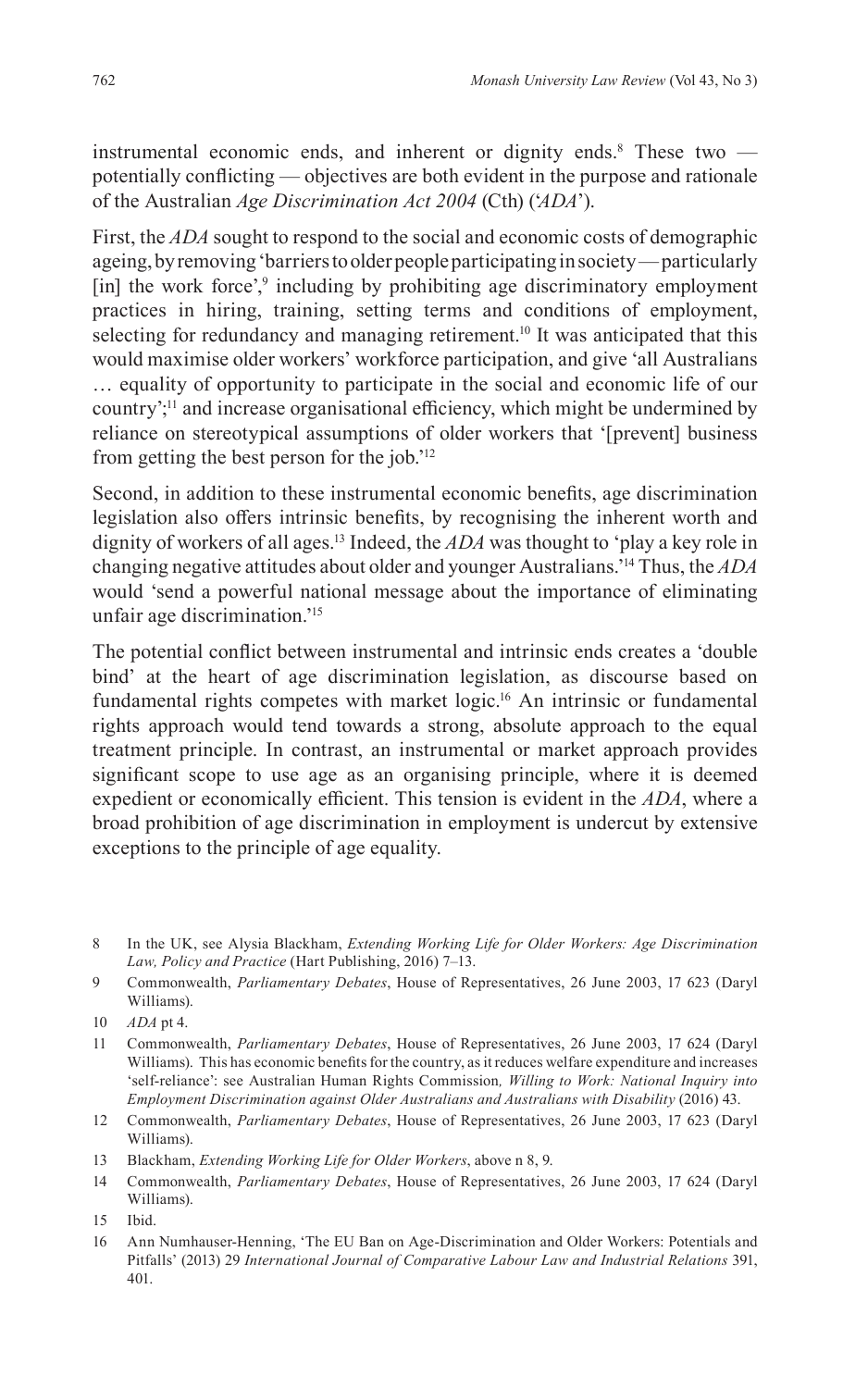Evaluating the effectiveness of age discrimination law, then, can proceed from an intrinsic or instrumental starting point. From an intrinsic or fundamental rights perspective, effective age discrimination law would be seeking to 'eliminate, as far as possible, age discrimination in key areas of public life',<sup>17</sup> and in employment in particular. This would be necessary to address, reduce and ultimately eliminate the 'negative consequences of age discrimination both on the economy and on the health, financial and psychological wellbeing of individuals.'18 To reach this end, it would be necessary to both change individual and organisational behaviour, and to shift societal norms and attitudes, $19$  which are firmly grounded in ageist assumptions and behaviours. This is not solely the province of law and legal change: indeed, law forms only one part of a multifaceted and complex web of influences on social change.<sup>20</sup>

From an instrumental starting point, however, the aims of age discrimination law are more measured: effective discrimination law should aim to reduce age discrimination in key areas of public life, to the extent required to alleviate the negative consequences of discrimination for the market and social systems (such as pensions). Thus, extensive exceptions to the general prohibition of age discrimination are allowable and desirable, so long as those exceptions promote economic efficiency or are instrumentally useful.

While recognising the fundamental differences between these two approaches, to assess the effectiveness of the *ADA* from either perspective it is necessary to consider the extent to which age discrimination has been reduced or eliminated in public life (and in the workforce in particular), and the extent to which the *ADA* has promoted the workforce participation of older workers. Preliminary data from the Australian Human Rights Commission ('AHRC') reveals serious concerns about how effective the *ADA* has been in practice. In 2014, over a quarter (27 per cent) of surveyed Australians aged 50 years and over reported experiencing age discrimination in employment in the previous two years.<sup>21</sup> The AHRC was therefore tasked with conducting a national inquiry into discrimination against older workers, describing this as a 'systemic problem and a considerable barrier to their enjoyment of human rights'.<sup>22</sup>

In its  $2016$  report,<sup>23</sup> the AHRC found that age discrimination against older workers was 'an ongoing and common occurrence',<sup>24</sup> and called for a 'targeted

- 17 Commonwealth, *Parliamentary Debates*, House of Representatives, 26 June 2003, 17 622 (Daryl Williams).
- 18 Ibid 17 623.
- 19 Belinda Smith, 'From *Wardley* to *Purvis* How Far Has Australian Anti-Discrimination Law Come in 30 Years?' (2008) 21 *Australian Journal of Labour Law* 3, 4. See similarly Australian Human Rights Commission, *Willing to Work*, above n 11, 331.
- 20 Roger Cotterrell, *The Sociology of Law: An Introduction* (Butterworths, 1984) 66–7.
- 21 Australian Human Rights Commission, *National Prevalence Survey of Age Discrimination in the Workplace: The Prevalence, Nature and Impact of Workplace Age Discrimination amongst the Australian Population Aged 50 Years and Older* (2015) 3, 18.
- 22 Australian Human Rights Commission, *Willing to Work Terms of Reference for the Inquiry* <https://www.humanrights.gov.au/willing-work-terms-reference-inquiry>.
- 23 Australian Human Rights Commission, *Willing to Work*, above n 11.
- 24 Ibid 59.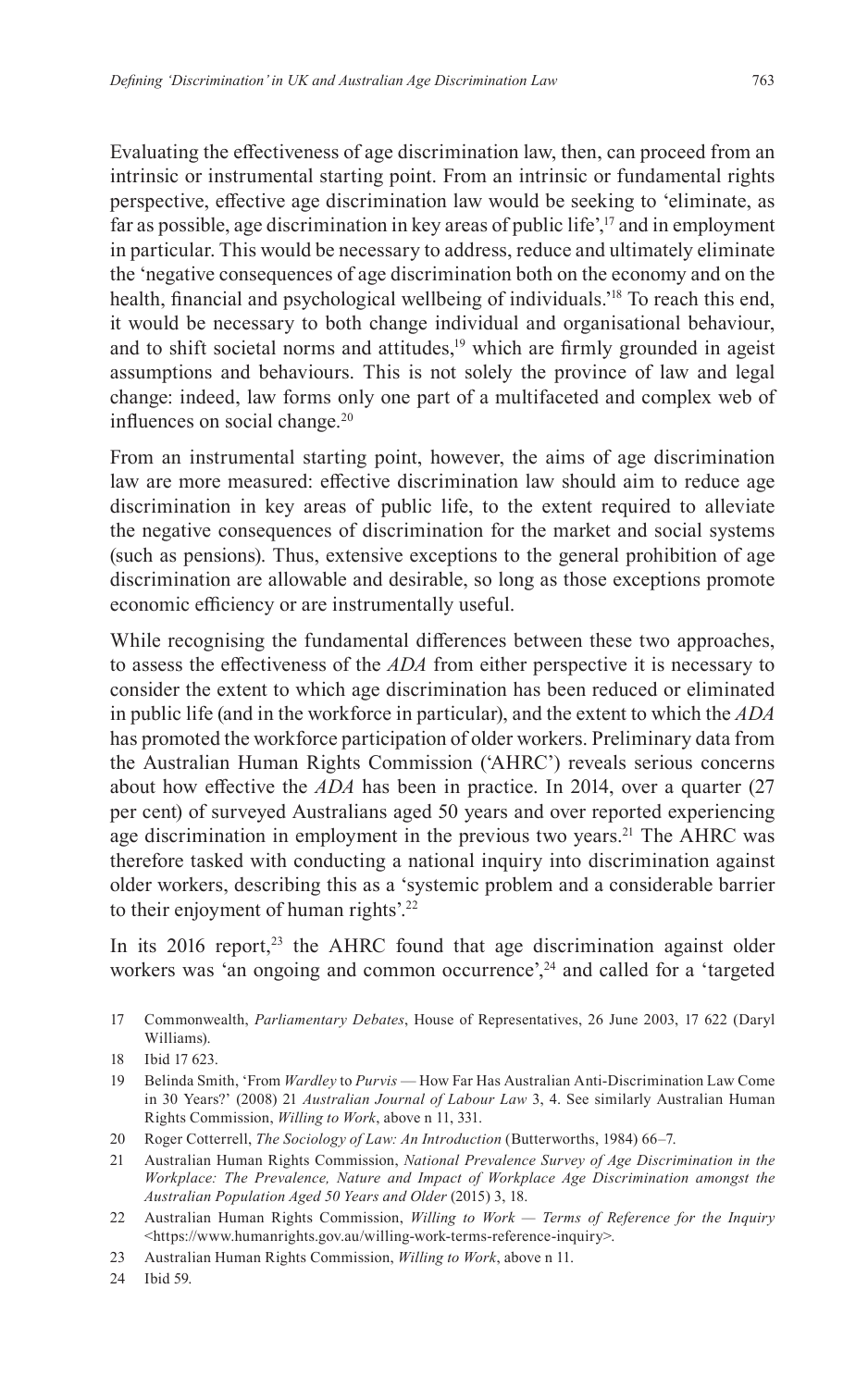focus on addressing employment discrimination and increasing the labour force participation of older people.'25 In relation to discrimination laws, the AHRC noted significant under-reporting of age discrimination, particularly when compared with the national prevalence of age discrimination.<sup>26</sup> The AHRC flagged issues in accessing legal assistance, the costs of court action, the emotional cost of pursing a complaint, the burden of proving discrimination, issues with the comparator test, fear of victimisation following a complaint, intersectionality, and the overall effectiveness of an individual complaints system.<sup>27</sup>

Some of these issues may resolve themselves over time: social change rarely occurs quickly, and the *ADA* has only been in place for just over a decade. At the same time, other issues may reflect deeper limitations in the legal framework, which time will not resolve. Thus, there is a serious need to re-evaluate the effectiveness of the *ADA*, and to consider how it might be improved. Of course, the way 'discrimination' is defined and interpreted by courts is only one possible reason for the limited impact of the *ADA*. Indeed, more fundamental issues, particularly relating to the difficulties of effecting social change through law, may affect the *ADA* and other discrimination statutes.<sup>28</sup> However, the defining and interpreting of 'discrimination' is still an important aspect to consider in relation to legislative effectiveness.<sup>29</sup> Thus, this paper considers how the concept of 'discrimination' has been developed in Australian case law, via case studies contrasting decisions with UK precedent.

## **II THE AUSTRALIAN AND UK LEGAL FRAMEWORKS**

Age discrimination in employment is regulated in Australia by a myriad of pieces of age discrimination legislation at federal,<sup>30</sup> state and territory level,<sup>31</sup> and as both an equality issue generally, and in relation to employment particularly.<sup>32</sup> The differences between the federal, state and territory statutes are explored below.

Focusing initially on provisions at the federal level, the *ADA* s 18 makes it 'unlawful for an employer or a person acting or purporting to act on behalf of an employer to discriminate against' job applicants or employees on the grounds of age. This applies to determining who should be offered employment; setting

- 25 Ibid 107.
- 26 Ibid 320.
- 27 Ibid 320–7.
- 28 Cotterrell, above n 20, 48–9, 68. In practice, effecting social change and shifting social norms may require a strong champion, effective implementation of law by government, and a significant period of time to elapse. How these might be pursued in the context of age discrimination laws is a matter for later work.
- 29 See similarly Smith, above n 19, 4–5.
- 30 *Age Discrimination Act 2004* (Cth) ('*ADA*').
- 31 *Discrimination Act 1991* (ACT); *Anti-Discrimination Act 1977* (NSW); *Anti-Discrimination Act 1992* (NT); *Anti-Discrimination Act 1991* (Qld); *Equal Opportunity Act 1984* (SA); *Anti-Discrimination Act 1998* (Tas); *Equal Opportunity Act 2010* (Vic); *Equal Opportunity Act 1984* (WA).
- 32 *Fair Work Act 2009* (Cth).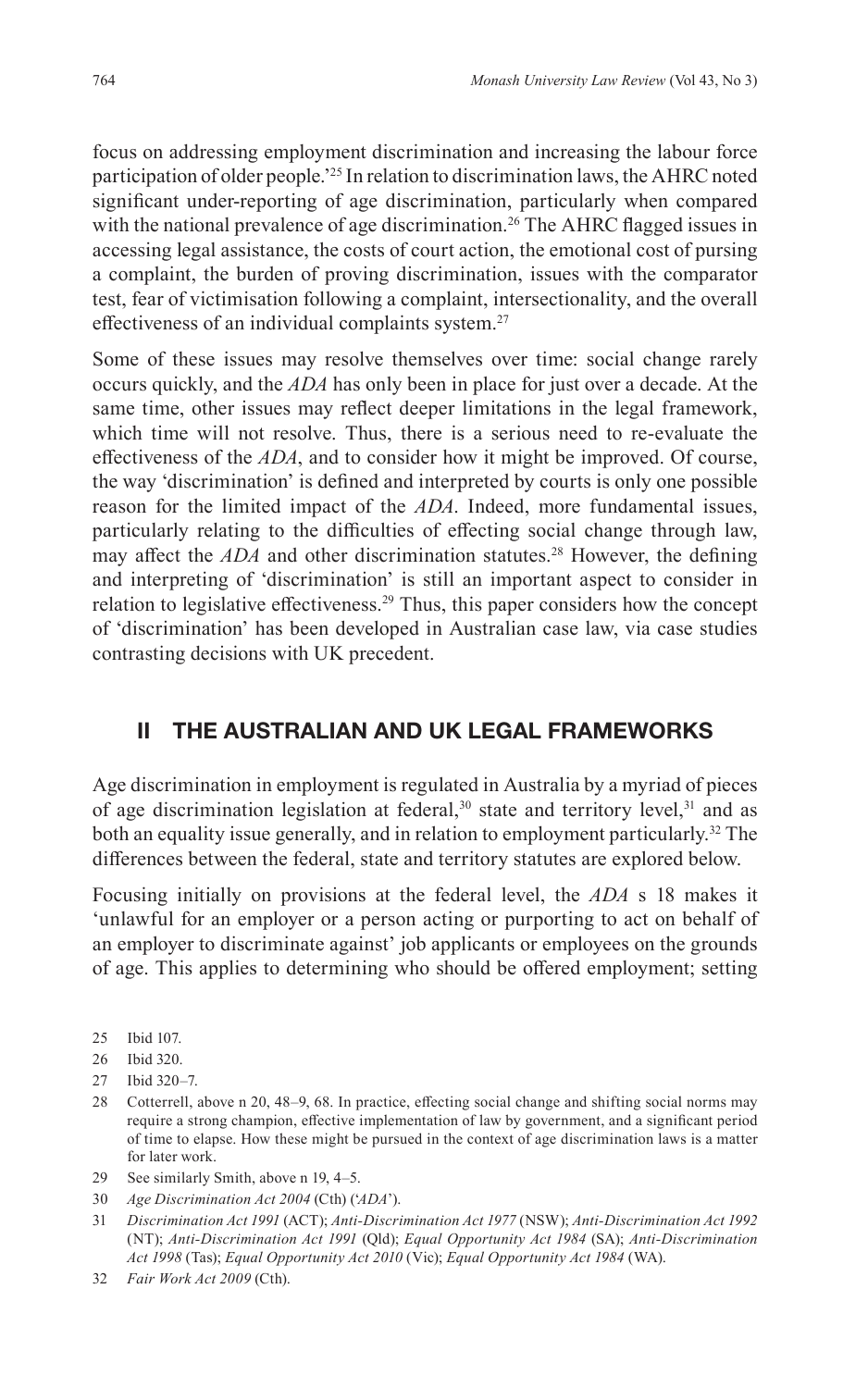terms and conditions; providing access to 'opportunities for promotion, transfer or training, or to any other benefits associated with employment'; dismissal; and in relation to 'any other detriment'. While age discrimination in employment is also regulated by the adverse action provisions in the *Fair Work Act 2009* (Cth) ('*FWA*'), this paper focuses particularly on the *ADA* provisions and their implementation, as the *FWA* definition of 'discrimination' expressly incorporates action unlawful under anti-discrimination law.<sup>33</sup> Thus, while this paper does not expressly consider the case law under the *FWA*, its findings are also relevant to the interpretation of the adverse action provisions.

The situation in the UK is less complex: the *Equality Act 2010* (UK) c 15 ('*EqA*') is a single piece of legislation prohibiting discrimination because of a range of protected characteristics, including age. There is no separate legislation relating to employment, and while some equality regulation is devolved to Northern Ireland, Wales and Scotland, the core legislative provisions remain the same in each region.34 The *EqA* consolidated a number of pieces of equality legislation into a single statute in 2010, including the *Employment Equality (Age) Regulations 2006* (UK) SI 2006/1031, which implemented the EU Framework Directive 2000/7835 into UK law as it related to age. The *EqA* prohibits direct and indirect discrimination, harassment and victimisation in the workplace on the grounds of age during recruitment, in setting the terms of employment, deciding to award promotions and provide training, and in dismissal.<sup>36</sup>

## **III STATUTORY DEFINITION OF 'DISCRIMINATION'**

The *EqA* and *ADA* both generally prohibit direct and indirect age discrimination in employment. However, the definitions of 'direct' and 'indirect' discrimination differ somewhat between the legislative schemes, and between the state, territory and federal schemes in Australia.

# **A** *Direct Discrimination*

The *ADA* s 14 defines direct discrimination as occurring where:

- (a) the discriminator treats or proposes to treat the aggrieved person less favourably than, in circumstances that are the same or are not materially
- 33 Ibid s 351(2)(a). For discussion of the adverse action provisions generally, see the work being undertaken by Anna Chapman and Beth Gaze as part of the project *Reshaping Employment Discrimination Law: Towards Substantive Equality at Work?* (ARC grant DP110101076). In relation to age, see Therese MacDermott, 'Challenging Age Discrimination in Australian Workplaces: From Anti-Discrimination Legislation to Industrial Regulation' (2011) 34 *University of New South Wales Law Journal* 182, 199–209.
- 34 *Northern Ireland Act 1998* (UK) c 47; *Employment Equality (Age) Regulations (Northern Ireland) 2006* (NI) SR 2006/261; *EqA* ss 209, 210.
- 35 *Council Directive 2000/78/EC of 27 November 2000 Establishing a General Framework for Equal Treatment in Employment and Occupation* [2000] OJ L 303/16.

36 *EqA* s 39.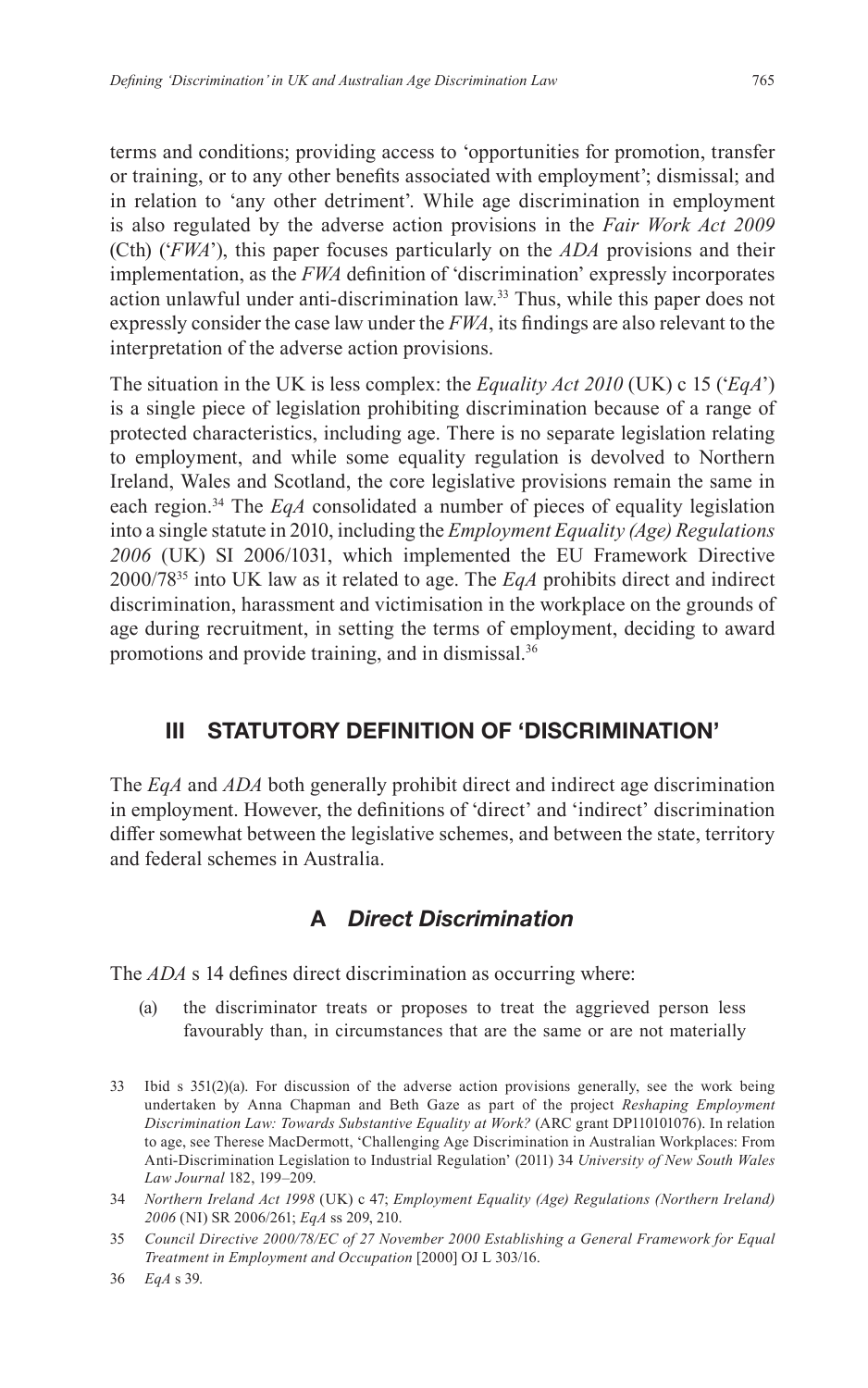different, the discriminator treats or would treat a person of a different age; and

- (b) the discriminator does so because of:
	- (i) the age of the aggrieved person; or
	- (ii) a characteristic that appertains generally to persons of the age of the aggrieved person; or
	- (iii) a characteristic that is generally imputed to persons of the age of the aggrieved person.

Section 5 of the *ADA* defines 'age' to include 'age group'. Similar provisions are in place in New South Wales,<sup>37</sup> South Australia,<sup>38</sup> and Queensland.<sup>39</sup> In Western Australia, the discriminator must actually treat the person less favourably: there is no mention of 'proposes to treat'.40

Under the *EqA* s 13, direct discrimination is defined as occurring where, 'because of a protected characteristic, A treats B less favourably than A treats or would treat others.' Age as a protected characteristic is defined in s 5 as being a reference to a person of a particular age group, whether that is defined by reference to a particular age or to a range of ages.

Both jurisdictions require that 'less favourable' treatment be 'because of' age, meaning there is a broad similarity between the provisions. However, the Australian *ADA* provides more specificity regarding what might constitute direct age discrimination, at least in relation to characteristics and imputed characteristics. The *ADA* also includes a requirement that the treatment is less favourable than that 'in circumstances that are the same or are not materially different', which is not a requirement under the UK *EqA*.

Both the *ADA* and *EqA* rely on a comparator for establishing discrimination. The challenges of this approach have been well documented, $41$  particularly where it is difficult to produce a suitable real or hypothetical comparator. This is especially complex in the context of age, where it is also difficult to identify the age of the relevant comparator, given 'age groups' are nebulous and context-specific.42 This

- 37 *Anti-Discrimination Act 1977* (NSW) s 49ZYA(1)(a).
- 38 *Equal Opportunity Act 1984* (SA) ss 6(3), 85A.
- 39 *Anti-Discrimination Act 1991* (Qld) s 10.
- 40 *Equal Opportunity Act 1984* (WA) s 66V(1).
- 41 In relation to young workers, see Alysia Blackham, 'Falling on Their Feet: Young Workers, Employment and Age Discrimination' (2015) 44 *Industrial Law Journal* 246. See also Smith, above n 19.
- 42 See similarly Therese MacDermott, 'Affirming Age: Making Federal Anti-Discrimination Regulation Work for Older Australians' (2013) 26 *Australian Journal of Labour Law* 141, 144.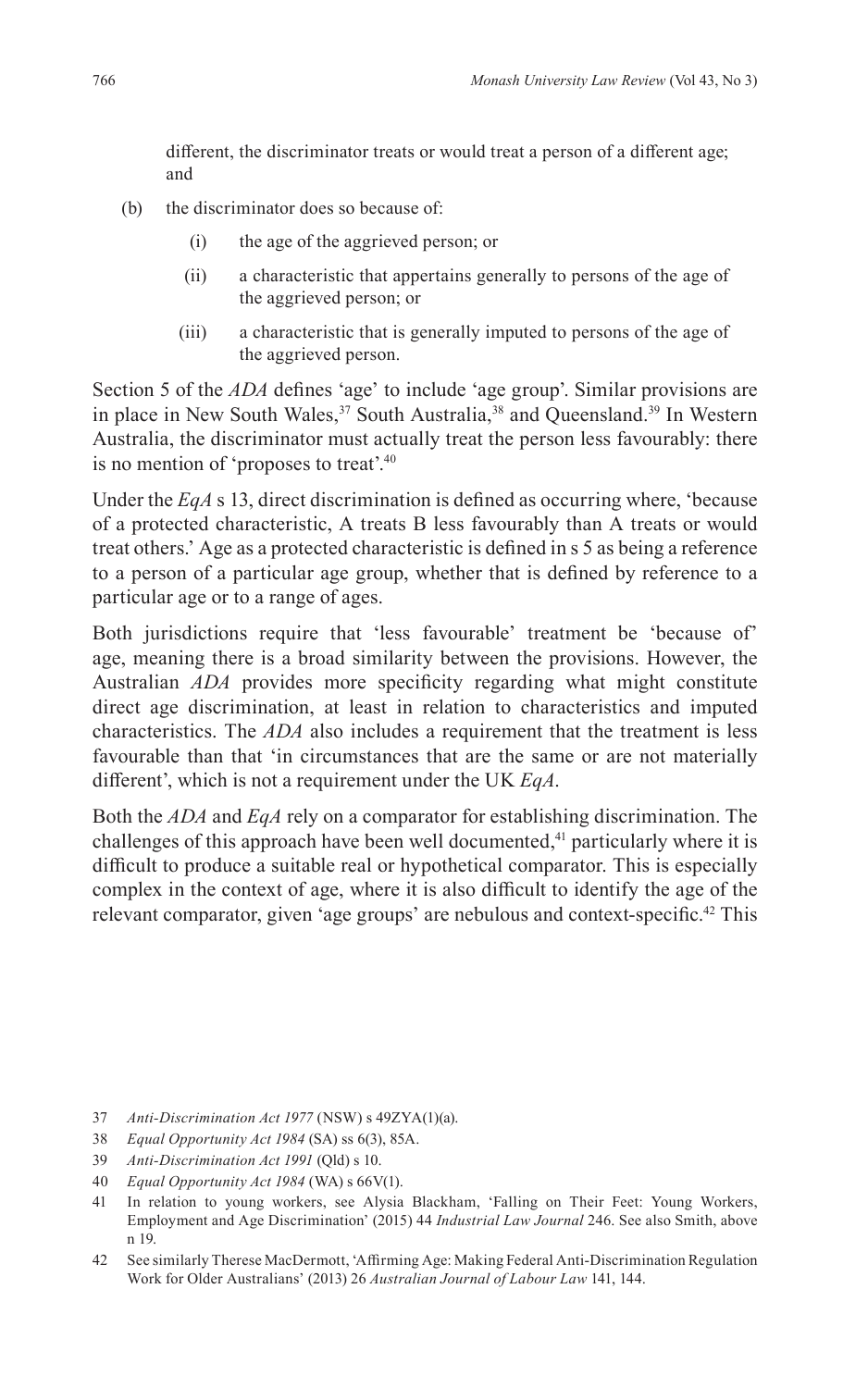may be compounded by the requirement under the *ADA* that the treatment occur 'in circumstances that are the same or are not materially different'.<sup>43</sup>

In its 2016 report, the AHRC recommended that the government consider amending federal discrimination laws to remove the comparator requirement, and replace it with a 'detriment' test based on the *Discrimination Act 1991* (ACT).<sup>44</sup> Under the provisions in both the Australian Capital Territory and Victoria, direct discrimination occurs where someone is treated or proposed to be treated 'unfavourably' because of age.<sup>45</sup> In Tasmania, direct discrimination is being treated less favourably because of age: proposed treatment is not mentioned.<sup>46</sup> In these jurisdictions, establishing discrimination is no longer a comparative exercise: the focus is on the treatment of the complainant, not how others may or may not have been treated.<sup>47</sup>

In the Northern Territory, the definition is substantially different: discrimination includes 'any distinction, restriction, exclusion or preference made on the basis of an attribute that has the effect of nullifying or impairing equality of opportunity',48 and proposed or actual less favourable treatment is one example of discrimination, but does not limit the generality of the definition.<sup>49</sup> Recasting the definition of direct discrimination in this broad way could substantially alter how the law is interpreted and applied in the courts.

## **B** *Indirect Discrimination*

Indirect discrimination is defined in s 15 of the *ADA* as occurring where:

- (a) the discriminator imposes, or proposes to impose, a condition, requirement or practice; and
- (b) the condition, requirement or practice is not reasonable in the circumstances; and
- (c) the condition, requirement or practice has, or is likely to have, the effect of disadvantaging persons of the same age as the aggrieved person.

Thus, it does not appear that the condition, requirement or practice needs to disadvantage the claimant in particular. Further, the condition, requirement or

<sup>43</sup> *ADA* s 14(a). In relation to disability, see *Purvis v New South Wales* (2003) 217 CLR 92 ('*Purvis*'). This decision has been extensively criticised: see Colin D Campbell, 'A Hard Case Making Bad Law: *Purvis v New South Wales* and the Role of the Comparator Under the *Disability Discrimination Act 1992* (Cth)' (2007) 35 *Federal Law Review* 111; Kate Rattigan, '*Purvis v New South Wales* (Department of Education & Training): A Case for Amending the *Disability Discrimination Act 1992* (Cth)' (2004) 28 *Melbourne University Law Review* 532; Smith, above n 19.

<sup>44</sup> Australian Human Rights Commission, *Willing to Work*, above n 11, 336.

<sup>45</sup> *Equal Opportunity Act 2010* (Vic) s 8(1); *Discrimination Act 1991* (ACT) s 8(2).

<sup>46</sup> *Anti-Discrimination Act 1998* (Tas) s 14(2).

<sup>47</sup> See *Wang v Australian Capital Territory (Discrimination)* [2015] ACAT 5 (16 January 2015) [78]– [79].

<sup>48</sup> *Anti-Discrimination Act 1992* (NT) s 20(1)(a).

<sup>49</sup> Ibid s 20(2).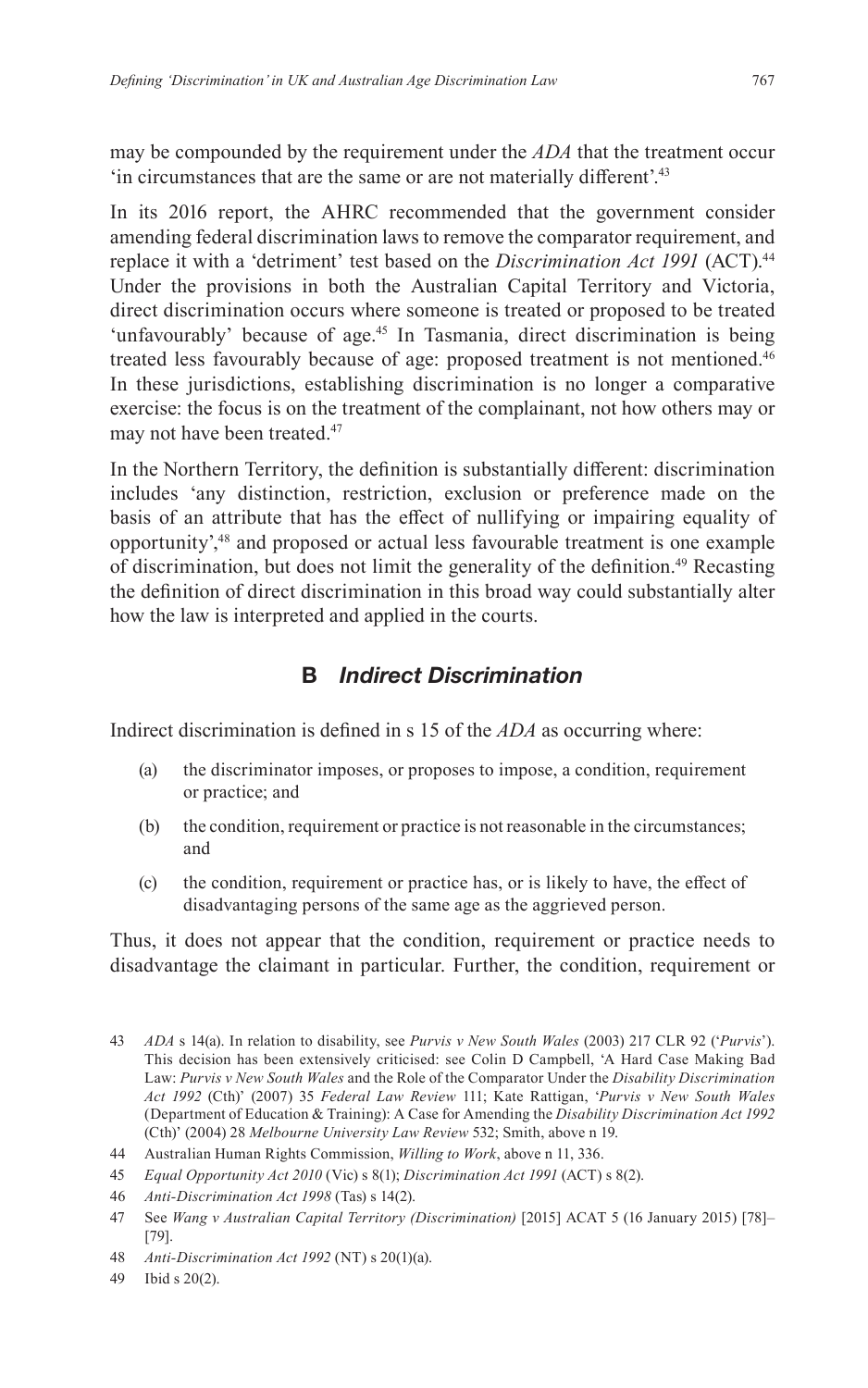practice must be shown to be *reasonable* to not be unlawful.50 Similar provisions are in place in Victoria<sup>51</sup> and Tasmania.<sup>52</sup> In New South Wales, South Australia and Western Australia the provision is framed somewhat differently, to require that a 'substantially higher proportion' of people who are not of that age be able to comply with the condition or requirement.<sup>53</sup> Queensland, by contrast, requires only a 'higher proportion'.<sup>54</sup> The Australian Capital Territory, Western Australia and New South Wales also omit mention of a 'practice', referring only to a requirement or condition.<sup>55</sup> This is a far more restrictive definition of indirect discrimination. In the Northern Territory, by contrast, there is no distinction made between direct and indirect discrimination.<sup>56</sup>

These Australian provisions may be contrasted with the UK legislation. Section 19 of the *EqA* defines indirect discrimination as where 'A applies to B a provision, criterion or practice which is discriminatory in relation to a relevant protected characteristic of B's.' A provision, criterion or practice ('PCP') is discriminatory if:

- (a) A applies, or would apply, it to persons with whom B does not share the characteristic,
- (b) it puts, or would put, persons with whom B shares the characteristic at a particular disadvantage when compared with persons with whom B does not share it,
- (c) it puts, or would put, B at that disadvantage, and
- (d) A cannot show it to be a proportionate means of achieving a legitimate aim.

Two key differences stand out when contrasted with the *ADA*: first, the PCP must put *B* at that disadvantage;<sup>57</sup> and, second, the discrimination is not unlawful if it is shown to be a proportionate means of achieving a legitimate aim. This is a more complex, multi-stage test than that of 'reasonableness'. Indeed, in the context of sex discrimination, Thornton has described the 'reasonableness' standard as 'a classic instance of the abdication of responsibility by the legislature', which

- 51 *Equal Opportunity Act 2010* (Vic) s 9. Though, in Victoria, guidance is provided as to the criteria for determining what is 'reasonable': s 9(3).
- 52 *Anti-Discrimination Act 1998* (Tas) s 15(1).
- 53 *Anti-Discrimination Act 1977* (NSW) s 49ZYA(1)(b); *Equal Opportunity Act 1984* (WA) s 66V(3)(a); *Equal Opportunity Act 1984* (SA) s 85A(b)(i). This more restrictive test proved fatal to the claim in *Shirley v Director-General, Department of Education and Training [No 2]* [2009] NSWADT 235 (15 September 2009).
- 54 *Anti-Discrimination Act 1991* (Qld) s 11(1)(b).
- 55 *Anti-Discrimination Act 1977* (NSW) s 49ZYA(1)(b); *Discrimination Act 1991* (ACT) s 8(3); *Equal Opportunity Act 1984* (WA) s 66V(3).
- 56 *Anti-Discrimination Act 1992* (NT) s 20.
- 57 This could have a significant impact in practice: see the discussion in *Home Office (UK Border Agency) v Essop* [2016] 3 All ER 137, 157–9 [60]–[61], [66]. This is consistent with the law in NSW, WA, SA and Queensland, where the aggrieved person must not be able to comply with the requirement or condition: *Anti-Discrimination Act 1977* (NSW) s 49ZYA(1)(b); *Anti-Discrimination Act 1991* (Qld) s 11(1)(a); *Equal Opportunity Act 1984* (WA) s 66V(3)(c); *Equal Opportunity Act 1984*  (SA) s 85A(b).

<sup>50</sup> And, under *ADA* s 15(2), 'the burden of proving that the condition, requirement or practice is reasonable in the circumstances lies on the discriminator.'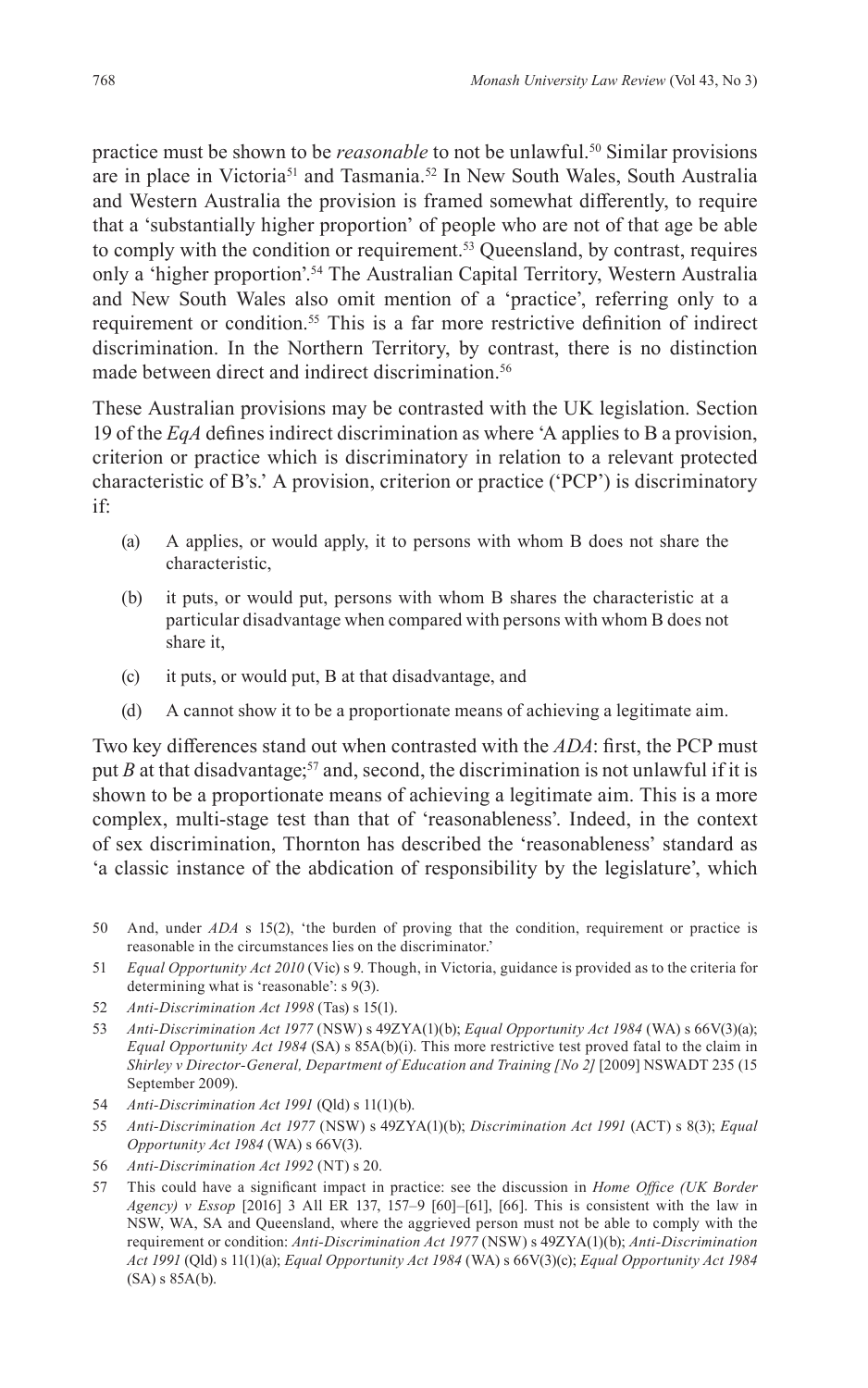depends entirely on the judiciary for meaning.<sup>58</sup> The impact of these differences is difficult to assess, given there is minimal case law on this aspect of the *ADA*. 59 In Queensland, Victoria and the Australian Capital Territory, the statute goes a step further, providing guidance as to the criteria for determining what is 'reasonable'60 and, in Victoria and the Australian Capital Territory, integrating proportionality as one criteria for assessing reasonableness.61 It is unclear how these two standards — of reasonableness and proportionality — interact in practice, with no age discrimination case law on this point, and limited case law in other areas  $62$ 

#### **C** *Burden of Proof*

The *EqA* contains a provision shifting the burden of proof in discrimination cases: 'if there are facts from which the court could decide, in the absence of any other explanation, that a person … [has] contravened the [*EqA*], the court must hold that the contravention occurred', unless it can be shown that the person did not contravene the *EqA*. <sup>63</sup> Unlike in the UK, there is no provision for the shifting of the burden of proof under the *ADA*, 64 which may have implications for the development of the concept of 'discrimination'.<sup>65</sup> However, in relation to indirect discrimination, 'the burden of proving that the condition, requirement or practice is reasonable in the circumstances lies on the discriminator.'66

62 See, eg, *Wang v Australian Capital Territory (Discrimination)* [2016] ACAT 71 (30 June 2016), where reasonableness was discussed extensively, but with limited mention of proportionality.

<sup>58</sup> Margaret Thornton, 'Sex Discrimination, Courts and Corporate Power' (2008) 36 *Federal Law Review* 31, 48.

<sup>59</sup> Though, under the *FWA*, see *Australian Catholic University Ltd* [2011] FWA 3693 (10 June 2011) [33], where it was held that a term in an enterprise agreement providing for differential treatment of employees selected for redundancy, depending upon whether they had passed their 'normal retirement date', was not reasonable where there was no compulsory retirement age and employees could 'otherwise continue in employment for an indefinite period … particularly [given the] ageing population and a policy imperative' to extend working lives. Ultimately, however, it was not necessary to decide this point, given the court felt it was actually a case of direct discrimination.

<sup>60</sup> *Anti-Discrimination Act 1991* (Qld) s 11(2); *Equal Opportunity Act 2010* (Vic) s 9(3); *Discrimination Act 1991* (ACT) s 8(5).

<sup>61</sup> *Equal Opportunity Act 2010* (Vic) s 9(3)(b); *Discrimination Act 1991* (ACT) s 8(5)(c).

<sup>63</sup> *EqA* s 136.

<sup>64</sup> See Neil Rees, Simon Rice and Dominique Allen, *Australian Anti-Discrimination Law* (Federation Press, 2nd ed, 2014) 142.

<sup>65</sup> In its 2016 report, the AHRC made no recommendation relating to the burden of proof: see Australian Human Rights Commission, *Willing to Work*, above n 11, 335–6.

<sup>66</sup> *ADA* s 15(2). For further literature on the burden of proof in Australia and the UK, see Dominique Allen, 'Reducing the Burden of Proving Discrimination in Australia' (2009) 31 *Sydney Law Review* 579.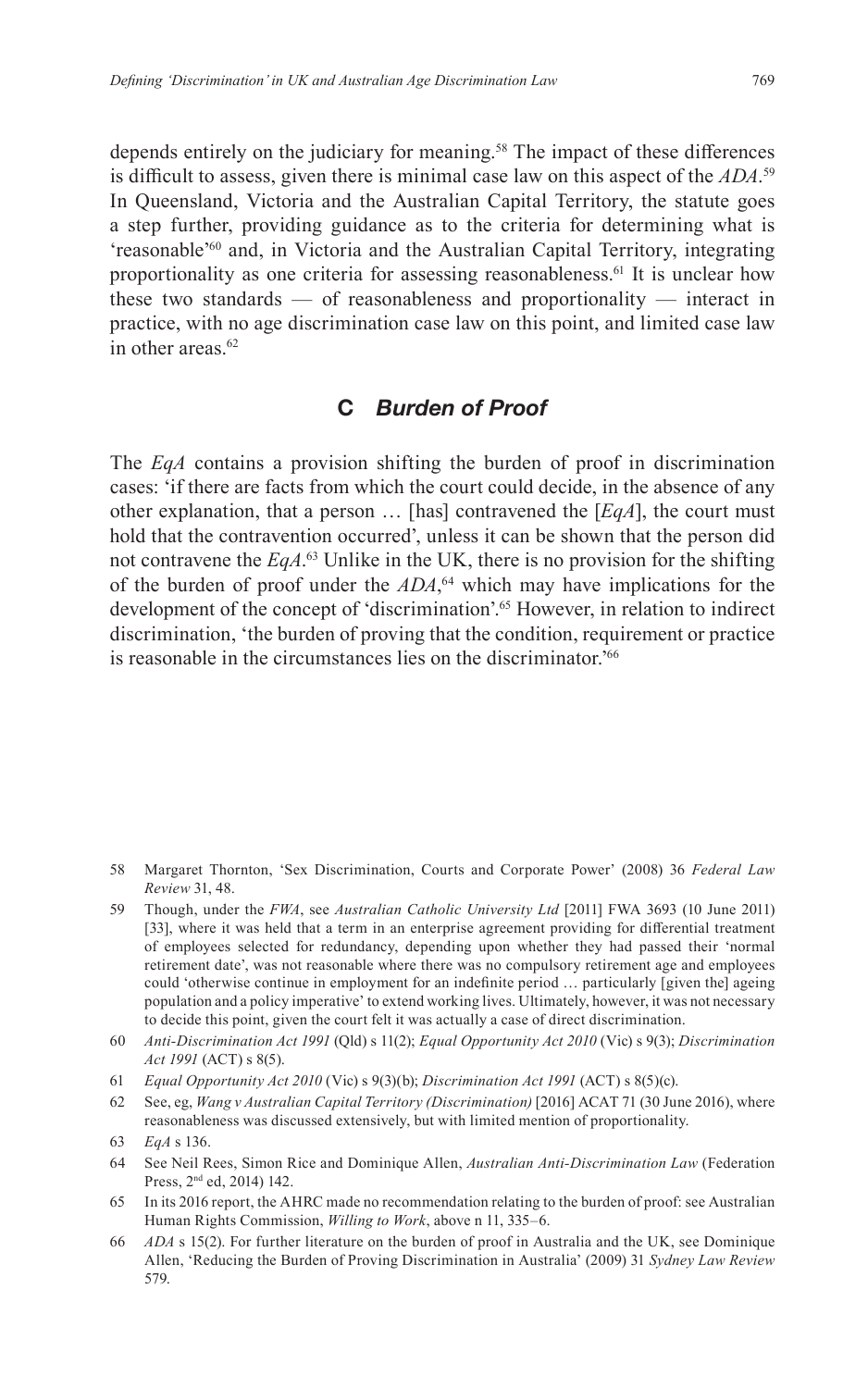## **IV JUDICIAL INTERPRETATION OF 'DISCRIMINATION'**

There is limited case law on the *ADA*, and many cases are raised (and dismissed) in applications for summary dismissal, rather than entailing a full hearing.<sup>67</sup> There is also limited case law at the state and territory level, with only 50 age discrimination cases reported to the start of 2016 (one in Victoria, 20 in New South Wales, 14 in Queensland, three in Western Australia, two in the Australian Capital Territory, two in the Northern Territory, two in South Australia, and six in Tasmania). In only eight of these 50 cases was the claimant ultimately successful,<sup>68</sup> and two of these successful cases related to the gathering of 'unnecessary information' by employers.<sup>69</sup> Thus, there has been limited analysis to date of the meaning of 'discrimination' in the context of the *ADA* or equivalent state or territory legislation. However, some general insights might be gained from Australian case law and literature regarding findings of discrimination in relation to other protected characteristics, such as race and sex.

First, in the context of 'serious' civil matters generally, it appears that there is a subtly higher standard of proof than the balance of probabilities in Australia. In *Briginshaw v Briginshaw* ('*Briginshaw*'), Dixon J framed the standard to be one of 'reasonable satisfaction', which will be informed by the 'seriousness of an allegation made'.<sup>70</sup> As de Plevitz has traced, this standard was adopted by all anti-discrimination jurisdictions in Australia, based on the assumption that discrimination was a 'serious matter', even before the passing of the *ADA*. 71 Since then, the *Briginshaw* standard (as developed in later case law) has been adopted in statute.72 The *Evidence Act 1995* (Cth) s 140 provides:

- (1) In a civil proceeding, the court must find the case of a party proved if it is satisfied that the case has been proved on the balance of probabilities.
- (2) Without limiting the matters that the court may take into account in deciding whether it is so satisfied, it is to take into account:
	- (a) the nature of the cause of action or defence; and
	- (b) the nature of the subject-matter of the proceeding; and
	- (c) the gravity of the matters alleged.
- 67 See similarly Therese MacDermott, 'Resolving Federal Age Discrimination Complaints: Where Have All the Complainants Gone?' (2013) 24 *Australasian Dispute Resolution Journal* 102, 105.
- 68 *Willmott v Woolworths Ltd* [2014] QCAT 601 (29 September 2014); *Hosking v Fraser* [1996] NTADComm 2 (17 July 1996); *Talbot v Sperling Tourism & Investments Pty Ltd* (2011) 211 IR 419; *McCauley v Club Resort Holdings Pty Ltd [No 2]* [2013] QCAT 243 (13 May 2013); *Bloomfield v Westco Jeans Pty Ltd* [2001] EOC 93-161; *Hopper v Virgin Blue Airlines Pty Ltd* [2005] EOC 93-417; *Skinner v Lightning Bolt Co Pty Ltd* [2001] QADT 12 (4 July 2001); *Tully v McIntyre* [1999] EOC 92- 983.
- 69 *Willmott v Woolworths Ltd* [2014] QCAT 601 (29 September 2014) [62]; *Hosking v Fraser* [1996] NTADComm 2 (17 July 1996).
- 70 (1938) 60 CLR 336, 362.
- 71 Loretta de Plevitz, 'The Briginshaw "Standard of Proof" in Anti-Discrimination Law: "Pointing with a Wavering Finger"' (2003) 27 *Melbourne University Law Review* 308.
- 72 See *Vergara v Ewin* (2014) 223 FCR 151, 158.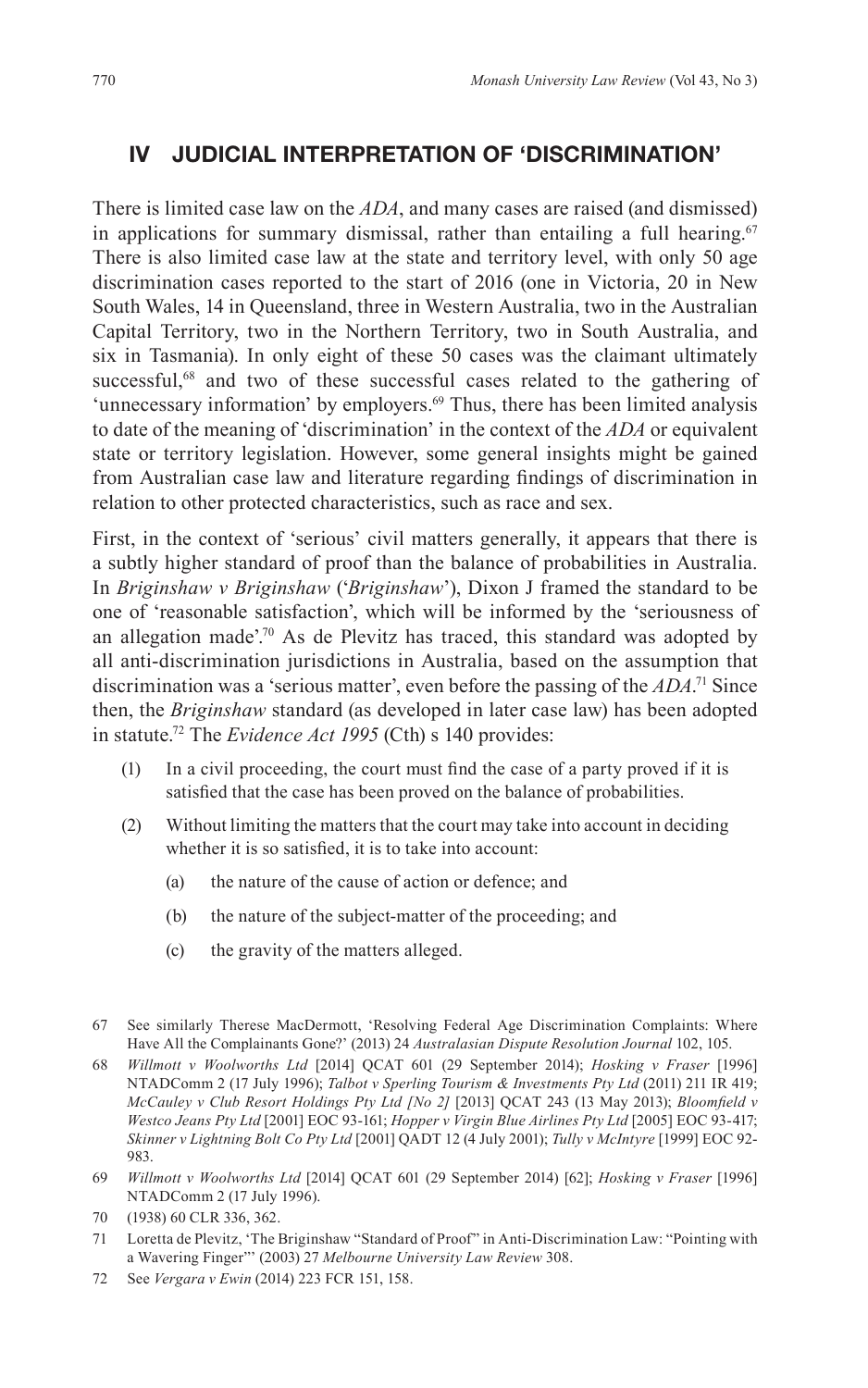Thus, the interpretation of 'discrimination', and factual findings in age discrimination cases, will likely require stronger evidence than in the UK,73 given discrimination in Australia is generally assumed to be a 'serious matter' or matter of 'gravity'.74 The shifting of the burden of proof in discrimination cases in the UK stands in stark contrast to the higher standard of proof applied to Australian claimants.

Beyond the *Briginshaw* test and *Evidence Act 1995* (Cth), Thornton and Luker have argued that the evidential bar is even higher in the context of age discrimination, as 'competing rationalities' make it extremely difficult to prove age discrimination without a reverse onus of proof.<sup>75</sup> For example, an employer might rationalise their actions towards older workers on the basis of restructuring or downsizing, or through arguments based on 'incompetence'.76 This reflects the 'double bind' of age discrimination law and the tension between instrumental and intrinsic aims. Thornton and Luker further argue that state and territory tribunals exhibit less sympathy for 'mature-old' and 'old-old' claimants, than for 'young-old' claimants, $77$  possibly reflecting these competing rationalities, or perhaps demonstrating a stereotypical association between age and capacity.78 Thus, 'discrimination' might be even harder to establish in the context of the *ADA* than for other forms of discrimination.

Second, Gaze has argued that there is 'limited understanding of equality and discrimination in mainstream Australian legal … thought', which influences the judicial interpretation of discrimination statutes.79 Judges often interpret discrimination law using 'neutral' principles of statutory interpretation, ignoring the need for purposive interpretation to adequately interpret discrimination statutes and achieve equality.<sup>80</sup> Going further, Gaze argues that the judicial 'elite' may have limited understanding of disadvantage or discrimination, making it difficult for judges to recognise the seriousness of discrimination.<sup>81</sup> This, then, means that a 'neutral' interpretation of discrimination statutes is likely to undermine the progressive potential of discrimination laws, and may even replicate '[p]ractices of discrimination and disadvantage' in the implementation

- 73 Indeed, the UK House of Lords appears to have rejected any different standard of proof: in the context of care proceedings, see *Re B (Children) (Care Proceedings: Standard of Proof) (CAFCASS Intervening)* [2009] 1 AC 11, 21 [15] (Lord Hoffmann), 35 [69]–[70] (Baroness Hale of Richmond).
- 74 See, eg, *Pop v Taylor* [2015] FCCA 1720 (26 June 2015) [72]; *Chen v Monash University* [2015] FCA 130 (27 February 2015) [16] (approach implicitly endorsed in *Chen v Monash University* (2016) 244 FCR 424, 452); *Vata-Meyer v Commonwealth* [2014] FCCA 463 (10 September 2014) [61]–[62], citing *Sharma v Legal Aid* [2002] FCAFC 196 (21 June 2002) [40]; but see *Huntley v New South Wales*  [2015] FCCA 1827 (26 June 2014) [87]–[91], where there was insufficient pleading regarding the 'seriousness' of the discrimination.
- 75 Margaret Thornton and Trish Luker, 'Age Discrimination in Turbulent Times' (2010) 19 *Griffith Law Review* 141, 151, citing Sandra Fredman, 'The Age of Equality' in Sandra Fredman and Sarah Spencer (eds), *Age as an Equality Issue: Legal and Policy Perspectives* (Hart Publishing, 2003) 21.
- 76 Thornton and Luker, above n 75.
- 77 Ibid 143.
- 78 Ibid 152–8.
- 79 Gaze, above n 7, 327.
- 80 Ibid 327, 332.
- 81 Ibid 338–9.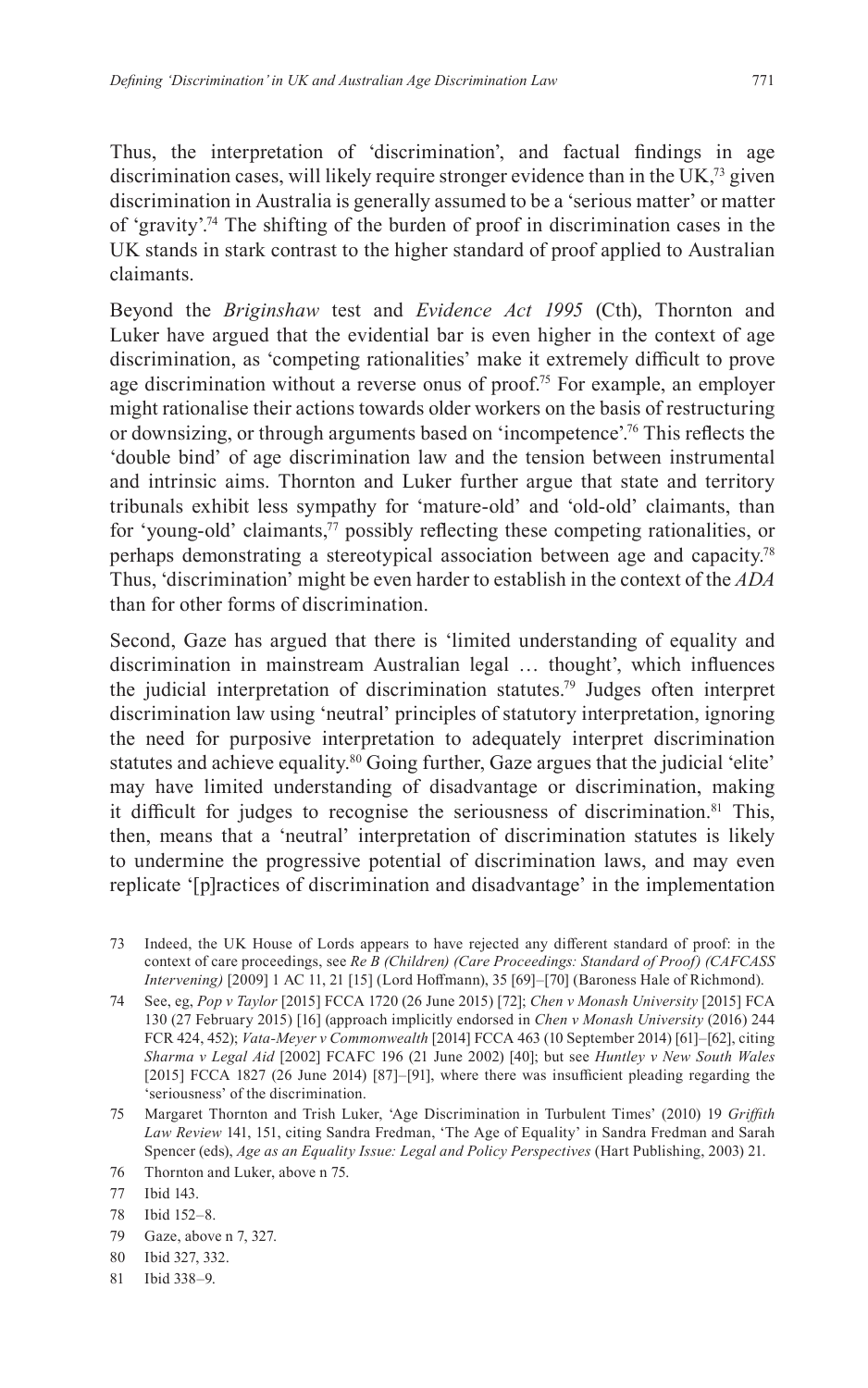of equality law.82 This general approach to discrimination law may also promote a narrow interpretation of 'discrimination' in the context of the *ADA*.

This limited approach to interpreting discrimination statutes runs counter to developments in statutory interpretation more generally. It is clear that judges now accept the need to adopt a purposive or contextual approach to statutory interpretation, even without the presence of statutory ambiguity:<sup>83</sup> the object of statutory construction is to give effect to Parliament's (imputed, objective) purpose, as expressed in the statute.84 Indeed, the *Acts Interpretation Act 1901* (Cth) s 15AA expressly endorses a purposive approach to interpretation, even if the words of the statute are clear.<sup>85</sup>

That said, while a purposive approach might be adopted, identifying statutory objects or purposes can be elusive.<sup>86</sup> Much has been written on how (if at all) it is possible to identify legislative intentions. $87$  This task is complicated by the fact that legislation rarely pursues one goal or objective, and often involves compromise or negotiation between different objectives.<sup>88</sup> Purposes are often broad and general, meaning they can be of limited assistance to the interpretive exercise.<sup>89</sup> In the UK, I have analysed the objectives driving age discrimination law and policy, and conclude that these aims are variously inconsistent, ambiguous, and ill-defined.<sup>90</sup> If similar, competing objectives are present in Australia (which is perhaps inevitable given the 'double bind' of age discrimination law), it will be difficult for judges to identify the 'purpose' driving age discrimination legislation: a singular,

- 83 Dennis C Pearce and Robert S Geddes, *Statutory Interpretation in Australia* (LexisNexis Butterworths,  $8<sup>th</sup>$  ed, 2014) 39.
- 84 Michael Kirby, 'Statutory Interpretation: The Meaning of Meaning' (2011) 35 *Melbourne University Law Review* 113, 116; Evan Bell, 'Judicial Perspectives on Statutory Interpretation' (2013) 39 *Commonwealth Law Bulletin* 245, 266; JJ Spigelman, 'The Principles of Legality and Clear Statement' in Tom Gotsis (ed), *Statutory Interpretation: Principles and Pragmatism for a New Age* (Judicial Commission of New South Wales, 2007) 13, 15, 18; Keith Mason, 'The Intent of Legislators: How Judges Discern It and What They Do if They Find It' in Tom Gotsis (ed), *Statutory Interpretation: Principles and Pragmatism for a New Age* (Judicial Commission of New South Wales, 2007) 33, 40; Rachel Pepper, '"It's the Statute, Stupid": The Centrality of Statutory Interpretation in Judicial Review' (Speech delivered at the University of New South Wales, 2 April 2014) 14–15 <http://www. lec.justice.nsw.gov.au/Documents/pepperj\_statutory\_interpretation\_and\_judicial\_review.pdf>; J J Spigelman, 'The Intolerable Wrestle: Developments in Statutory Interpretation' (2010) 84 *Australian Law Journal* 822, 828.
- 85 See further Pearce and Geddes, above n 83, 43–5.
- 86 Kirby, above n 84, 132.
- 87 See, eg, Richard Ekins and Jeffrey Goldsworthy, 'The Reality and Indispensability of Legislative Intentions' (2014) 36 *Sydney Law Review* 39; Jim South, 'Are Legislative Intentions Real?' (2014) 40 *Monash University Law Review* 853.
- 88 Bell, above n 84, 264; Spigelman, 'The Principles of Legality and Clear Statement', above n 84, 15; Robert French, 'Bending Words: The Fine Art of Interpretation' (Speech delivered at the Guest Lecture Series, University of Western Australia, 20 March 2014) <http://www.hcourt.gov.au/assets/ publications/speeches/current-justices/frenchcj/frenchcj20Mar14.pdf>.
- 89 WMC Gummow, 'Statutes' in Tom Gotsis (ed), *Statutory Interpretation: Principles and Pragmatism for a New Age* (Judicial Commission of New South Wales, 2007) 1, 3, quoting William N Eskridge, Jr, Philip P Frickey and Elizabeth Garrett, *Legislation and Statutory Interpretation* (Foundation Press, 2000) 222.
- 90 Alysia Blackham, 'Addressing the Ageing Workforce: A Critical Examination of Legal Policy Objectives and Values in the United Kingdom' (2017) 37 *Ageing & Society* 1362.

<sup>82</sup> Ibid 339.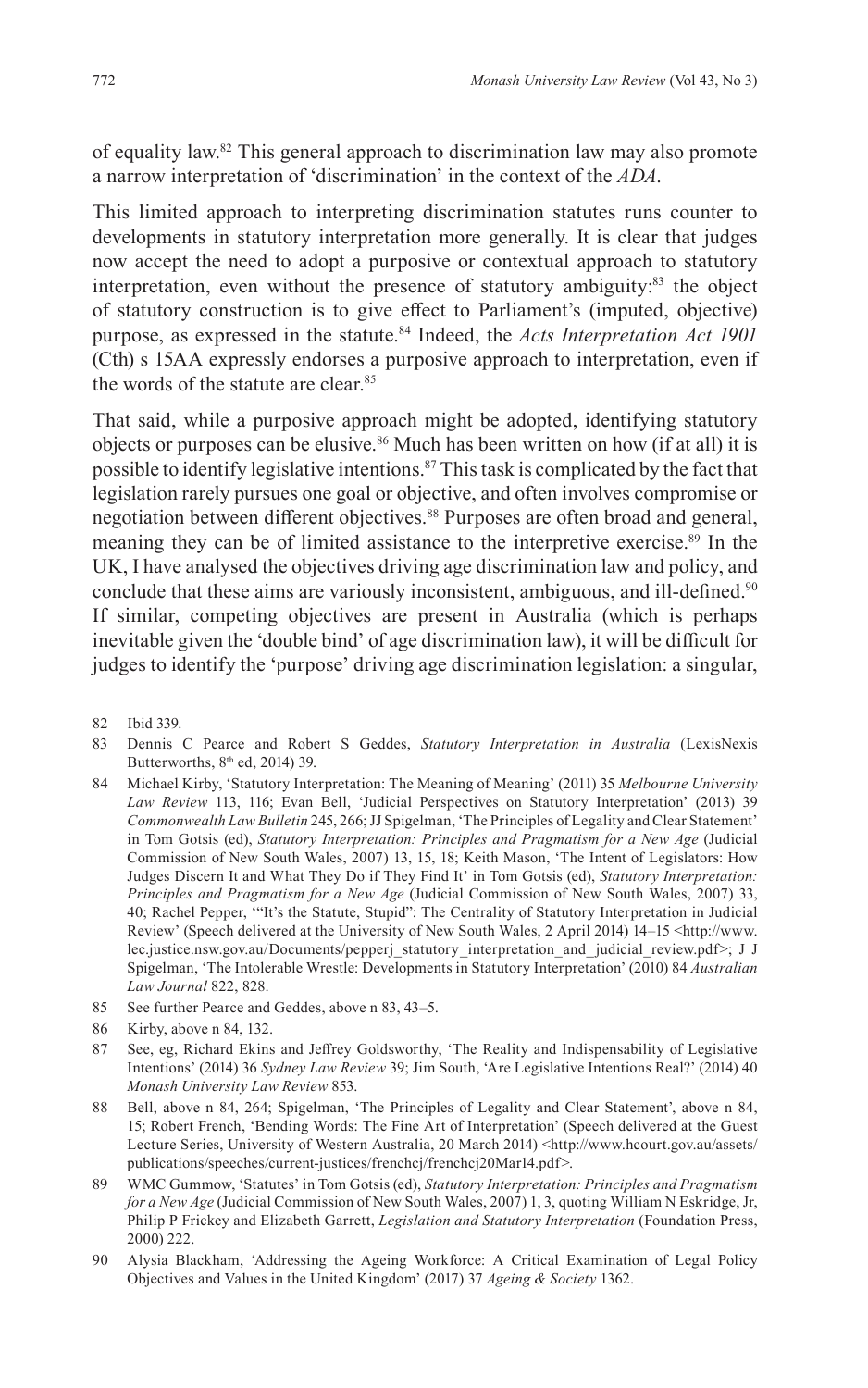unambiguous purpose does not exist. Age discrimination legislation is not alone in being 'bifurcated' in its purpose, as attempts are made to 'converge essentially incompatible policy goals<sup>'.91</sup> It is up to judges to try to reconcile these competing purposes as best they can, even where this represents a 'delegation to the courts' of issues that are deemed too complex to be resolved in the parliamentary process.<sup>92</sup>

The question for judicial interpretation, then, is how far Parliament has been willing to go to achieve a purpose.<sup>93</sup> For Manning, the best way for judges to respect this legislative compromise is through textualism, and a move away from purposivism.94 This reflects the Australian courts' focus on purpose *as it is expressed in the legislative text*. In relation to how far Parliament has been willing to go to reduce age discrimination, the answer is probably not very far: sweeping exceptions to the prohibition of age discrimination in Australia and the UK mean the statutes are limited in the extent to which they are pursuing age equality, and this is likely to influence judicial interpretation of the statutes.

Even with courts being directed to take a purposive approach to interpreting equality statutes, though, 'there is still scope for … courts to limit rather than promote  $\ldots$  equality.<sup>95</sup> All statutes are 'rotten with ambiguity',<sup>96</sup> and legal terms are 'infinitely contestable.'97 Judges must make a choice between competing interpretations<sup>98</sup> and, in doing so, are empowered to declare and create meaning.<sup>99</sup> While a purposive interpretation might be the aim, then, this still leaves judges with substantial discretion. A 'purposive approach' applied by two different judges can lead to two radically different outcomes:<sup>100</sup> Chief Justice Spigelman, writing extra-judicially, identifies a 'spectrum of judicial opinion', from strict literalism to broad purposive interpretation.<sup>101</sup> The choice between competing interpretations is likely linked to a judge's subconscious (or, indeed, conscious)

91 See, eg, the discussion of insider trading legislation in Mason, above n 84, 34, quoting *R v Firns* (2001) 51 NSWLR 548, 558.

- 93 Bell, above n 84, 265.
- 94 John F Manning, 'What Divides Textualists from Purposivists?' (2006) 106 *Columbia Law Review* 70, 99–109. Though, as Manning points out, the differences between these two are perhaps less dramatic than previously thought, but differences remain. In particular, textualism does not require judges to ignore context or purpose: textualism is a form of weaker purposivism: John F Manning, 'Textualism and the Equity of the Statute' (2001) 101 *Columbia Law Review* 1, 106.
- 95 Smith, above n 19, 28.
- 96 James C Raymond, 'Saving the Literal: Fundamentalism versus Soft Logic in Statutory Interpretation' in Tom Gotsis (ed), *Statutory Interpretation: Principles and Pragmatism for a New Age* (Judicial Commission of New South Wales, 2007) 177, 213.
- 97 Ibid 203. See also Pepper, above n 84, 13.
- 98 Raymond, above n 96, 208; French, 'Bending Words', above n 88, 9.
- 99 Raymond, above n 96, 203. See also RS French, 'Judicial Activism The Boundaries of the Judicial Role' (Paper presented at the LAWASIA Conference 2009, Ho Chi Minh City, 10 November 2009) 6.
- 100 Bell, above n 84, 250, 279.
- 101 Spigelman, 'The Intolerable Wrestle', above n 84, 822. Similarly, others have identified 'degrees of purposivism', and different levels of willingness to engage with the objects of a statute: Bell, above n 84, 262. See also Manning, 'Textualism and the Equity of the Statute', above n 94.

<sup>92</sup> Mason, above n 84, 36.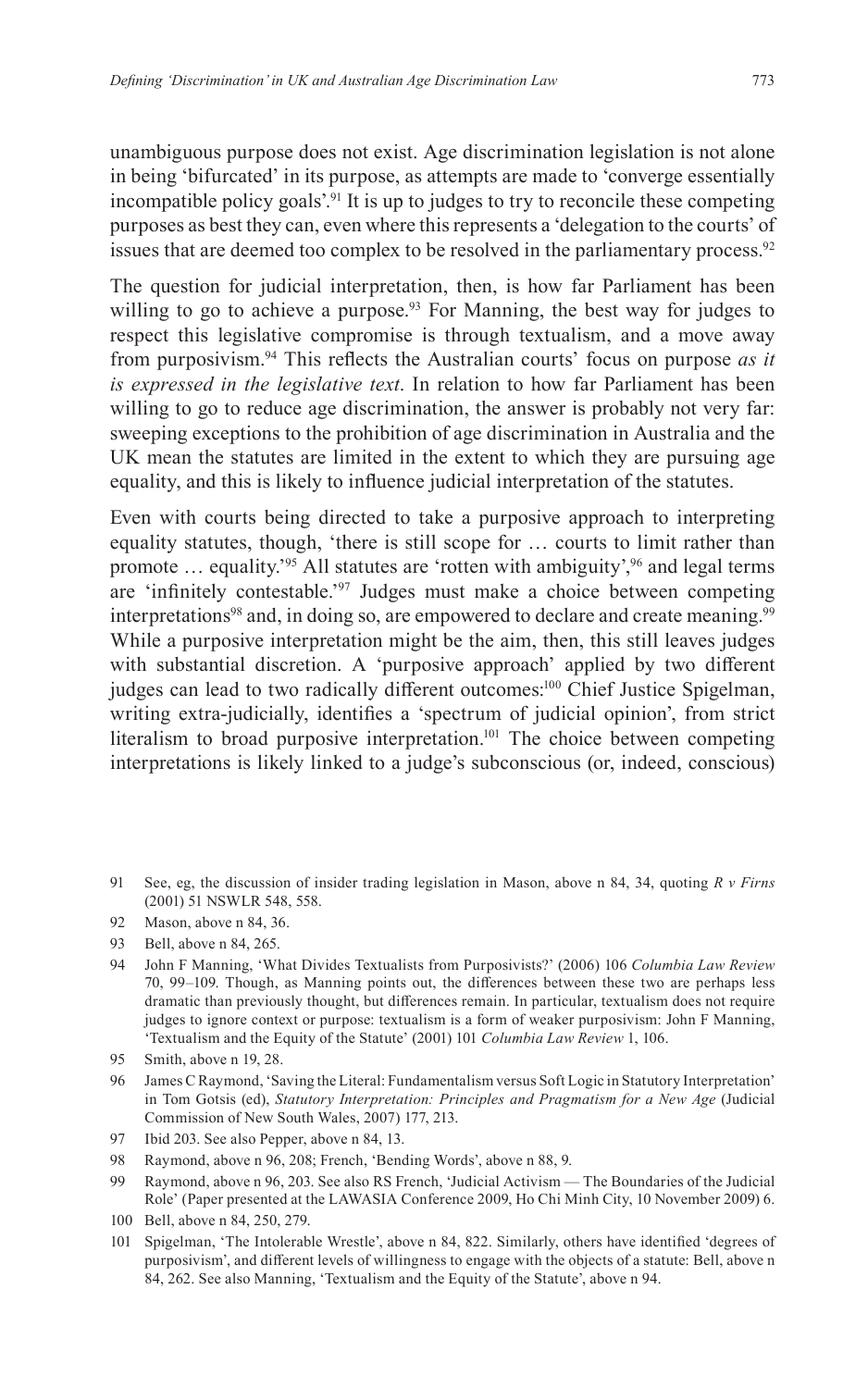preferences and experiences, $102$  including their ideological bent<sup>103</sup> and their view of the judicial role.104 These '"deep-lying" considerations' (as described by the Hon Michael Kirby)<sup>105</sup> are rarely articulated, but may fundamentally sway judicial decision-making and interpretation. As Chief Justice Spigelman has noted, there is a very real risk that judges might import their own perception of what is a 'desirable result' in their quest to identify legislative purpose.<sup>106</sup>

To avoid a narrow interpretation of equality law, some statutes include broad objects or interpretation sections, to promote a purposive interpretation. However, these sections must be interpreted in the context of other provisions in the Act.107 Further, there is a distinction between the purpose or objects of a statute, and the intention of Parliament: intention is what 'relates to the meaning of the enactment' or section.108 Section 3 of the *ADA* specifies its objects as including to: 'eliminate, as far as possible, discrimination against persons on the ground of age'; 'to promote recognition and acceptance within the community of the principle that people of all ages have the same fundamental rights'; and 'to respond to demographic change by: (i) removing barriers to older people participating in society, particularly in the workforce; and (ii) changing negative stereotypes about older people'. These broad objects should promote a purposive interpretation of the *ADA*, though their impact will likely be limited if interpreted in the context of other substantive sections of the Act.

Going further, the *Discrimination Act 1991* (ACT) s 4 says that the objects of that Act include to 'eliminate discrimination to the greatest extent possible'109 and 'promote and facilitate the progressive realisation of equality, as far as reasonably practicable'.110 More specifically, s 4AA requires that the Act be interpreted in a way beneficial to those with protected attributes 'to the extent it is possible to do so' consistently with the Act's objects and the *Human Rights Act 2004* (ACT). The *Human Rights Act 2004* (ACT) s 30 also requires that statutes 'be interpreted in a way that is compatible with human rights', '[s]o far as it is possible to do so consistently with [the statute's] purpose'. Human rights include the 'right to equal and effective protection against discrimination on any ground': s  $8(3)$ .<sup>111</sup> This is likely to encourage courts to adopt a more purposive and less 'neutral'

- 102 Kirby, above n 84, 119; Raymond, above n 96, 200.
- 103 Raymond, above n 96, 212. In the US, see Susan U Philips, *Ideology in the Language of Judges: How Judges Practice Law, Politics, and Courtroom Control* (Oxford University Press, 1998).
- 104 See, eg, French, 'Judicial Activism' above n 99, 6.
- 105 Kirby, above n 84, 131.
- 106 Spigelman, 'The Intolerable Wrestle', above n 84, 826.
- 107 Pearce and Geddes, above n 83, 45–7.
- 108 Pepper, above n 84, 15.
- 109 See similarly *Equal Opportunity Act 1984* (WA) s 3, where objects include 'to eliminate, so far as is possible, discrimination'; and *Anti-Discrimination Act 1992* (NT) s 3, where objects include 'to eliminate discrimination'.
- 110 Cf the more limited 'purpose' section in the *Anti-Discrimination Act 1991* (Qld) s 6(1), which states that '[o]ne of the purposes of the Act is to promote equality of opportunity for everyone by protecting them from unfair discrimination'.
- 111 The *Charter of Human Rights and Responsibilities Act 2006* (Vic) includes a similar provision: see ss 32(1), 8(3).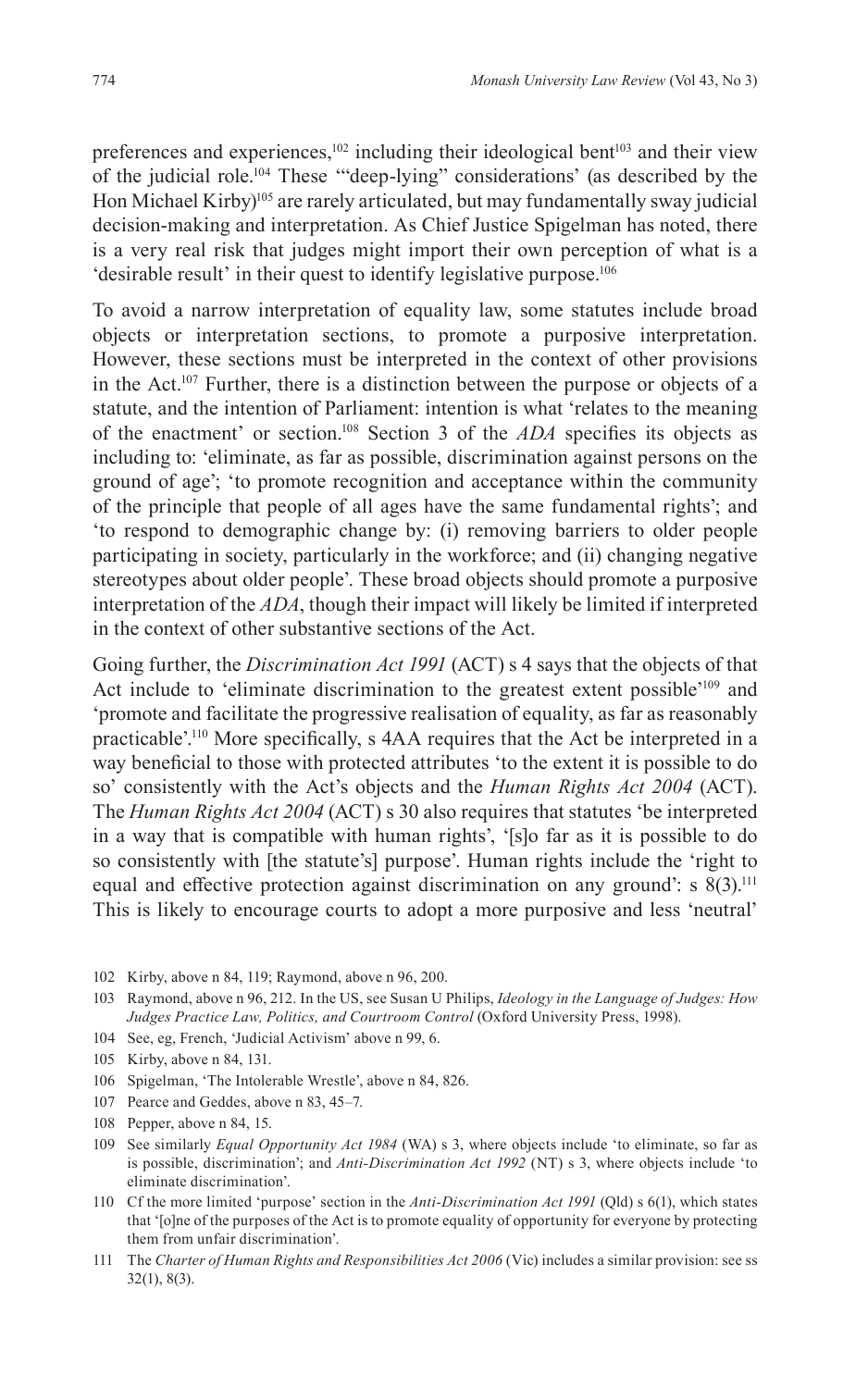approach to the interpretation and application of the statute. However, the Act does not specifically define what it means by 'equality', potentially undermining the efficacy of the interpretation sections: broad statutory objectives may be of limited help in addressing specific problems of interpretation.<sup>112</sup> Thus, it is questionable to what extent broad objects or interpretation sections will actually promote a purposive interpretation in practice.

The *EqA* does not have an objects or interpretation section. Further, while some human rights-based interpretative provisions are in place in the UK, they do not generally extend to equality law. The *Human Rights Act 1998* (UK) c 42, s 3(1) requires, '[s]o far as it is possible to do so', for legislation to 'be read and given effect in a way which is compatible with the Convention rights.' However, the *European Convention on Human Rights*113 is limited in its reference to discrimination, which relates to rights under the Convention only: art 14. The broader prohibition of discrimination in *Protocol 12 to the Convention for the Protection of Human Rights and Fundamental Freedoms*114 is not one of the Convention rights to which the *Human Rights Act* refers: see s 1. Indeed, the UK has not signed or ratified this Protocol. Thus, there is limited statutory framing to promote a purposive interpretation of the *EqA*. This may mean that European human rights norms will have less influence on the development of UK equality law than on other fields.

Third, and relatedly, in the context of sex discrimination, Thornton has mapped the move by Australian appellate courts from 'an expansive and paideic view of the legislation to a more restrictive and positivistic approach'.115 Thus, the educative or progressive potential of discrimination legislation is increasingly being ignored, in favour of a conservative and norm-maintaining focus.<sup>116</sup> Judges' 'innate conservatism', reinforced through rules of precedent and the non-representativeness of the judiciary, may therefore undermine the progressive potential and expansive interpretation of discrimination law.117

Fourth, drawing on the decision on disability discrimination in *Purvis*<sup>118</sup> (discussed further below), Smith has argued that the High Court has limited the progressive potential of equality law, by focusing on formal rather than substantive equality in direct discrimination cases.<sup>119</sup> For Smith, adopting formal equality as the notion 'underpinning direct discrimination' (in this case, through the comparator requirement) fails to promote meaningful inclusion of under-represented groups, and produces a 'strong conformist pressure' to participate in work by meeting

- 118 (2003) 217 CLR 92.
- 119 Smith, above n 19, 24–5.

<sup>112</sup> Bell, above n 84, 263.

<sup>113</sup> *Convention for the Protection of Human Rights and Fundamental Freedoms*, opened for signature 4 November 1950, 213 UNTS 221 (entered into force 3 September 1953).

<sup>114</sup> *Protocol No 12 to the Convention for the Protection of Human Rights and Fundamental Freedoms*, opened for signature 4 November 2000, ETS No 177 (entered into force 1 April 2005).

<sup>115</sup> Thornton, 'Sex Discrimination, Courts and Corporate Power', above n 58, 54.

<sup>116</sup> Ibid 56.

<sup>117</sup> Ibid 33.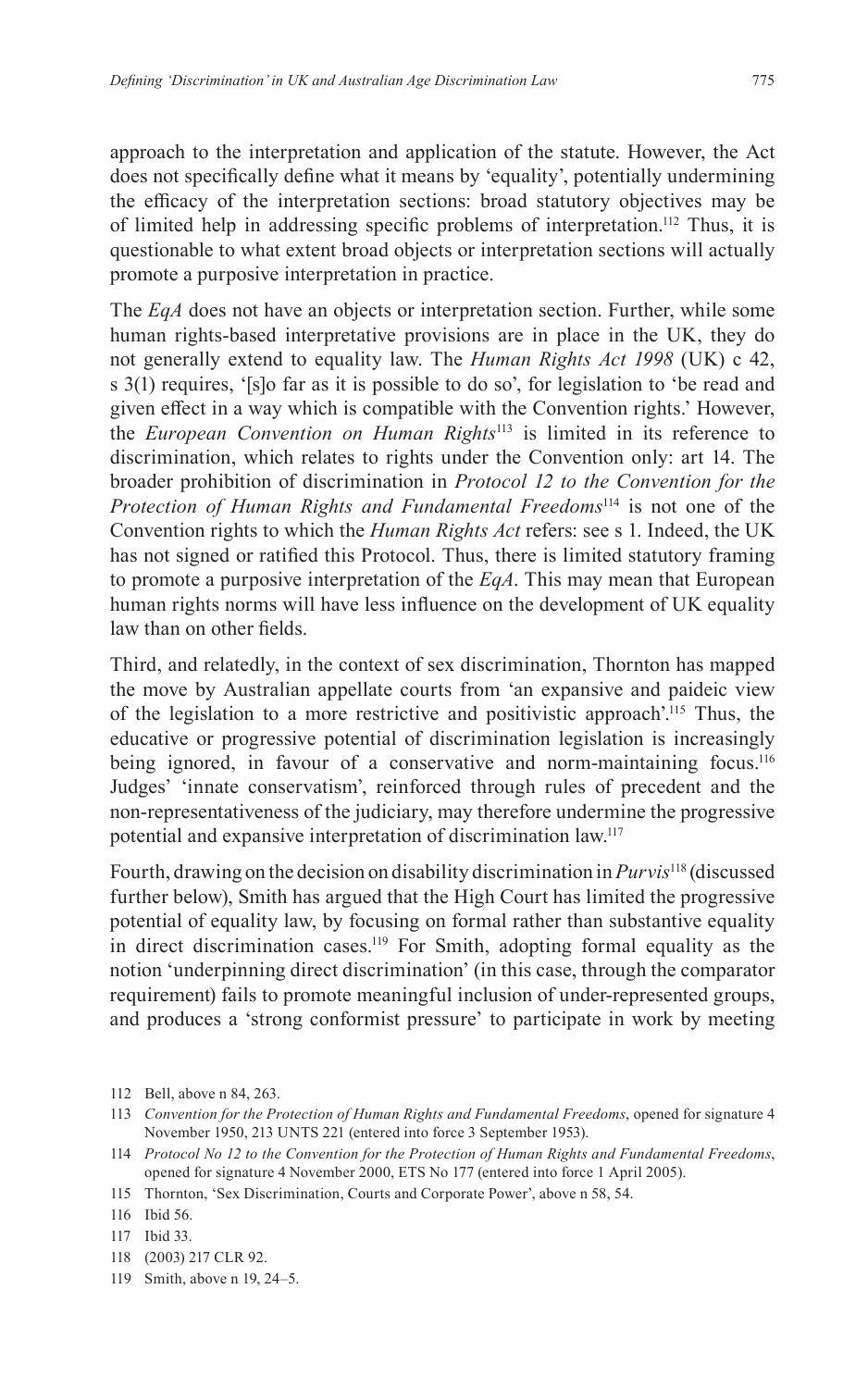established rules and requirements.<sup>120</sup> An approach premised on formal equality minimises the transformative potential of equality and discrimination law, and means it is likely to have limited impact in practice.

Drawing on these general insights from other forms of discrimination, we can hypothesise that age discrimination will generally be interpreted narrowly in Australia, and generally favour a conservative construction of the *ADA*. In this context, the case law on the *ADA* that is available is illuminating, particularly when contrasted with UK case law.

In the sections that follow, *ADA* cases are contrasted with UK cases with similar factual circumstances or where similar issues have arisen. The sampling of the UK cases is designed to be illustrative of the disparate approaches taken by UK and Australian courts to questions of 'discrimination'. It is by necessity not comprehensive, as many historical UK age discrimination cases heard at tribunal level are not reported or accessible online,<sup>121</sup> meaning comprehensive research or searching of case law is not possible. Cases have been sourced from those reported, or accessible online, with a view to being as comprehensive and accurate as possible in the depiction of UK court and tribunal decision-making. However, given the methodological limitations of obtaining an accurate 'sample' or search of lower level UK case law, these cases should be seen as illustrative only, and cannot be assumed to depict comprehensive or unambiguous trends. Overall, though, these cases show that UK courts and tribunals are generally adopting a far more expansive approach to the interpretation of age discrimination law than courts in Australia.

# **A** *Length of Service and Treatment after Disciplinary Proceedings*

A conservative approach is manifested in the approach of Australian federal courts to 'length of service' and performance management issues: there is limited evidence that Australian courts are willing to draw any link between treatment based on length of service or treatment after performance management and age discrimination. In contrast, UK courts have recognised that these issues are closely intertwined, and may well represent a form of age discrimination.

In Australia, in *Fernandez v University of Technology, Sydney* ('*Fernandez*') (an application for summary dismissal of an *ADA* claim),<sup>122</sup> Ms Fernandez entered into a pre-retirement contract with the University of Technology, Sydney ('UTS') after a grievance procedure expressed 'disapproval' about her actions towards a more junior employee.<sup>123</sup> Under the pre-retirement contract, Ms Fernandez would relinquish her tenured position as an administrative officer, in exchange for a two-

123 Ibid [1], [39].

<sup>120</sup> Ibid.

<sup>121</sup> Though they should be made progressively available in the future: see GOV.UK, *Employment Tribunal Decisions* <https://www.gov.uk/employment-tribunal-decisions>.

<sup>122</sup> [2015] FCCA 3432 (21 December 2015).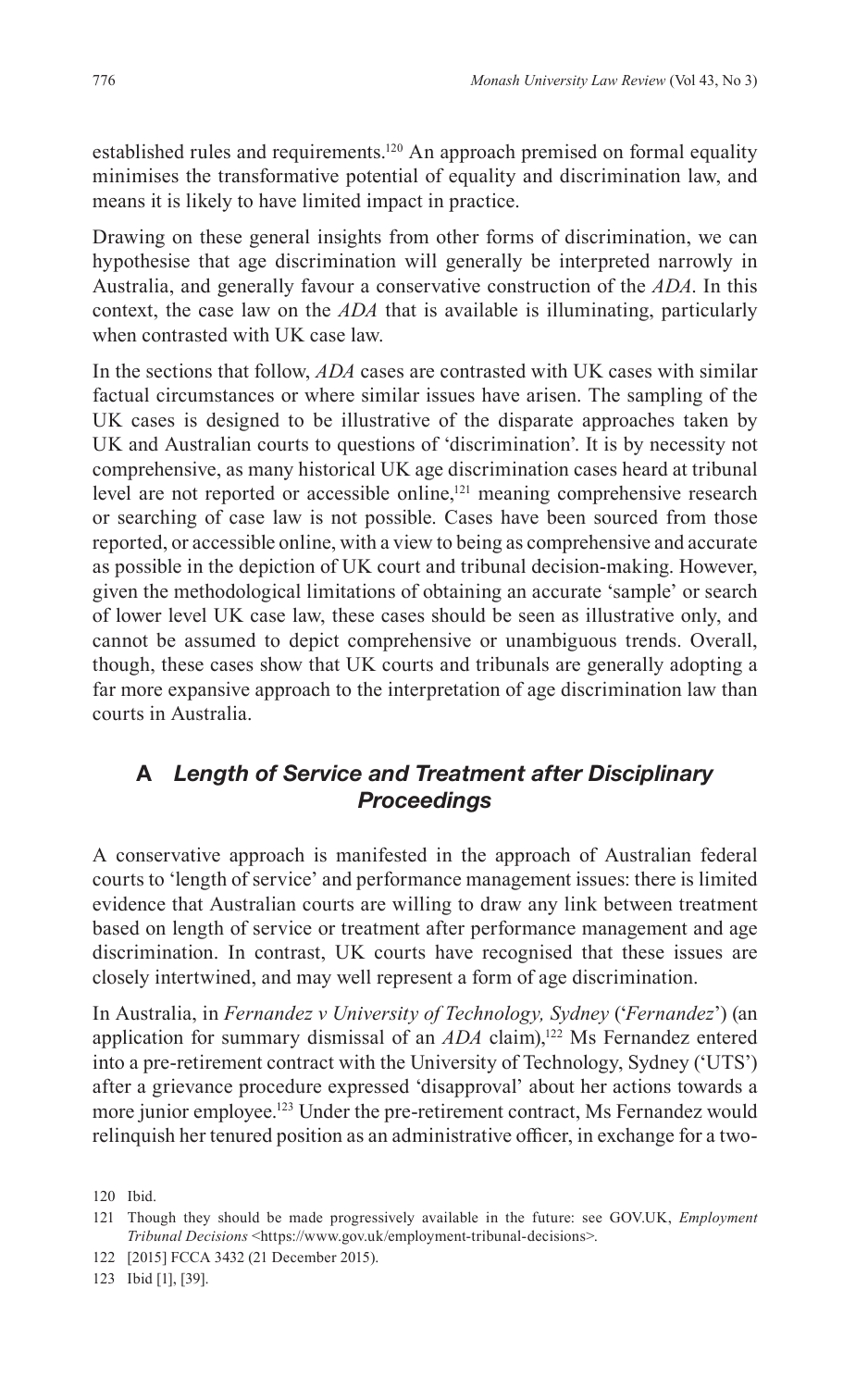year contract at a higher rate of pay.124 At the end of the contract, Ms Fernandez would cease her employment at UTS.<sup>125</sup> Four years after the end of the contract, Ms Fernandez lodged a complaint with the AHRC alleging age discrimination by UTS, on the basis of 'forced retirement under duress'.<sup>126</sup>

The decision in *Fernandez* hinged on s 16 of the *ADA*, which required age to be the 'dominant' reason for an act. Section 16 was amended by the *Disability Discrimination and Other Human Rights Legislation Amendment Act 2009* (Cth) sch 1 cl 1 (effective 5 August 2009), to require that age only be 'one of the reasons' for an act. Thus, *Fernandez* has limited relevance for assisting with the interpretation of the *ADA* as it now stands.

However, while the Federal Circuit Court of Australia ('FCCA') could have decided (and, indeed, did decide) that age was not the 'dominant' reason for Ms Fernandez's treatment,<sup>127</sup> it also went a step further, to hold that age was not *any* reason for the conduct.128 The FCCA found that the 'only fact which could conceivably provide any link between the actions of UTS complained of by the applicant and her age is the suggestion to her by her supervisor: "why don't you consider retiring, 20 years is a long time"'.129 Even if this was accepted, for the FCCA, this 'would not establish that any reason for UTS' conduct was her age.<sup>'130</sup> The FCCA justified this on two grounds.

First, Ms Fernandez's age was 'never mentioned', and the 'fact that a person has worked in one workplace for 20 years does not give an accurate indication of their age.'131 The FCCA's approach ignores the likely association between period of service and age: it is much more likely that people with a longer period of service (particularly 20 years of service) will be older. Thus, the FCCA dismissed the link between age and years of service far too quickly.

Second, and relatedly, the FCCA held that 'although a reference to retirement might give rise to some inference connected to a person's age', the matter specifically mentioned here was length of service, and not age.<sup>132</sup> Again, this ignores the general association between age and length of service: extended length of service is a characteristic that appertains generally to persons of an

- 129 Ibid [38].
- 130 Ibid [39].
- 131 Ibid [39].
- 132 Ibid.

<sup>124</sup> Ibid [1].

<sup>125</sup> Ibid.

<sup>126</sup> Ibid [18]. Ms Fernandez's real complaint appeared to relate to the terms of the pre-retirement contract, and a misunderstanding regarding how long service leave would be dealt with under the agreement. While Ms Fernandez thought her nine months of accrued long service leave would be provided in addition to the two-year contract (and paid out at the end), it was actually incorporated into the 24-month period, meaning the contract was actually only for 15 months. Ms Fernandez later made other complaints about the grievance process.

<sup>127</sup> Ibid [39].

<sup>128</sup> Ibid.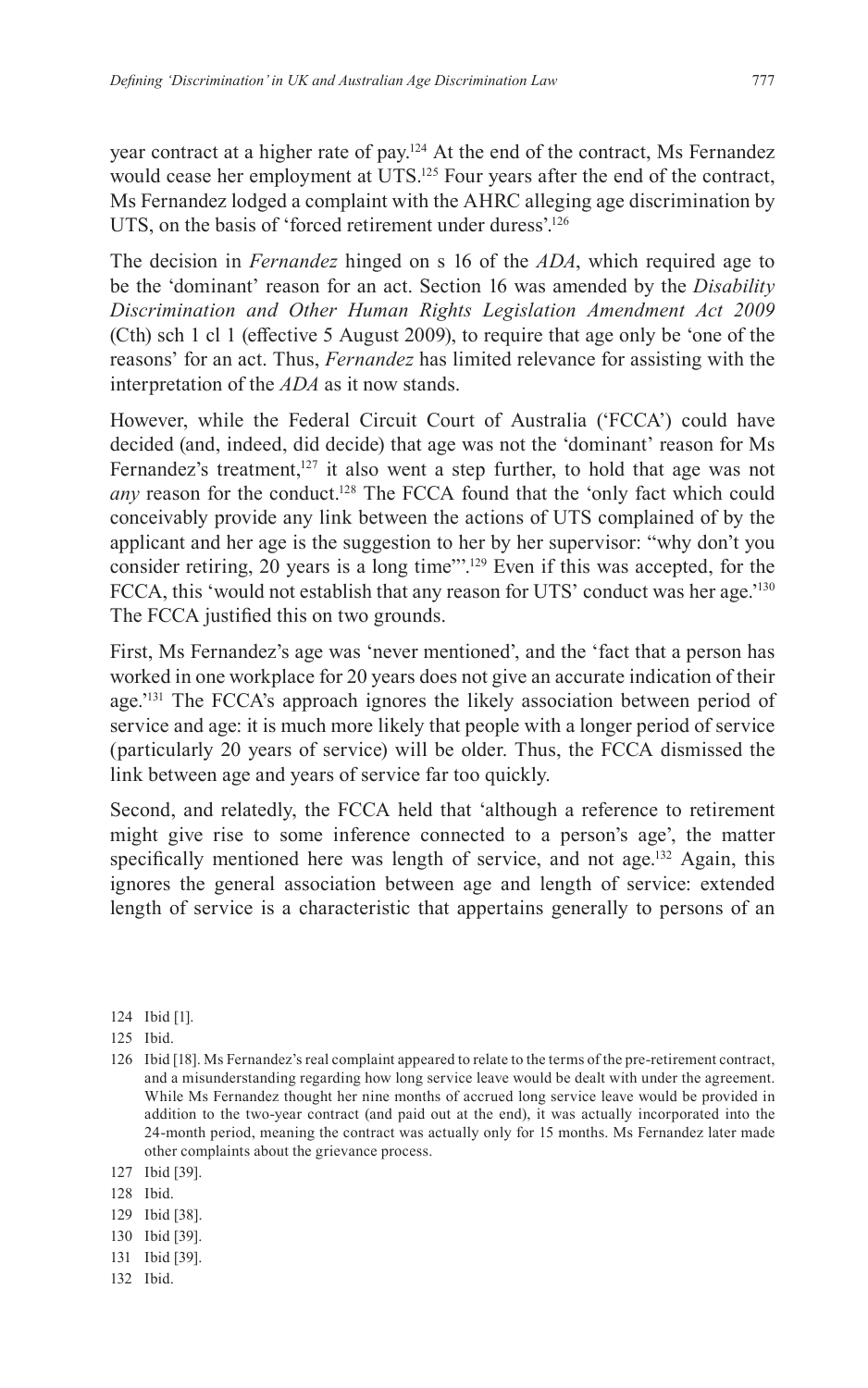older age.133 Similarly, discussions of retirement are generally confined to older workers, though this does not necessarily make them discriminatory.

The FCCA therefore doubted whether Ms Fernandez could establish direct or indirect discrimination on these facts.<sup>134</sup> However, it is arguable that encouraging Ms Fernandez to sign a pre-retirement contract *is* less favourable treatment because of her age. Younger employees would be unlikely to be encouraged to sign a pre-retirement contract after an adverse finding in a grievance process: instead, they would likely be offered training, mentoring or performance guidance to try to address the issue (particularly in a university setting, where enterprise agreements make dismissal a long process).<sup>135</sup>

The finding in *Fernandez* can be contrasted with that in the NSW case of *Talbot v Sperling Tourism & Investments Pty Ltd* ('*Talbot*'),136 where the Tribunal held that the employee's dismissal (allegedly on performance grounds) was harsher than the treatment afforded to other drivers who had arguably committed more serious infractions.<sup>137</sup> Other drivers were given warnings and opportunities to improve: Mr Talbot was not.<sup>138</sup> The Tribunal held that the reason for this different treatment was Mr Talbot's age.139 However, here the facts of *Talbot* diverge from *Fernandez*: the employer explicitly mentioned Mr Talbot's age and (perceived) deteriorating capacity in the termination letter,<sup>140</sup> rather than referring to length of service. It is unclear whether this case would have been successful without this pivotal fact.

Both these cases may be contrasted with the UK case of *Hetherington v London Borough of Brent* ('*Hetherington*').141 In that case, Mrs Hetherington, a teacher in her 60s, was assessed as being 'inadequate' in an anonymous report after years without complaint about her teaching.<sup>142</sup> Following this report, the Head Teacher sent a letter to Mrs Hetherington indicating that if her performance did not improve she would be performance managed, and she was told she should resign with 'dignity'.<sup>143</sup> The UK Tribunal found that the Head Teacher and a consultant had conspired to force Mrs Hetherington out of the school, and a text message between the two indicated that pay issues could be resolved if Mrs Hetherington

137 Ibid 434 [72].

142 Ibid [32].

143 Ibid [43].

<sup>133</sup> See *ADA* s 14(b)(ii).

<sup>134</sup> *Fernandez* [2015] FCCA 3432 (21 December 2015) [40].

<sup>135</sup> See, eg, University of Technology, Sydney, *Professional Staff Agreement 2014* (2014) 43–9.

<sup>136</sup> (2011) 211 IR 419.

<sup>138</sup> Ibid.

<sup>139</sup> Ibid.

<sup>140</sup> 'In good faith and recognising you are now aged in your early 70's, what I suggest is that it's time to step back from front line tour driver/guide work': ibid 432 [61].

<sup>141</sup> (Unreported, Employment Tribunal, Employment Judge Herbert, Member Lowndes and Member Sood, 20 November 2012).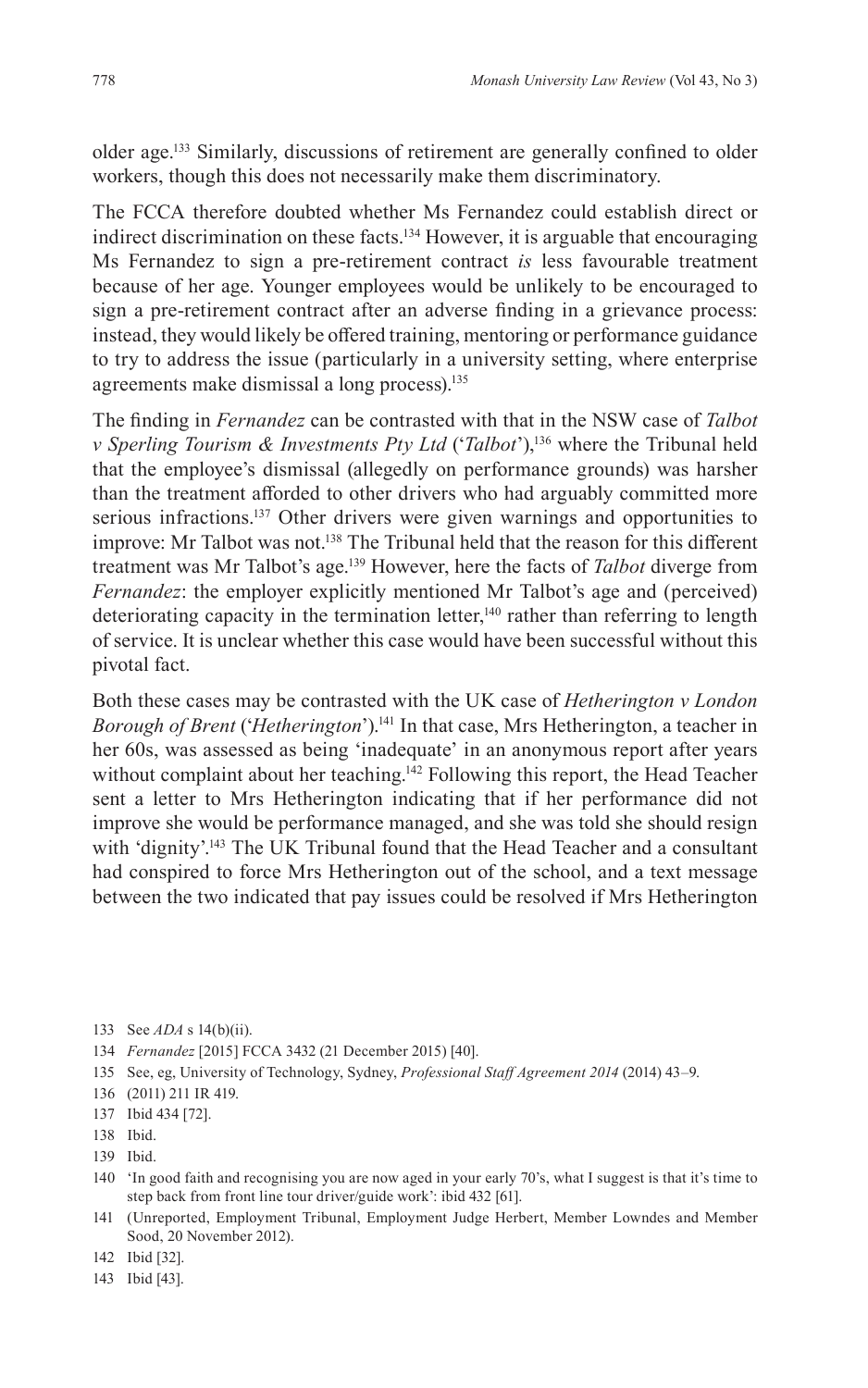left — she cost too much.<sup>144</sup> The Tribunal held that the school had attempted to get rid of (expensive) older teachers, which was a form of age discrimination.145

While there is far more evidence to ground a finding of age discrimination in this case than in *Fernandez*, <sup>146</sup> *Hetherington* illustrates the potentially discriminatory effects of encouraging older workers to resign or sign pre-retirement contracts on the back of performance processes. Further, in *Hetherington*, a plan or conspiracy to remove Mrs Hetherington was seen as *a manifestation of age discrimination*, not a separate reason for action like in *Fernandez*.

Similarly, in the UK case of *Peters v Rock Chemicals Ltd*,<sup>147</sup> Mr Peters, an accountant, was dismissed at age 67 after missing a tax payment on the company's behalf and incurring a large fine for the company,<sup>148</sup> and on the basis of a number of other matters. Mr Peters argued that the real reason for his dismissal was that he refused to retire at age 65:<sup>149</sup> indeed, Rock Chemicals had already recruited Mr Peters's successor.<sup>150</sup> The Employment Tribunal upheld Mr Peters's claim of age discrimination.<sup>151</sup> There was evidence that Mr Peters was the only employee disciplined in relation to the tax payment (though he was not the only one involved) and historical allegations of misconduct were raised at a successionplanning meeting.152

With the shifting of the burden of proof under the *EqA*, Mr Peters had to 'show facts from which the Tribunal could conclude that the reason for the less favourable treatment was for a reason related to' Mr Peters's age.<sup>153</sup> Once that was established, the burden would shift to Rock Chemicals to 'show that the reason for the treatment was for a completely different reason that was not related to the claimant's age at all.'154 The orchestration of the succession-planning meeting, the way Mr Peters was treated at that meeting, and the raising of historical allegations of misconduct, were sufficient for the Tribunal to find that 'the reason why [Mr Peters] was treated in the way he was, was for a reason related to his age.<sup>'155</sup> The Tribunal found that Mr Peters was dismissed because he had reached the age of 65 and management wanted him to retire.156 This would not have happened to 'a hypothetical company accountant who had not reached retirement age'.<sup>157</sup>

- 144 Ibid [80].
- 145 Ibid [72].
- 146 Though, given *Fernandez* was an application for summary dismissal of an *ADA* claim, not a full hearing, this is unsurprising.
- 147 (Unreported, Employment Tribunal, Judge Sharkett, Ms Crane and Mr Wells, 28 January 2016).
- 148 Ibid [19].
- 149 Ibid [118].
- 150 Ibid [15].
- 151 Ibid [158].
- 152 Ibid [146].
- 153 Ibid [106].
- 154 Ibid [106].
- 155 Ibid [150].
- 156 Ibid [151].
- 157 Ibid [153].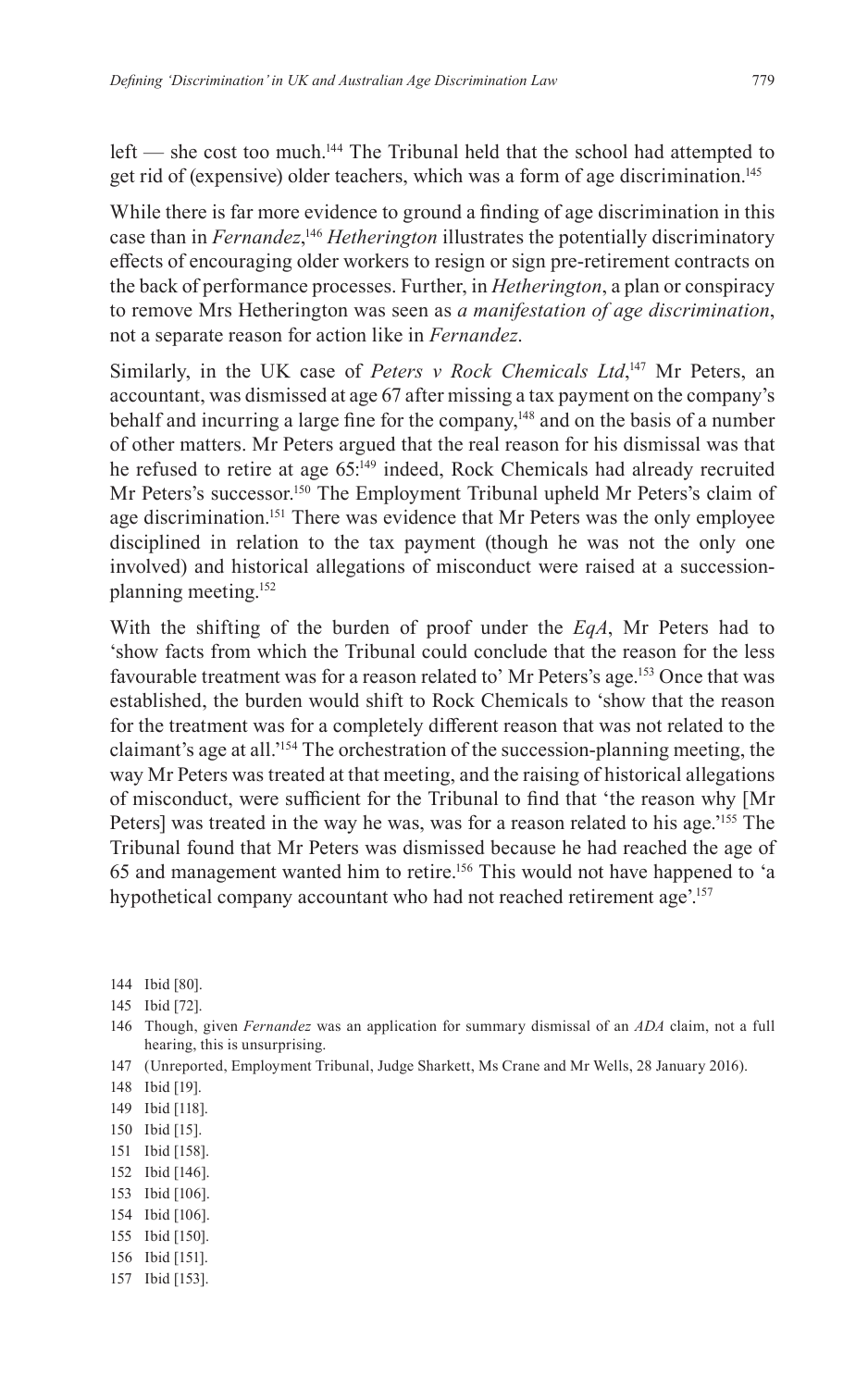The burden of proof therefore shifted to Rock Chemicals to show that the reason for the treatment 'had nothing to do with the claimant's age.'158 The Tribunal found that the evidence of the Managing Director and Personnel Manager of Rock Chemicals was unreliable, meaning the company could not show that the reason for the treatment had nothing to do with age.<sup>159</sup> The Tribunal therefore found that age discrimination had occurred, and was not justified.<sup>160</sup> Thus, Mr Peters's claim was upheld. This case illustrates the importance of the shifting of the burden of proof in establishing whether conduct is discriminatory in the UK.

Beyond the use of performance processes, length of service is often regarded as potentially age discriminatory in UK case law. However, an employer taking into account length of service is often seen as disadvantaging *younger* workers, particularly in redundancy situations. For example, the use of (shorter) length of service to select for redundancy was challenged in *Rolls-Royce plc v Unite the Union* ('*Rolls Royce*'),<sup>161</sup> where the employers argued that the provisions were indirectly age discriminatory against younger workers.<sup>162</sup> The case proceeded on the basis that the provisions were indirectly discriminatory,<sup>163</sup> with the ultimate issue being whether the provisions could be justified as a 'proportionate means of achieving a legitimate aim'.<sup>164</sup> In that case, Wall LJ noted that the length of service provisions were just one of a number of criteria, and were not 'determinative or definitive of selection.'<sup>165</sup> Further, the collectively negotiated redundancy agreement was designed to 'reconcile the different perspectives of company and the union in order to produce a selection process which [was] fair.'166 In this context, 'to reward long service … [is] an entirely reasonable and legitimate employment policy'.<sup>167</sup> Thus, the length of service criterion was a proportionate means of achieving the legitimate aims of rewarding loyalty, and achieving a stable workforce via a fair redundancy selection process.168 This was supported by there being no evidence to contradict the union's assertion that younger workers accepted the provision.<sup>169</sup> Similarly, Arden LJ held that the provisions achieved legitimate aims of rewarding experience and, as part of a collectively negotiated agreement, implementing 'a scheme for redundancy in a peaceful fashion'.<sup>170</sup> In relation to proportionality, Arden LJ noted that the scheme had been collectively agreed; was substantively different to last-in, first-out, which might have been 'objectionable'; and that length of service was only one criterion.171 Therefore, the

 Ibid [154]. Ibid [155]. Ibid [156]. [2010] 1 WLR 318. Ibid 340 [78]. Ibid 359 [155]. Ibid [155], quoting *Employment Equality (Age) Regulations 2006* (UK) SI 2006/1031, reg 3. Ibid 345 [92]. Ibid 345 [93]. Ibid 345 [95]. Ibid 346 [100]. 169 Ibid. Ibid 359 [156]–[157]. Ibid 360–1 [162].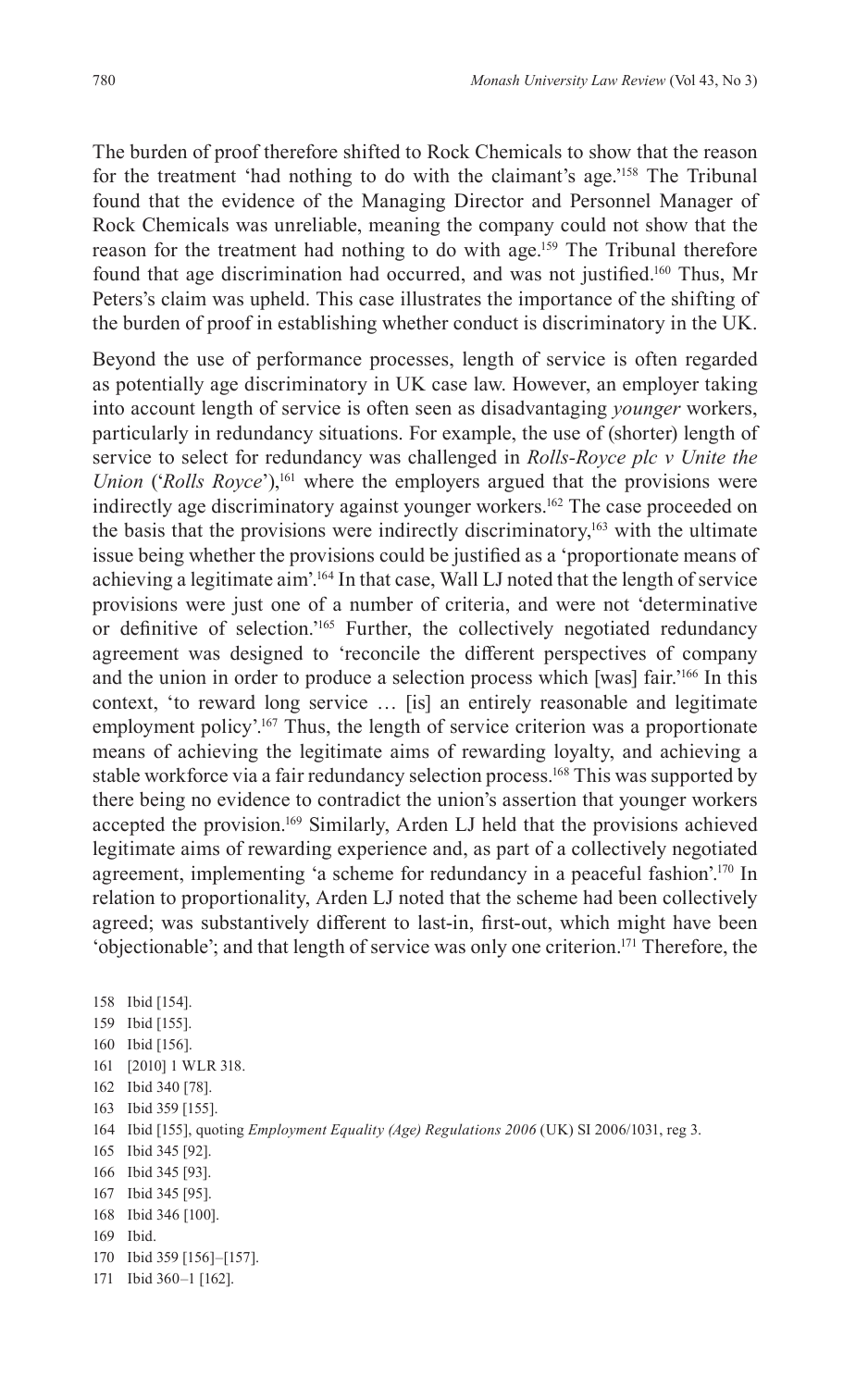provision was a proportionate means of achieving a legitimate aim. In contrast, Aikens LJ declined to make a finding of proportionality on the facts at hand.<sup>172</sup> While mostly focused on justification, *Rolls Royce* provides a strong example of the willingness of UK courts to recognise the potentially discriminatory effects of length of service provisions.

Similarly, in *Hannell v Rydon Group Ltd*, 173 Mr Hannell (age 38) was selected for redundancy. One of the criteria in the selection process was length of experience ('relevant project delivery experience'), which was worth 40 out of a possible 95 points. To achieve full points on this criterion, an employee would need to have been employed in the industry for 16 years. The Tribunal held that this provision disadvantaged the claimant and other younger workers, who were '[s]elf evidently' unable to achieve this length of experience.174 The employer argued that the policy was supported by the legitimate aim of ensuring 'stability in a difficult economic time' by keeping employees with the most experience.<sup>175</sup> However, the employer had not shown that additional years' experience resulted in (or was likely to result in) better performance of the role. Additional evidence was required to show that the provision was proportionate. Thus, the length of service criterion was discriminatory.

Letting length of service influence performance management processes was also found to be discriminatory in *Bloomfield v Whitbread Group plc*. 176 Ms Bloomfield (age 17) was dismissed from her job at the Premier Inn after an argument with a co-worker (age 51). Unlike Ms Bloomfield, the co-worker was only given a final written warning. The Tribunal found that length of service was the only distinguishing factor between Ms Bloomfield and her co-worker that could justify their different treatment. The Tribunal held that it was 'obvious and unarguable' that considering length of service in the disciplinary process would have an adverse impact on younger workers, particularly those aged 17 and under, as they had less opportunity to accrue length of service.<sup>177</sup> The respondent failed to show that there was a legitimate aim underlying this practice: in the absence of evidence, the Tribunal refused to assume that length of service meant an employee posed less of a risk of misconduct, or that length of service equated to more value to the business, particularly given the unskilled nature of hospitality work. Thus, the practice was not a proportionate means of achieving a legitimate aim, and Ms Bloomfield's claim succeeded.

Overall, then, UK courts and tribunals appear far more willing to accept that length of service provisions might be discriminatory on the basis of age, and that adverse treatment after performance processes can be a manifestation of age

175 *Hannell v Rydon Group Ltd* [2012] EqLR 903 [46].

<sup>172</sup> Ibid 357 [147].

<sup>173</sup> (Unreported, Employment Tribunal, Employment Judge Spencer, 20 July 2012).

<sup>174</sup> Ibid [44]; cf *Boyle v George Best Belfast City Airport* (Unreported, Northern Ireland Industrial Tribunal, Chairman Kinney, Member Irwin and Member Archer, 9 March 2012) [28], where the Northern Ireland Industrial Tribunal did not accept that a five-year service provision in a redundancy scheme placed persons of the same age as the claimant (37) at a particular disadvantage.

<sup>176</sup> [2013] EqLR 191.

<sup>177</sup> Ibid [37].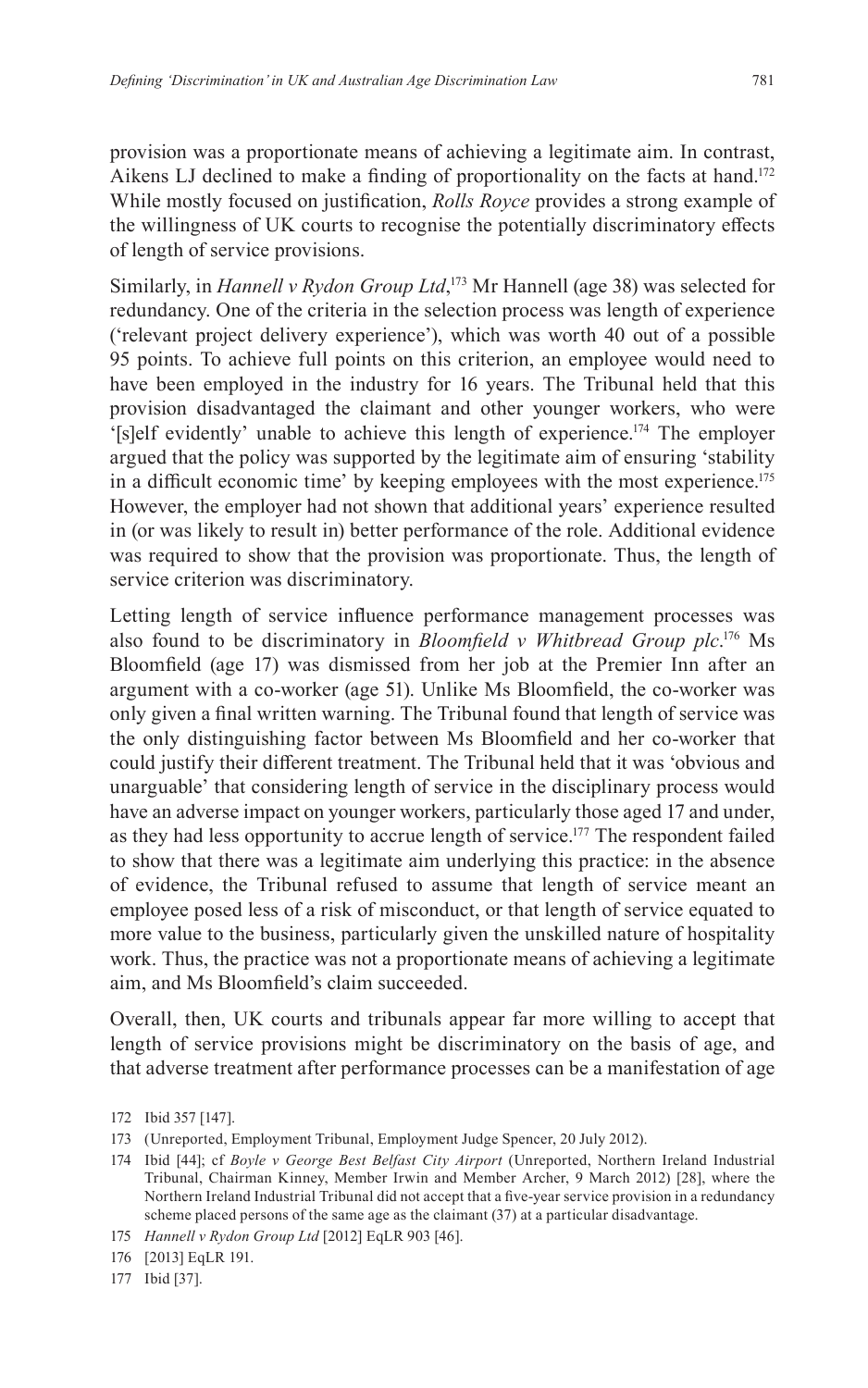discrimination. Thus, this illuminates the narrowness and conservativeness of the FCCA's approach to age discrimination in *Fernandez.*

# **B** *'Long-Term Interests' and Promotion*

Similarly, UK courts appear far more willing than Australian federal courts to see a refusal to promote an older worker as a manifestation of age discrimination. In the FCCA case of *Gardem v Etheridge Shire Council*, <sup>178</sup> Mr Gardem argued that he had been discriminated against on the basis of age when a younger colleague was appointed to a senior position in an acting capacity 'for which [Mr Gardem] was significantly more greatly qualified and experienced, in circumstances where that [younger] person was not qualified by way of either formal qualifications or experience to do the work.'179 Mr Gardem was aged 64; the colleague, Ms Alexander, was 47 years old.<sup>180</sup>

The CEO of Etheridge Shire Council explained Ms Alexander's appointment on the basis that the appointment was 'for reasons that [she] considered to be in the long-term interests and development of Etheridge Shire Council.<sup>181</sup> Beyond this, other reasons cited for the appointment included: Ms Alexander's experience, skills and leadership potential, and 'continuing interest in professional development', even if she lacked Mr Gardem's formal qualifications (and indeed, Ms Alexander could gain these qualifications in the future);<sup>182</sup> the need, in a 'small remote community', for the Council to undertake 'some careful succession planning', and therefore to 'assist' Ms Alexander with 'some multi-skilling' and ensure all staff who 'demonstrate leadership qualities, have an opportunity to be rotated into a leadership position' to develop a 'managerial team with depth of experience';<sup>183</sup> and the fact that Mr Gardem had already undertaken a temporary leadership role.184

A number of these justifications raise potential concerns about age discrimination: beyond a focus on the Council's 'long-term interests',185 the reasons also evidence an enduring concern with Ms Alexander's long-term professional development and on-going training. While laudable, it is questionable whether similar concerns would be expressed for Mr Gardem's long-term professional development at age 64.

It was conceded that there was no evidence which 'directly' indicated that the decision to not appoint Mr Gardem to the more senior position was made on the

178 [2013] FCCA 1324 (12 September 2013).

- 182 The letter continued: 'I would hope that she will continue to undertake appropriate studies to ensure that she continues to develop formal qualifications commensurate with any promotion opportunities': ibid [37].
- 183 Ibid.
- 184 Ibid.
- 185 Ibid.

<sup>179</sup> Ibid [2].

<sup>180</sup> Ibid.

<sup>181</sup> Ibid [37].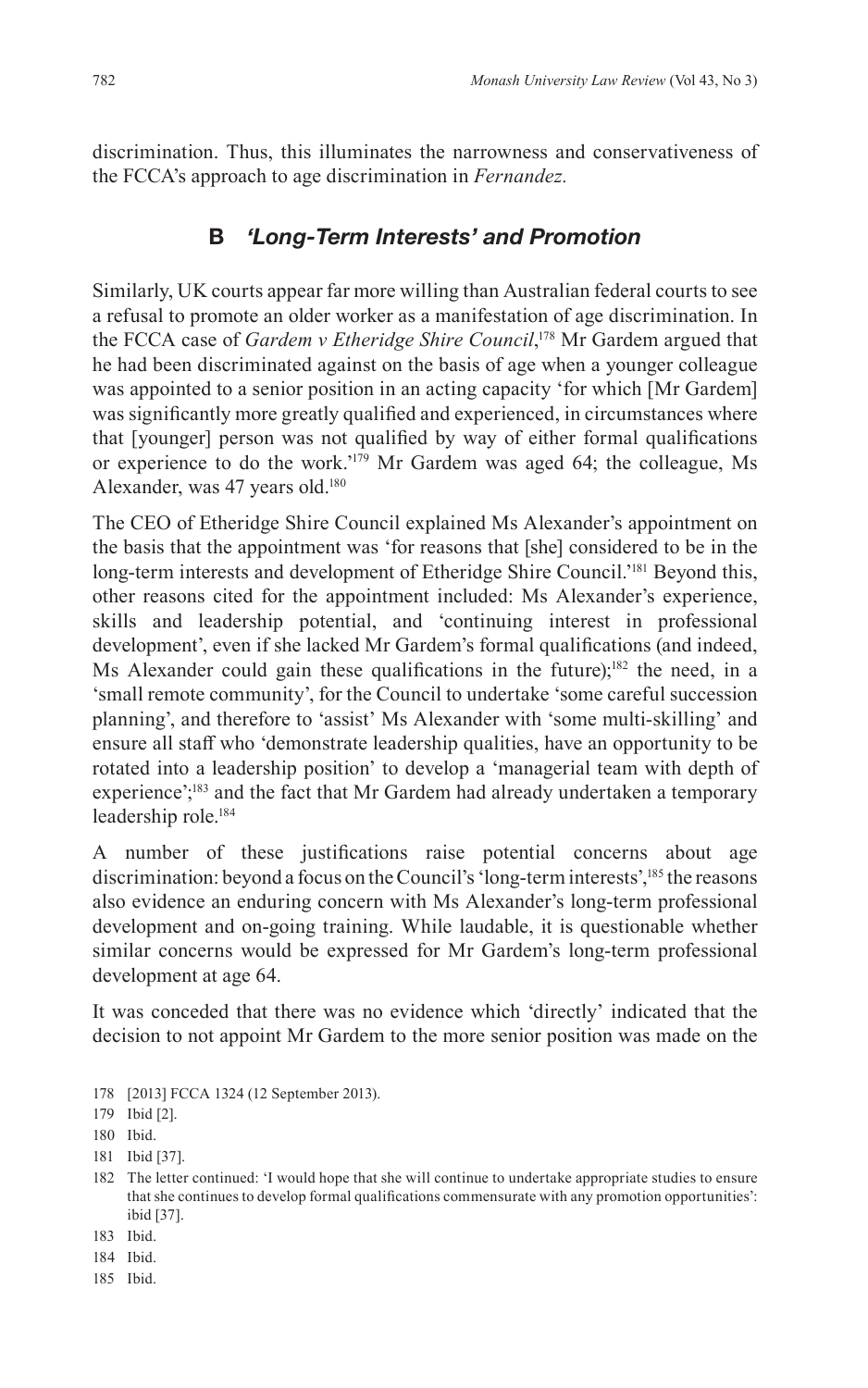basis of Mr Gardem's age.186 However, it was argued that the court should 'draw an inference that his age was indeed at least one of the reasons that he was not given the appointment.'187

Judge Jarrett accepted the Council's evidence that

the Council staff needed to operate as a team and Mr Edmistone had reached a view that Mr Gardem would not be the best person to lead the team and meet the position's operational requirements. It is certainly clear from the evidence that Mr Gardem had strained relationships with the Council's most senior officers.<sup>188</sup>

The Court therefore declined to draw any inference that one of the reasons for the Council's decision was Mr Gardem's age.189 The reference to the Council's longterm interests had been taken out of context:

It was a reference to the long-term interests of [the] Council in offering existing employees with a range of experience, skills and leadership qualities the opportunity to further develop and deploy those skills. It was not a reference to any requirement, or any newly formed policy of the Council or the CEO that younger employees were more attractive to the Council than older employees because they had a potentially longer period of service to offer the Council. … The long-term interests of the Council no doubt included having sufficiently trained and experienced staff who could act in higher duties if and when the need arose. Mr Gardem had been afforded that opportunity. That Mr Edmistone chose to give another, albeit less qualified person, the same opportunity is unremarkable.<sup>190</sup>

Indeed, Judge Jarrett expressly endorsed the making of recruitment decisions with an employers' long-term interests in mind:

That an employer might do so, does not necessarily mean that the decision maker has favoured a younger employee over an older employee because of age. An employer's long-term interests might equally be served by the appointment of an older employee with few working years left, but who has skills or the capacity to affect the long-term development of an employer's business, than it is by the appointment of a much younger employee who has many more working years left but less potential to bring lasting benefits to the business.<sup>191</sup>

While considering an employer's 'long-term interests' might 'not necessarily mean' that younger employees are preferred, in most cases it will lead to a preference for younger appointees. Thus, it might be indirectly discriminatory in practice. This has been explicitly commented on in the literature on age discrimination: there is recognition that older workers may be excluded from the workforce through 'age-neutral' rationales such as 'business financial well-being' and 'long-term stability'.192

- 187 Ibid [55].
- 188 Ibid [75].
- 189 Ibid [80].
- 190 Ibid [81]–[82].
- 191 Ibid [83].
- 192 Vincent J Roscigno et al, 'Age Discrimination, Social Closure and Employment' (2007) 86 *Social Forces* 313, 313, 325.

<sup>186</sup> Ibid [54].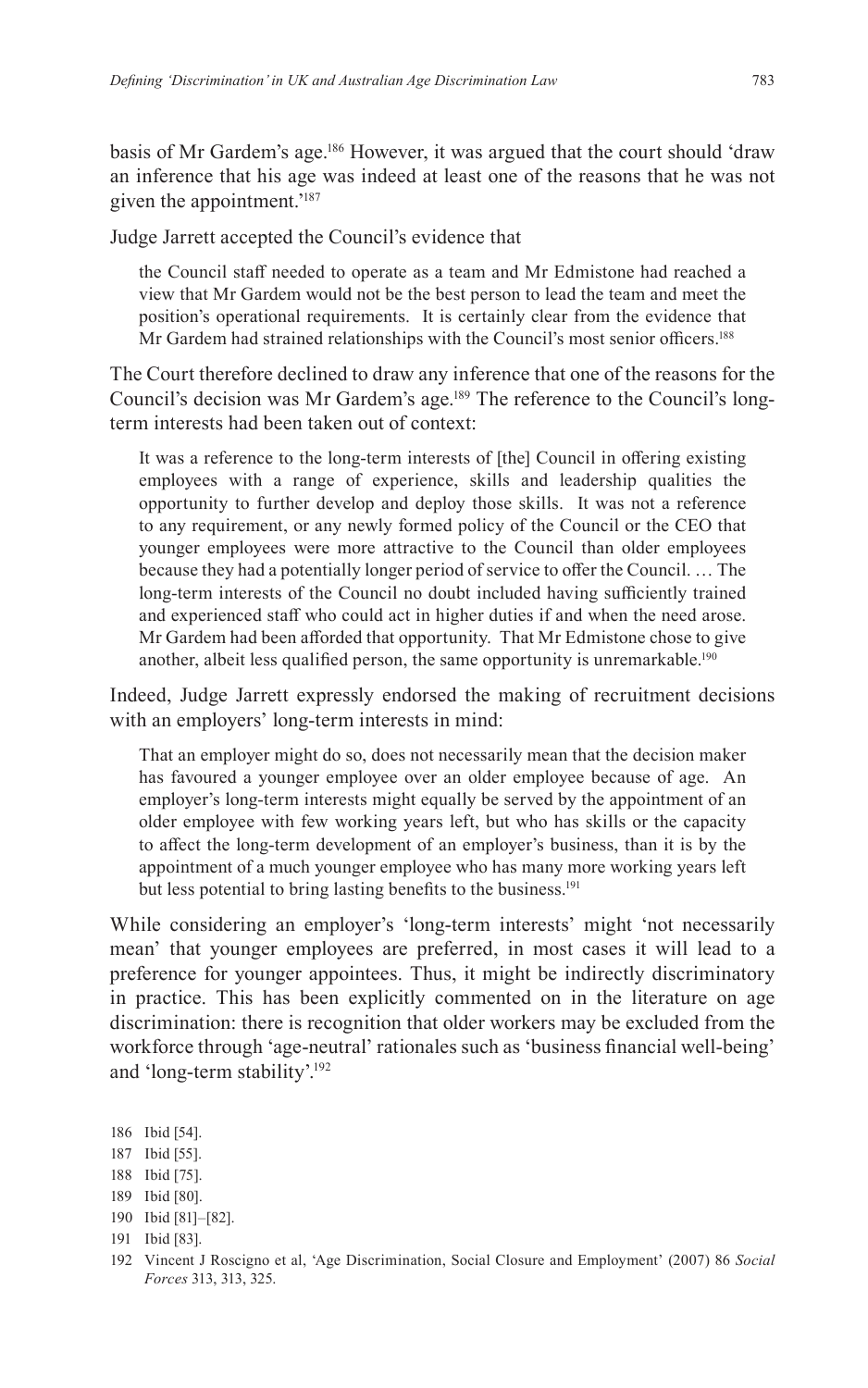This approach, which essentially ignores any link between 'long-term interests' and age discrimination, may be contrasted with the UK decision in *Brunel University v Killen*.<sup>193</sup> In that case, Ms Killen's department was restructured, and her senior position was made redundant.<sup>194</sup> Ms Killen (age 57) argued that the decision not to appoint her to a more junior position in the restructured organisation was due to age discrimination.195 Instead, the position she applied for was given to a younger (age 38), less senior man.<sup>196</sup> At first instance, the Tribunal held that the burden of proof shifted to the employer due to a number of reasons, including the disparity in the seniority between the two applicants.197 In the Employment Appeal Tribunal, Langstaff J opined that:

In my view, the Tribunal here was entitled to take the view that it needed an explanation from the Respondent. There was more than simply a difference in age and sex and a difference in treatment. The first matter to which the Tribunal had regard was the fact that she was of a higher grade and therefore impliedly better qualified for the post. All of course has to be viewed in the light of the particular circumstances, but in general if it is shown that of two applicants for a post one has a protected characteristic that the other does not, that person is not appointed and that person is on the face of it likely to be better qualified than the other, [that] is sufficient to call for an explanation.<sup>198</sup>

However, it was sufficient for the employer to respond that the other candidate had scored better at interview, so long as there was no reason to think that the interview was 'infected by discrimination'.<sup>199</sup> In this case, '[t]here [was] no suggestion or finding that the employer here preferred Mr Lindsay because he was younger or because it had the attitude that senior people should be moved on to make way for younger blood or anything of that sort.'200 Intriguingly, this implies that expecting older workers to 'make way for younger blood' might be sufficient to 'infect' processes with age discrimination.<sup>201</sup>

Further, in *Shiret v Credit Suisse Securities (Europe) Ltd*, 202 Mr Shiret (age 55) challenged his selection for redundancy, arguing that the whole exercise was used to achieve the employer's aim of dismissing him, in favour of retaining a younger worker (age 35).<sup>203</sup> These arguments were accepted by the Tribunal. More pertinently for our purposes, in the alternative, Mr Shiret also argued that the redundancy process was indirectly discriminatory, as it included criteria such as 'experience' and 'potential' when selecting for redundancy.204

193 (Unreported, Employment Appeal Tribunal, Langstaff J, 14 March 2014).

- 195 Ibid [5].
- 196 Ibid.
- 197 Ibid [6]–[7].
- 198 Ibid [36].
- 199 Ibid [38].
- 200 Ibid [39].
- 201 Ibid [38]–[39].
- 202 (Unreported, Employment Tribunal, Employment Judge Brown, 18 July 2013).
- 203 Ibid [2].
- 204 Ibid [157].

<sup>194</sup> Ibid [4].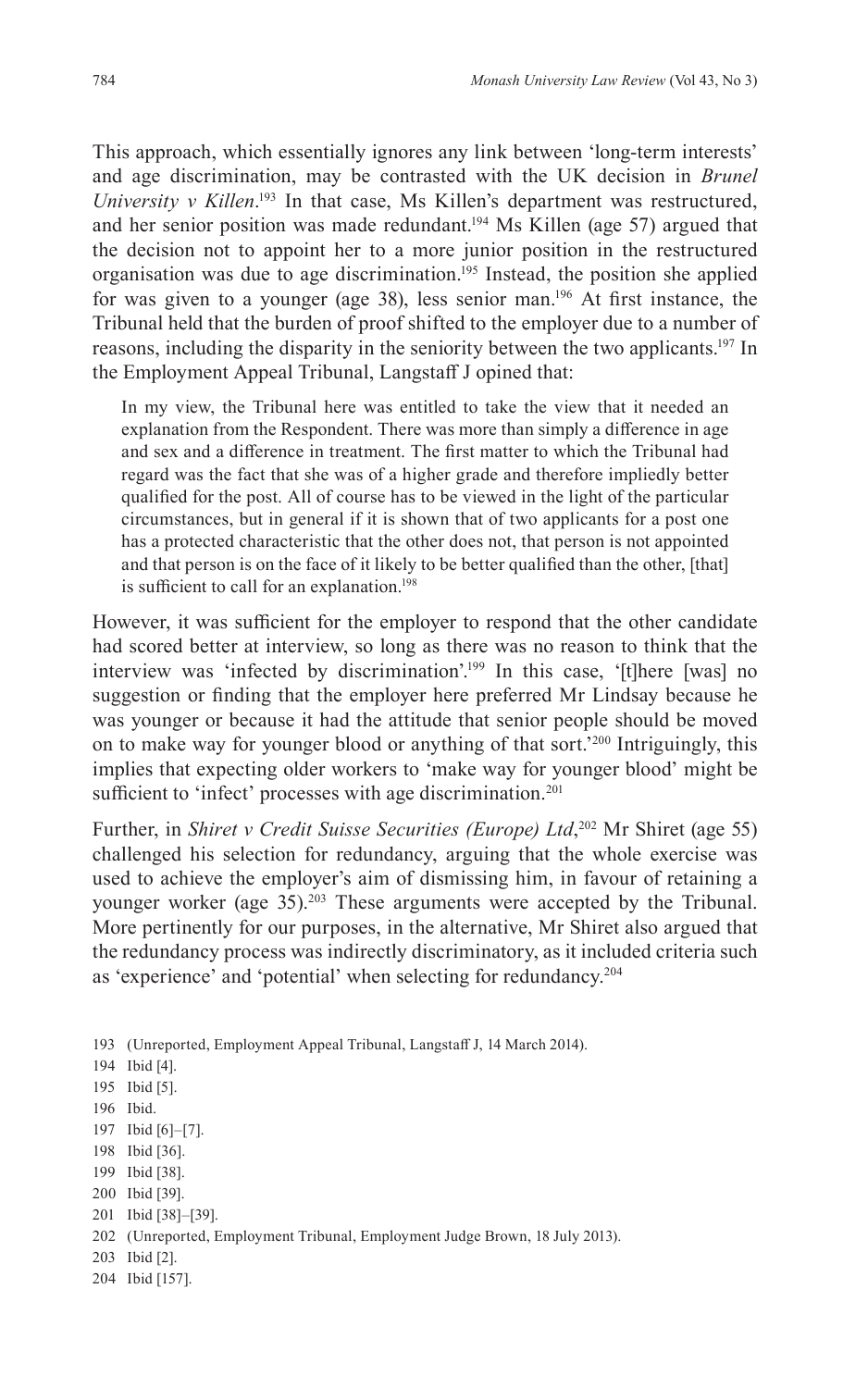The Tribunal acknowledged that 'experience' could indirectly discriminate against younger workers, and 'potential' could indirectly discriminate against older workers.205 In this case, though, 'potential' was applied in a directly discriminatory way to treat Mr Shiret less favourably than others in the same or not materially different circumstances: Mr Shiret's leadership and mentoring activities were not taken into account, but a younger worker was given credit for potential 'when he had done nothing at all.'206 Thus, the Tribunal inferred that Mr Shiret was seen as having no potential due to his age.<sup>207</sup> The employer did not discharge its burden of proof to show age was not part of the reason for dismissal: indeed, the explanation provided was not credible.<sup>208</sup> Thus, while 'potential' could be indirectly discriminatory when used as a criterion in a redundancy process (and could potentially be justified on the basis of seeking to retain workers who could 'best meet … business needs going forward'), it was not necessary to consider the indirect discrimination argument in this case.<sup>209</sup>

Similarly, in *James v Gina Shoes Ltd*, 210 Mr James resigned from his employment after a meeting with the Managing Director of his employer.<sup>211</sup> At that meeting, it was made clear that the Managing Director was not happy with Mr James's performance, and it was 'asked rhetorically whether it was [Mr James's] age that caused him not to be able to work to [the company's] expectations'.<sup>212</sup> The Managing Director 'also said that if the Claimant was younger, it might be possible to train him'.213 At a grievance meeting after the claimant ultimately resigned, the same Managing Director said words to the effect of '[y]ou can't teach an old dog new tricks'.214 At first instance, it was held that this was not enough to shift the burden of proof, as the comments were likely taken out of context and were most likely not to have influenced how the claimant was treated.<sup>215</sup> This was overturned on appeal: the references to age 'plainly [raise] a prima facie case of discrimination'.216 It was 'immaterial' that there was no other material which demonstrated that age was a factor in Mr James's treatment.<sup>217</sup> Thus, the case was remitted to the Employment Tribunal to determine whether there was a 'wholly non-discriminatory explanation for Attila's remarks unconnected with

- 205 Ibid [145].
- 206 Ibid [147]–[148].
- 207 Ibid [149].
- 208 Ibid [153].
- 209 Ibid [157]–[158].
- 210 (Unreported, Employment Appeal Tribunal, Judge Clark, Mr Bleiman and Mr Gammon, 18 January 2012).
- 211 Ibid [5].
- 212 Ibid [4].
- 213 Ibid.
- 214 Ibid [6].
- 215 Ibid [9].
- 216 Ibid [15].
- 217 Ibid [15].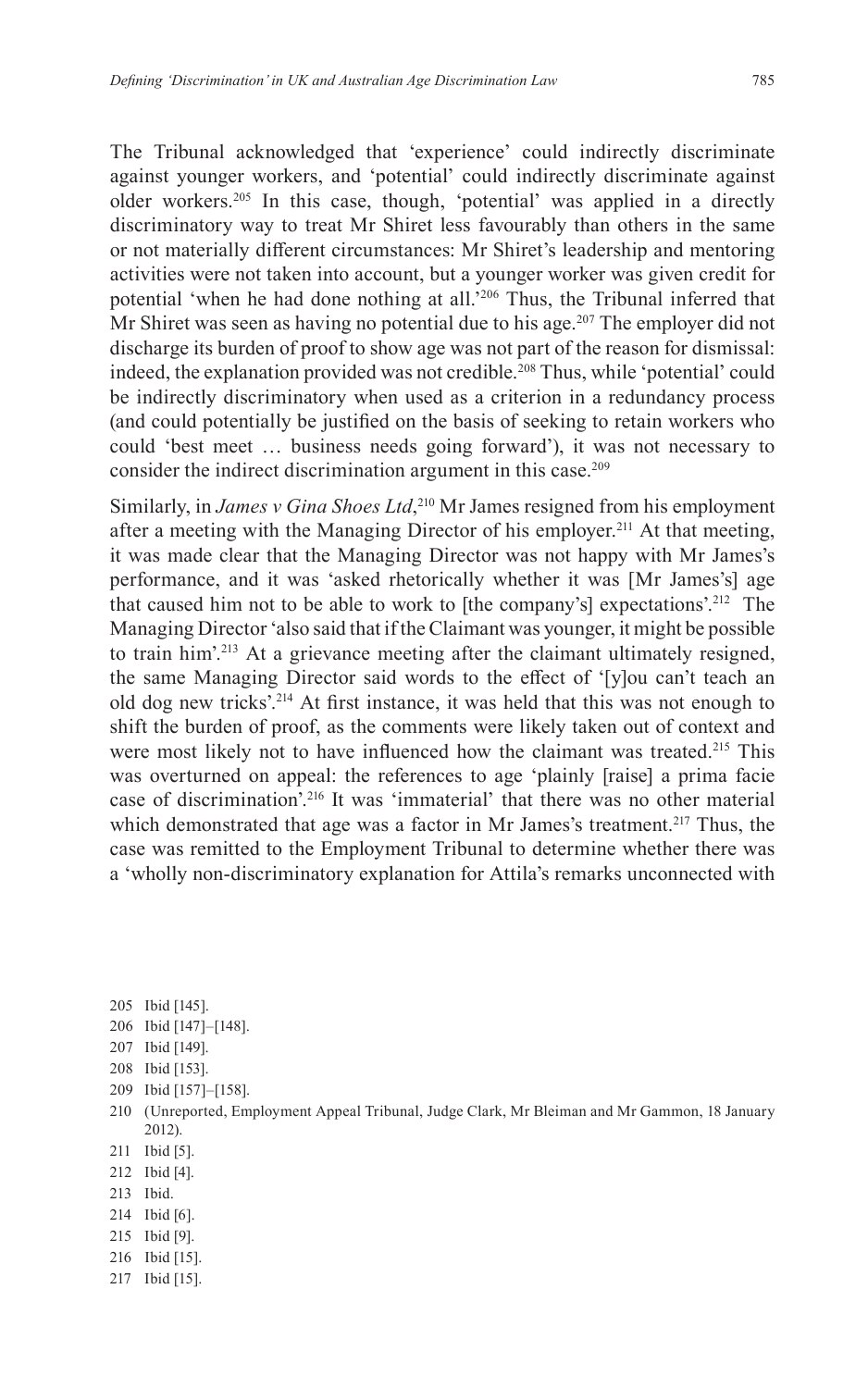the Claimant's age'.218 It also needed to be determined whether the first statement was a 'significant factor in the Claimant's decision to resign'.<sup>219</sup>

Thus, again, UK courts and tribunals appear more willing to recognise the link between 'potential', an unwillingness to train older workers and a failure to promote older workers, and age discrimination. These contrasting cases also demonstrate the importance of the shifting of the burden of proof in the UK, and the noticeable impact of the absence of any shift in Australia. This is also significant in state case law: in NSW, which has similar provisions relating to direct discrimination as the *ADA*, a substantial number of claims have failed due to a lack of direct evidence of age discrimination, $220$  and/or an unwillingness to draw inferences to fill the evidentiary hole.<sup>221</sup> Even when an employer has made (potentially) discriminatory remarks, NSW Tribunals have held that 'passing comment[s]'<sup>222</sup> and 'off the cuff' remarks<sup>223</sup> are not enough to show that age was a factor in decision-making. Thus, the absence of the shifting burden of proof in Australia has proven fatal to many claims at state level.

## **C** *Statutory Benefits*

UK courts and tribunals are also far more likely than Australian courts to regard employers' conduct as discriminatory where the employers' actions are guided by statutory provisions.

In the Federal Court of Australia ('FCA') case of *Keech v Western Australia Metropolitan Health Service* ('*Keech*'),224 Ms Keech (age 66) argued she was discriminated against on the basis of age when her weekly compensation payments for her incapacity to work were ceased after one year,<sup>225</sup> in accordance with the *Workers' Compensation and Injury Management Act 1981* (WA) s 56.

The FCA held that this was not a case of age discrimination by Ms Keech's employer, as there was:

- 220 *Kennedy v Director-General, Department of Industrial Relations (NSW)* [2002] NSWADT 186 (27 September 2002) [72]; *Neeson v Director General, Department of Education and Training* [2009] NSWADT 292 (25 November 2009); *Heber v Glen Henney & Son Pty Ltd [No 3]* [2008] NSWADT 168 (11 June 2008); *Pignat v Richmond Valley Council* [2005] NSWADT 162 (14 July 2005); *Plancke v Director General, Department of Education and Training* [2001] NSWADT 137 (16 August 2001); *Shirley v Director-General, Department of Education and Training [No 2]* [2009] NSWADT 235 (15 September 2009) [45].
- 221 *Sidhu v Sydney Local Health District* [2015] NSWCATAD 70 (27 February 2015) [16]–[17]; *North v City of Sydney Council* [2001] NSWADT 75 (15 May 2001) [45]; *Shirley v Director-General, Department of Education and Training [No 2]* [2009] NSWADT 235 (15 September 2009) [48].

224 (2010) 276 ALR 118.

225 Ibid 119 [8].

<sup>218</sup> Ibid [17].

<sup>219</sup> Ibid [18].

<sup>222</sup> *Mooney v Commissioner of Police, New South Wales Police Service [No 2]* [2003] NSWADT 107 (19 May 2003) [50]–[51].

<sup>223</sup> *Coote v Commissioner of Police, New South Wales Police* [2007] NSWADT 128 (18 June 2007) [11].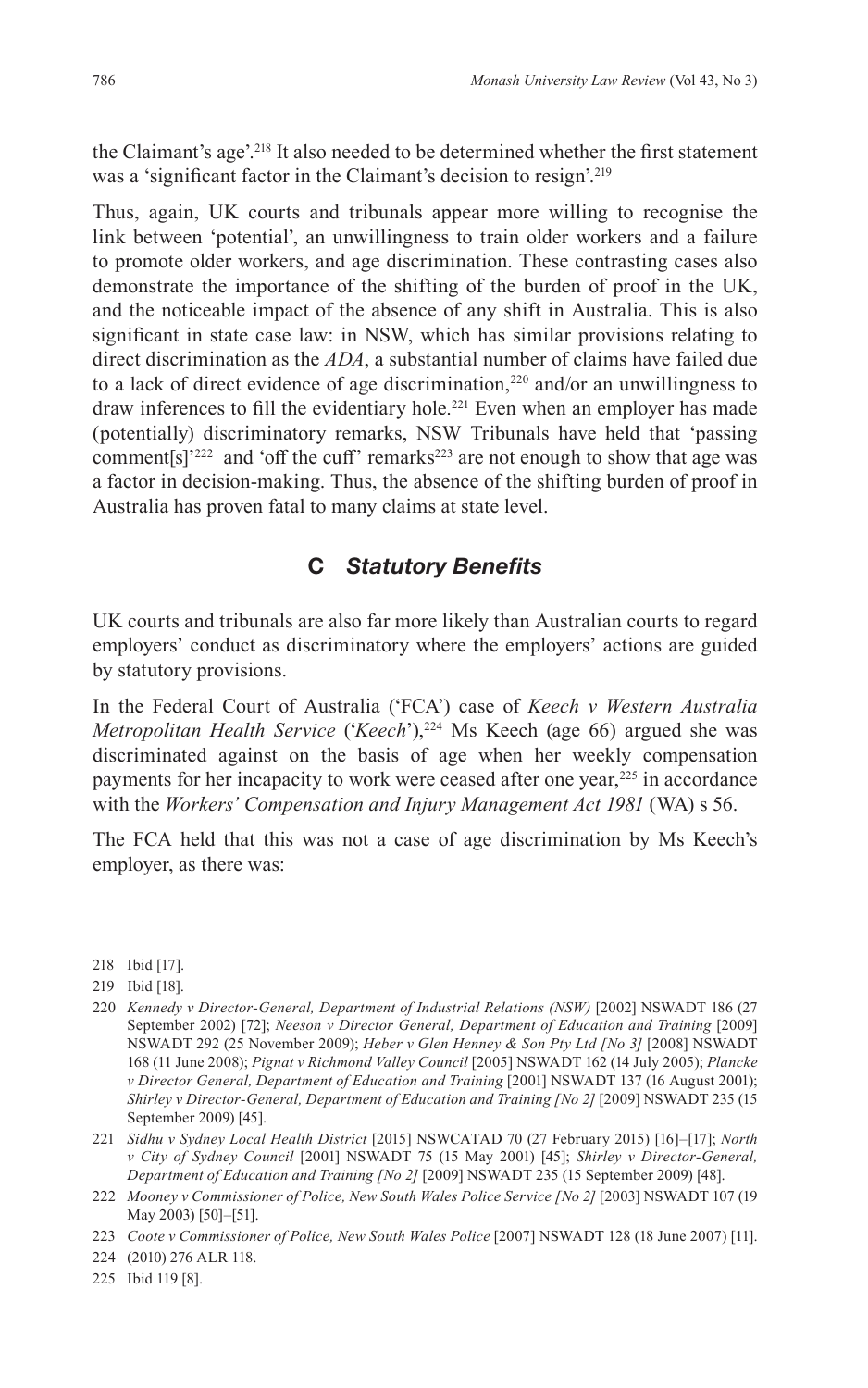no discretion or liberty vested in the respondent to determine whether to pay Ms Keech the weekly payments and for how long those weekly payments should be paid. In commencing to make the weekly payments when it did, and in ceasing to make the weekly payments when it did, the respondent did no more, nor less, than perform its statutory obligation to Ms Keech.<sup>226</sup>

Thus, the employer did not discriminate against Ms Keech, as it was 'statute that provided the entitlement, and also circumscribed the extent of the entitlement'.227 Thus, the policy considerations underlying the  $ADA$  did not apply to this case,<sup>228</sup> and it was not a matter of age discrimination.

A far more stringent approach to statutory obligations was adopted in the UK case of *Heron v Sefton Metropolitan Borough Council* ('*Heron*'),229 which concerned redundancy payments. Ms Heron, who was made redundant at age 61, was paid six months' redundancy pay, whereas other (younger) colleagues were paid in accordance with their length of service.<sup>230</sup> This was consistent with the Civil Service Compensation Scheme 1994, which was made by the Minister under the *Superannuation Act 1972* (UK) c 11, s 1(1). Under the Compensation Scheme, employees above the pension age would receive only 6 months' pay in the event of a compulsory redundancy, not an amount calculated based on their years of service.<sup>231</sup> The Employment Appeal Tribunal had no difficulties determining that this was an instance of age-based discrimination:

Making a payment to an employee … who is over 60 … which is half that which would be paid to a similar employee similarly dismissed who is under 60, is clearly less favourable treatment. It is because of a protected characteristic: age. It amounts to direct discrimination under section 13(1) of the *Equality Act 2010*, unless justified under section  $13(2)$  or otherwise deemed not to be prohibited.<sup>232</sup>

Sefton Metropolitan Borough Council argued that the difference in treatment was covered by an exception to the *EqA*, which provides that an employer does not contravene the prohibition of age discrimination in the *EqA* if they do anything they must do pursuant to a requirement of an enactment (which includes subordinate legislation).233 The Employment Appeal Tribunal found that this exception did not apply to this case: while the Compensation Scheme was subordinate legislation, and while it provided for a difference in treatment on the basis of age, 'it does not *require* that difference to be respected. A requirement is something which means that the person subject to it cannot do otherwise'.234 Further, the Compensation

- 232 Ibid [12].
- 233 Ibid [13], [18]; *EqA* sch 22 cl 1(1).
- 234 *Heron* (Unreported, Employment Appeal Tribunal, Mitting J, Mr Edwards and Mr Lewis, 29 October 2013) [18], [20]–[21] (emphasis in original).

<sup>226</sup> Ibid 123 [30].

<sup>227</sup> Ibid.

<sup>228</sup> Ibid 123 [30]–[31]. Even if the *ADA* did apply, the FCA held at 123 [32] that s 39(4) (which states that the *ADA* 'does not make unlawful anything done by a person in direct compliance' with a state Act) would also have covered the situation.

<sup>229</sup> (Unreported, Employment Appeal Tribunal, Mitting J, Mr Edwards and Mr Lewis, 29 October 2013).

<sup>230</sup> Ibid [2].

<sup>231</sup> Ibid.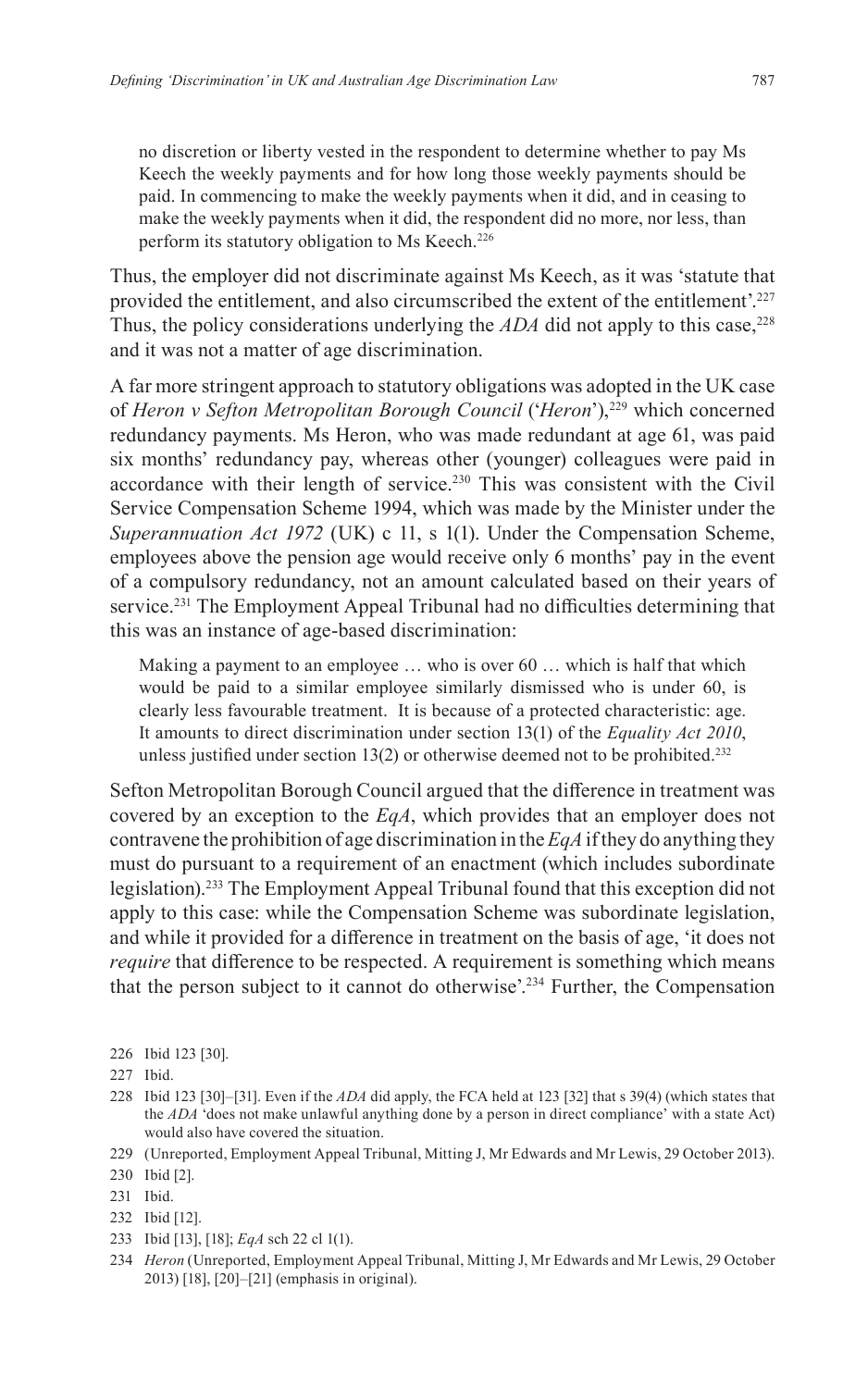Scheme did not apply directly to Ms Heron's employment: it was incorporated into her contract.<sup>235</sup> Thus, the terms were contractual (not statutory) even if they required the Council to pay no more than six months' pay. While this latter point might distinguish this case from *Keech*, the cases demonstrate a substantially different approach to what amounts to 'discrimination' in the context of implementing a statutory benefit.

In *Heron*, the Council could have sought to justify the difference of treatment as a proportionate means of achieving a legitimate aim, presumably on the basis that Ms Heron could claim her old age pension, and therefore did not need a similar redundancy payment to that provided to younger workers, who need a financial cushion as they try to find alternative employment.<sup>236</sup> The Council did not pursue this argument at first instance (mistakenly believing they could rely on the statutory exception), and failed to produce evidence sufficient to justify the difference in treatment. Regardless, the Employment Appeal Tribunal expressed its scepticism about this potential 'justification':

In current circumstances when, as is notorious, men and women over 60 remain in [a] large and increasing number [as] members of the active labour force and may well require income from earnings to maintain their standard of living, the idea that the simple fact that a woman over 60 might be able to draw her state and civil service pension, so justifying a difference in treatment between her and a younger colleague will not do. Statistical evidence, no doubt collated by and available to central Government, would be required to begin to justify the difference in treatment, especially now that the age of compulsory retirement in the civil service has been raised from  $60$  to  $65.^{237}$ 

## **D** *Desiring Younger Workers*

Again, Australian courts are far less likely than UK courts to regard a 'desire' for younger workers as sufficient to establish age discrimination. In the FCA case of *Thompson v Big Bert Pty Ltd*, 238 Ms Thompson argued that variations to her working arrangements as a bar attendant (which reduced the regularity and quantity of her work) were based on direct or indirect discrimination because of her age.<sup>239</sup> Evidence was given that the owner of the hotel had been heard to remark that he wanted to replace some older staff with 'young glamours'.<sup>240</sup> A letter from the hotel's owner expressed concerns that '[w]hilst most of the [hotel's] staff are acceptable, there [are] a few who really must go. They are tired

238 (2007) 168 IR 309.

<sup>235</sup> Ibid [20].

<sup>236</sup> Ibid [13].

<sup>237</sup> Ibid [25].

<sup>239</sup> Somewhat ironically, other staff had also previously accused Ms Thompson of discriminating against younger workers on the basis of age, including by refusing to be supervised by a 21-year-old colleague: ibid 315–6 [27]–[28].

<sup>240</sup> Ibid 310 [1].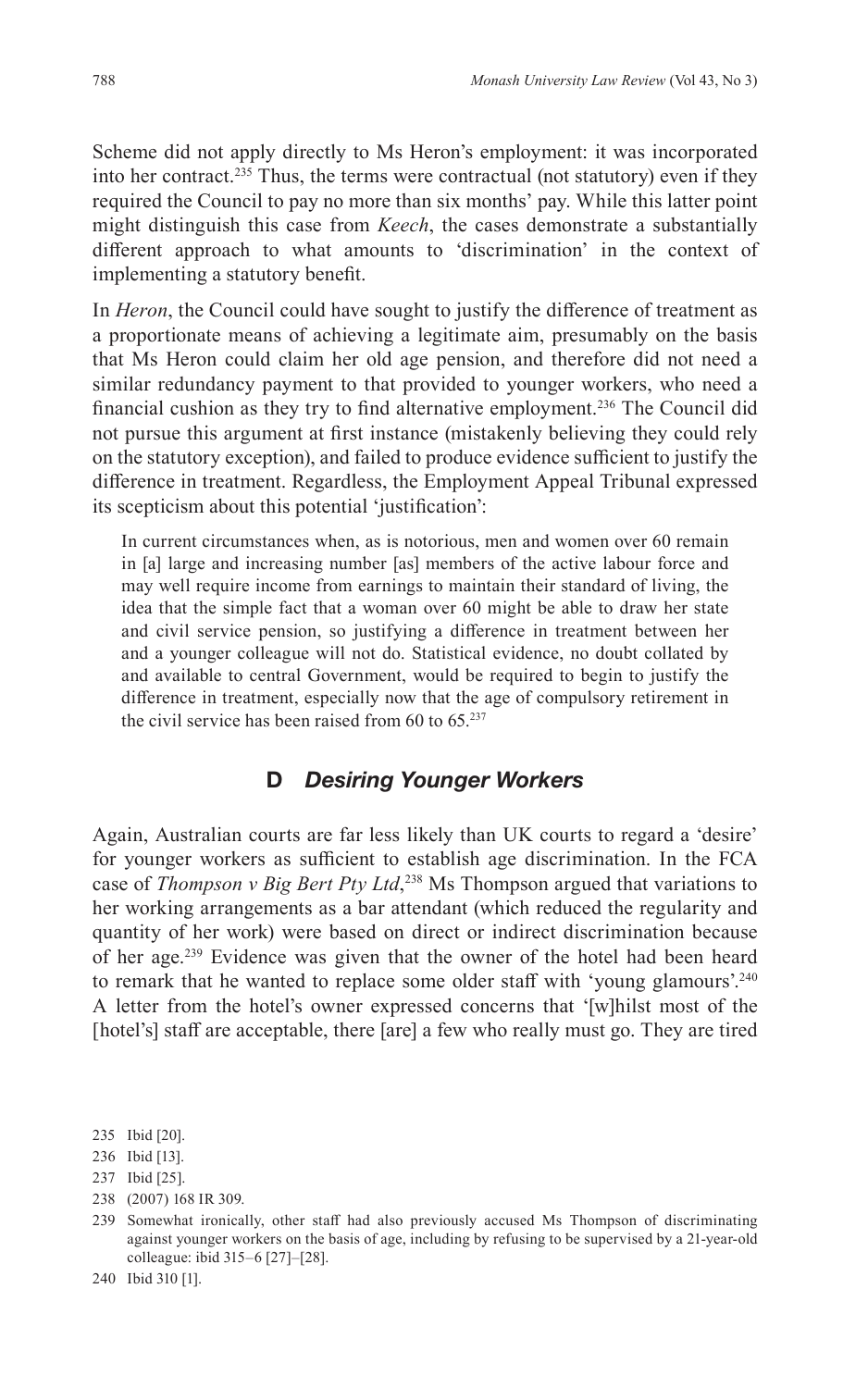in appearance and attitudes', meaning there was a need to 'introduce some new blood and ideas'<sup>241</sup>

In relation to direct discrimination, the FCA held that the initial changes to Ms Thompson's working hours were due to 'the need to reduce the bar wages bill and the overall number of working hours.'242 The FCA also held that 'Ms Thompson bore a relatively large proportion of the cut in working hours, although certainly not the whole of them.'243 The Court did not consider whether this first cut to hours was originally driven by Ms Thompson's age.<sup>244</sup>

After these initial changes, the FCA further found that decisions about Ms Thompson's shifts were 'rapidly influenced by … Ms Thompson's persistent and unwelcome complaints about the change to her working arrangements', which became 'tiresome and unacceptable' to her manager, and meant measures were taken so the manager could 'be rid of [Ms Thompson's] presence without terminating her employment altogether.'245 As a single mother, it is perhaps unsurprising that Ms Thompson was so upset by the changes to her shift arrangements.

The FCA noted that Ms Thompson bore the onus of showing that age discrimination was at least *a* reason for the change to her working arrangements.<sup>246</sup> The Court ultimately held that she 'failed to establish that this is so by a considerable margin.'247

A more sympathetic interpretation was adopted in the Queensland case of *Lightning Bolt Co Pty Ltd v Skinner* ('*Skinner*').248 There, Fryberg J of the Supreme Court of Queensland held that, even if older employees had been dismissed because they lacked 'ambition', this was not necessarily inconsistent with a finding of age discrimination:

Ambition is not necessarily a characteristic of the young, but neither can it be said that they are necessarily devoid of it. There is no inconsistency between desiring to employ people who are ambitious to advance beyond store work and who could be part of a trained pool who could be promoted to other areas as the need arose; and desiring to employ young people.<sup>249</sup>

Implicitly, then, desiring to employ young people (including on the grounds that they are likely to be fitter than older workers) could be a manifestation of age

- 241 Ibid 314 [23].
- 242 Ibid 320 [44].
- 243 Ibid 315 [26].
- 244 Though it may have reflected the timing of Ms Thompson's shifts: see ibid.
- 245 Ibid 320 [44].
- 246 Ibid 320 [45].
- 247 Ibid. See also *Allen v Newlands Coal Pty Ltd & See [No 2]* [2014] QCAT 522 (14 March 2014) [30], where it was not proven that age was a reason for the denial of training to an older worker, even though the supervisor had elsewhere identified a priority to give 'younger' workers an opportunity to attend training.
- 248 [2002] QSC 62 (22 March 2002).
- 249 Ibid [12].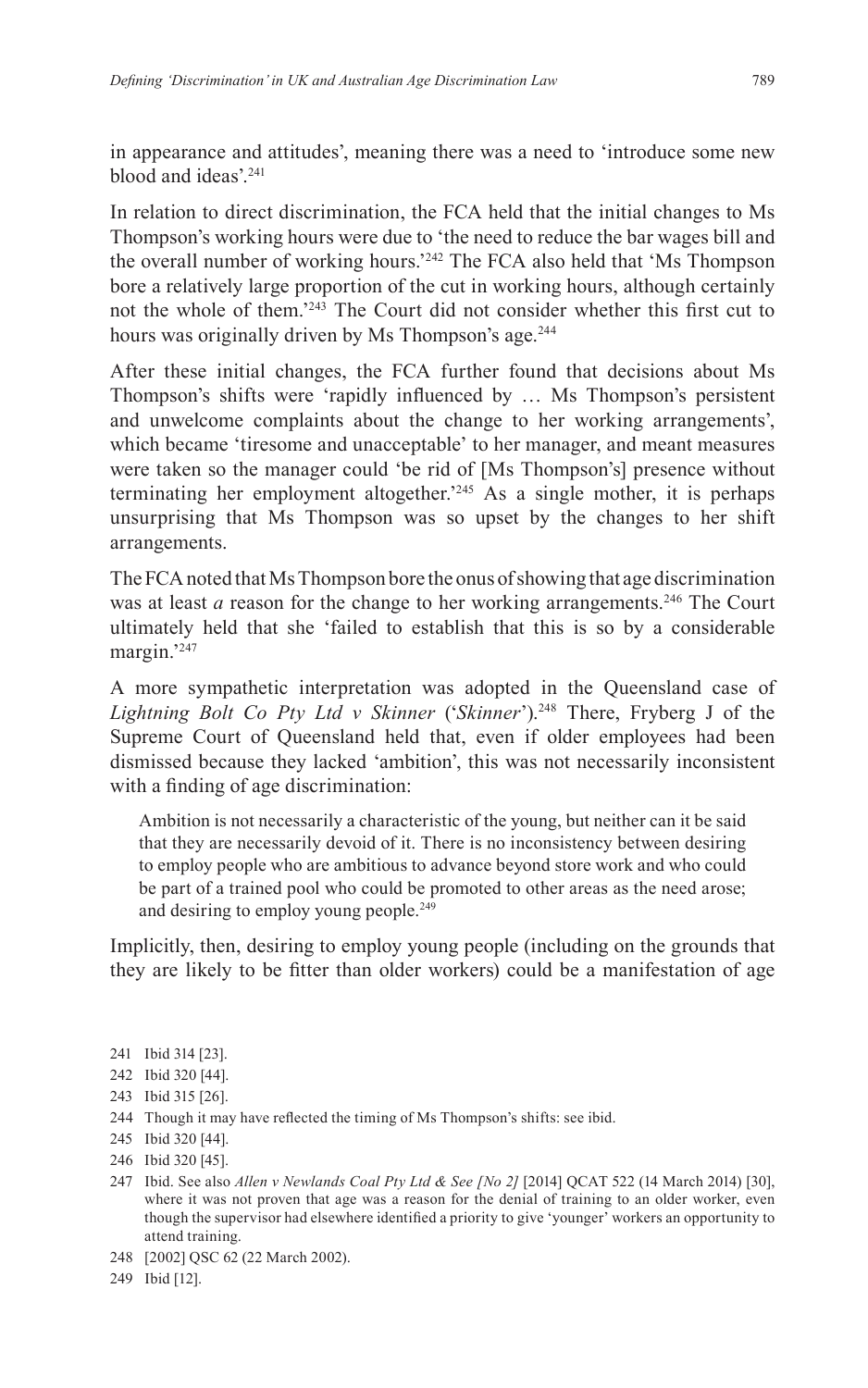discrimination.<sup>250</sup> Age was still a substantial reason for the workers' dismissals in this case.251 Unlike *Thompson*, though, the connection between age-based treatment and dismissal was clear in *Skinner*: the employer engaged two, younger replacements for the older workers who had been dismissed.

This has similarities to the UK case of *Perrin v Fred Christophers and Sons Ltd* ('*Perrin*'),252 where the claimant was dismissed from her employment as a receptionist at an undertaker at age 63.253 The employer argued that Ms Perrin's role had been made redundant, and a new position created, for which the claimant was unsuited.<sup>254</sup> The claimant was told that she 'was not up to it' (the new role).<sup>255</sup> The Tribunal found that this comment was not 'an isolated, age-related comment, but when seen in the context of the Claimant's dismissal and her concern that it was on the grounds of her age, indicated to us a general discriminatory attitude on the Second Respondent's part in respect of age.'256

The Tribunal held that the claimant had established facts from which, in the absence of non-discriminatory reasons, it could conclude age discrimination had occurred, including that 'there were no substantial differences between the old and … new … positions'; there was no evidence of under-performance; and that it accepted the claimant's evidence of age-related comments made by the employer, such as 'don't worry, I'll get rid of her', that he would replace her with a 'young, fit, blonde' and 'I don't have a problem with her leaving. She has served her purpose'; and that mocking of the claimant's typing was a reference to her arthritis.<sup>257</sup> Thus, the burden of proof shifted to the employer.<sup>258</sup>

While these cases show a similar desire for younger workers on the part of the employers, Ms Thompson's failure to establish that age discrimination was at least *a* reason for the change to her working arrangements contrasts markedly to the decisions in *Perrin* and *Skinner*. Again, this demonstrates the narrow approach to age discrimination adopted by some Australian courts, and the importance of the shifting of the burden of proof to the outcome of these sorts of cases.

# **E** *Age-Based Harassment and Termination*

Finally, Australian courts have also taken a conservative and narrow approach to cases of age-based harassment and termination. In *Travers v New South Wales*  ('*Travers*'),259 Ms Travers argued that she was discriminated against on the basis

 Ibid [13], [16]. Ibid [15]. (Unreported, Employment Tribunal, Judge O'Rourke, Ms Richards and Ms Corrick, 17 March 2015). Ibid [16]. 254 Ibid. Ibid [24]. Ibid [26]. Ibid [28]. Ibid [29]. [2016] FCCA 905 (27 April 2016).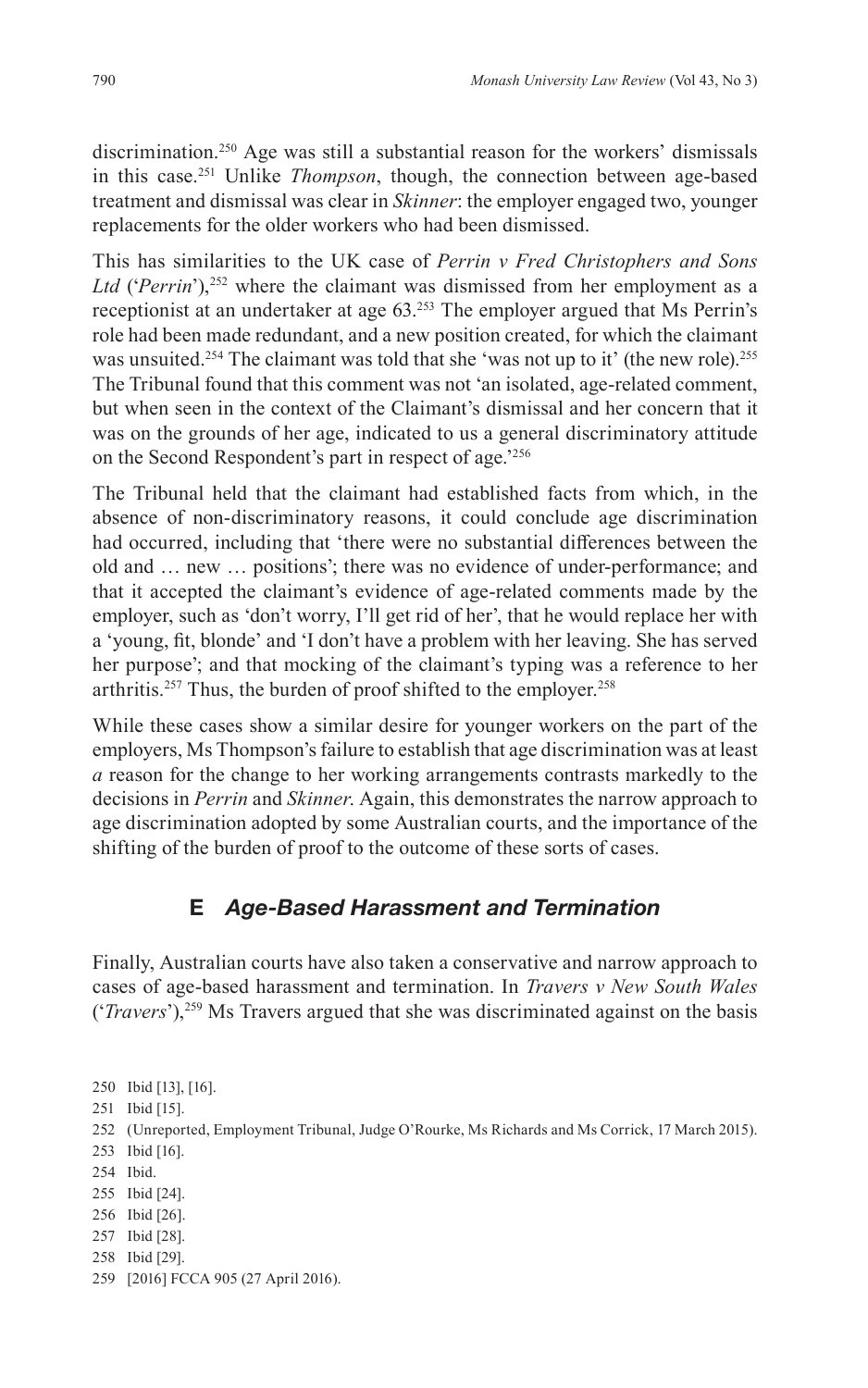of age when working as a casual exam supervisor.<sup>260</sup> Ms Travers alleged that she was told she was 'too old to work', 'forgetful', and told to 'f … off and don't come back'.261 In an application for summary dismissal, the FCCA was asked to consider whether Ms Travers had a reasonable prospect of success under the *ADA*. 262

The FCCA noted the need for a 'causal chain operating through the reasons for which the alleged discriminator has engaged in the discriminating conduct', which is inherent in the words 'because of' in s 14 of the *ADA*. 263 Further, it outlined the relevant comparator test, based on the decision in *Purvis*. 264

Drawing on *Purvis*, the FCCA held that Ms Travers had no reasonable prospects of establishing that the relevant comparator would be anyone other than a general exam supervisor who did not have her disabilities or was a different age.<sup>265</sup> With that comparator, Ms Travers was seen as having 'no reasonable prospects of establishing that, in circumstances not materially different … [the comparator] would have been treated more favourably'.<sup>266</sup> The 'only reasonable construction' for the Board's decision not to re-engage Ms Travers, and for the 'sharp rebuke' regarding her age, was because the Board considered that Ms Travers had 'failed in her task of properly supervising the examinations.'267 The detriment Ms Travers suffered could only reasonably be inferred to have arisen due to the Board's dissatisfaction with how Ms Travers supervised the examination.<sup>268</sup> A comparator in similar circumstances would not have been treated any better.

This reveals the serious consequences of the requirement under the *ADA* that the treatment occurs 'in circumstances that are the same or are not materially different', and how this has been interpreted in *Purvis*. 269 In this context, Ms Travers's difficulties (in needing to eat and go to the toilet due to her diabetes) were directly related to her disability; despite this, her comparator would be someone who had also 'failed in her task of properly supervising the examinations'.<sup>270</sup> This

- 260 Ibid [1].
- 261 Ibid [16].
- 262 Ibid [28].
- 263 Ibid [43], quoting *ADA* s 14.
- 264 *Travers* [2016] FCCA 905 (27 April 2016) [39]; *Purvis* (2003) 217 CLR 92.
- 265 *Travers* [2016] FCCA 905 (27 April 2016) [47].

<sup>266</sup> Ibid [49].

<sup>267</sup> Ibid [49].

<sup>268</sup> Ibid [51].

<sup>269</sup> *Purvis* (2003) 217 CLR 92. This decision has been extensively criticised: see Campbell, above n 43; Rattigan, above n 43.

<sup>270</sup> *Travers* [2016] FCCA 905 (27 April 2016) [49].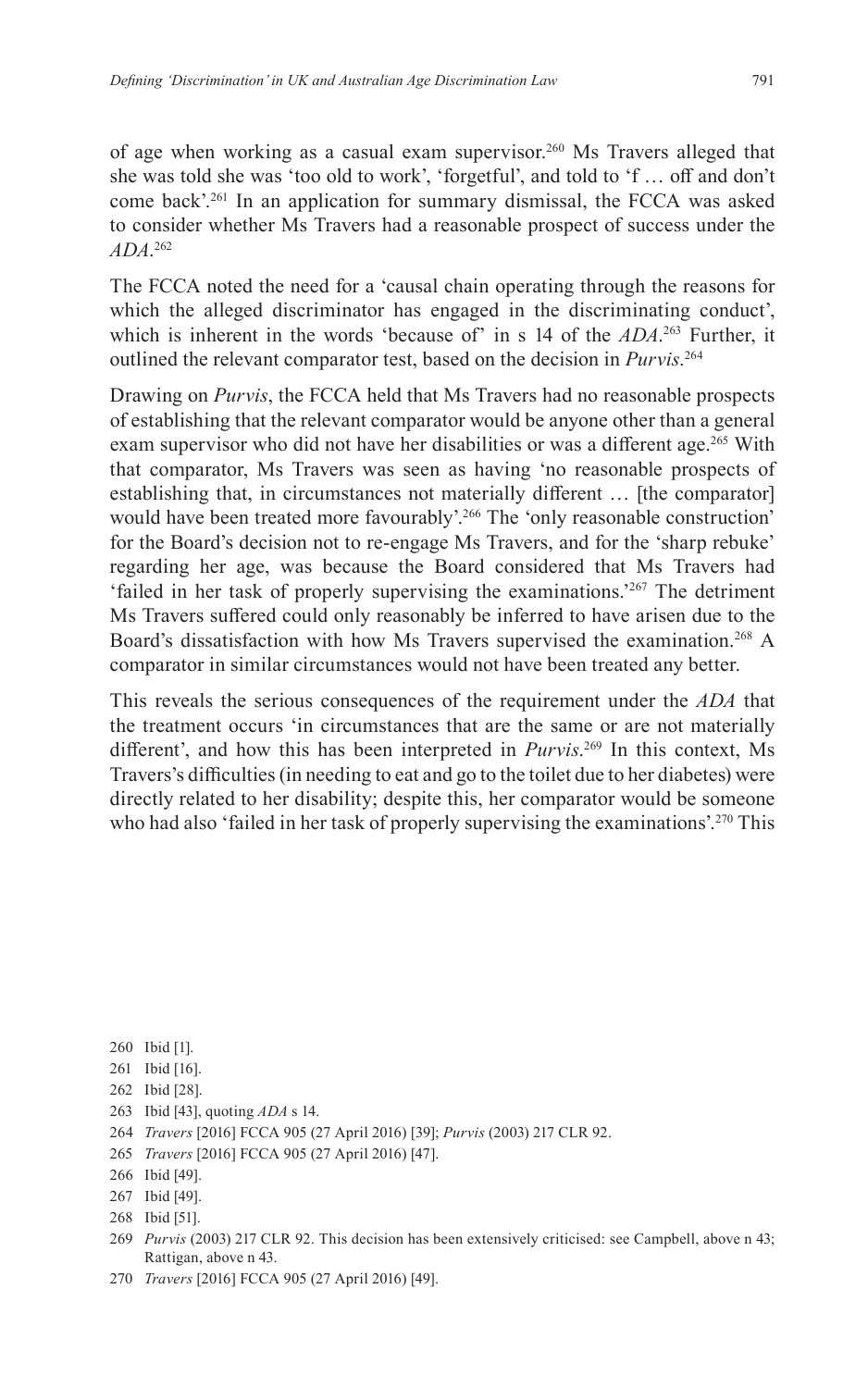is an extraordinarily narrow interpretation of discrimination laws, which clearly undermines their purposive intent.<sup>271</sup>

Further, dismissing the comments to Ms Travers as a 'sharp rebuke', which were impliedly justified due to her failure to supervise an exam, demonstrates a fundamental misunderstanding of age-based harassment, and the harm that age discrimination of this kind can cause. A younger worker who failed to perform in this way would be unlikely to be treated in this manner: again, as noted above, they would likely be counseled, trained and performance managed to do better in the future. Thus, the FCCA ignored the blatantly ageist undertones of this case.

This may be contrasted with UK case law on age-based harassment. In *Roberts v Cash Zone (Camberley) Ltd*, 272 Ms Roberts argued that the use of the words 'teenager' and 'kid' by her manager to describe her (at age 18) amounted to harassment.<sup>273</sup> The manager, Ms Peters, variously described Ms Roberts as 'a kid', 'stroppy kid' and 'stroppy little teenager'.<sup>274</sup> Ms Roberts was eventually dismissed. The Tribunal held that the language used by Ms Peters amounted to age-based harassment. While the word 'teenager' was technically accurate to describe Ms Roberts, it had the effect of belittling her, $275$  and was used 'in accordance with a stereotype' related to age.<sup>276</sup>

The decision in *Travers* may also be contrasted with *Perrin* (discussed above),<sup>277</sup> where telling the claimant she 'was not up to it' (the new role) was held to constitute age-based harassment: the Tribunal had 'no doubt that a 63-year-old women [sic], who seemingly had been performing well, to date, would find it humiliating to have that said to her.<sup>2278</sup>

Both *Perrin* and *Roberts* led to findings of age-based harassment on the basis of conduct that was far more innocuous than that alleged in *Travers*. This implies a far greater willingness by UK Tribunals to empathise with claimants, and to try to understand the potential impact of age discrimination on individuals. This

- 271 See also Smith, above n 19. Similar issues with identifying the comparator (and the legacy of *Purvis*) can be seen in *Shirley v Director-General, Department of Education and Training [No 2]* [2009] NSWADT 235 (15 September 2009). In that case, which related to a decision not to appoint the complainant as he lacked the required qualifications, the relevant comparator was held to be an applicant of a different age, who also did not have the required qualifications. The Tribunal held that the appointment panel would have treated the hypothetical teacher 'in exactly the same way that it treated Mr Shirley, that is, he or she would have been culled from the selection process.' This was the case even if the Panel had 'misapplied or misconstrued' the selection criteria: at [40]–[41].
- 272 (Unreported, Employment Tribunal, Judge Lewis, Mrs Watts-Davies and Mr Selby, 23 April 2013).
- 273 Ibid [22.31]–[22.32].

- 275 Ibid [22.38].
- 276 Ibid [22.36]. This may be contrasted with *Vaughan v S & GM Bryden* (Unreported, Employment Tribunal, Employment Judge Emerton, 2009) [30], cited in L D Irving, *Challenging Ageism in Employment: An Analysis of the Implementation of Age Discrimination Legislation in England and*  Wales (PhD Thesis, Coventry University, 2012) 188 <https://core.ac.uk/download/pdf/30618010. pdf>, where the Tribunal held that asking the 18-year-old claimant 'not to behave like a petulant and delinquent teenager' did not constitute harassment, as 'this could be asked of anyone, whatever their age'.
- 277 (Unreported, Employment Tribunal, Judge O'Rourke, Ms Richards and Ms Corrick, 17 March 2015).
- 278 Ibid [26].

<sup>274</sup> Ibid [22.31].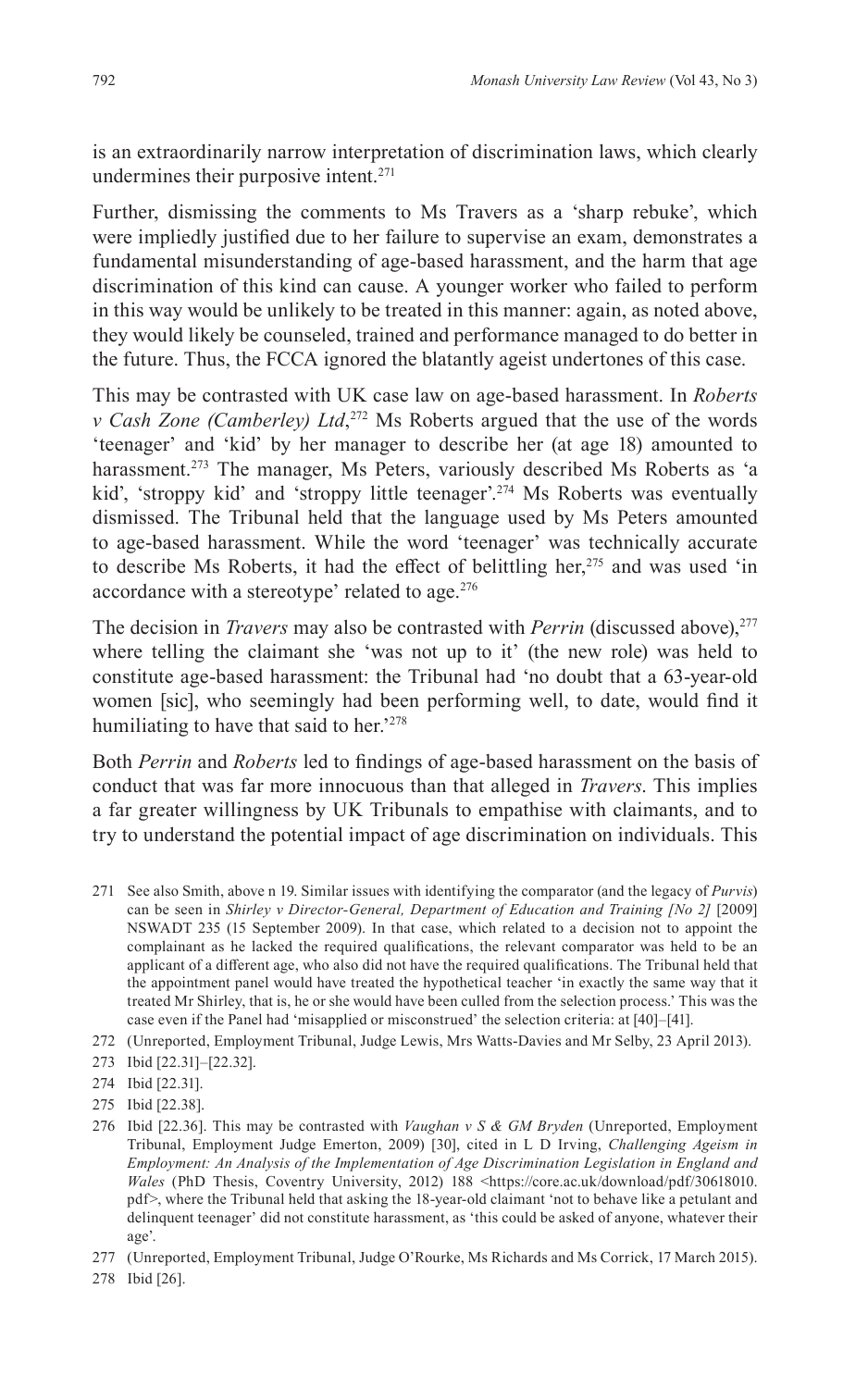highlights the serious limitations of Australian case law on age discrimination under the *ADA*.

## **DISCUSSION**

In UK scholarship on age discrimination, there is concern that age discrimination is seen as 'less important' than other types of discrimination, both due to the potential 'double bind' and tension between the inherent dignity of individuals and organisational efficiency; and due to a societal disfavouring and de-prioritising of age equality.<sup>279</sup> This is arguably manifested in the ability to justify direct age discrimination in the UK as a proportionate means of achieving a legitimate aim; and in the limited scrutiny that courts and tribunals have used in applying this test $280$ 

However, the apparent trends in Australian case law on the *ADA* go beyond just a de-prioritising of age equality. Rather, they demonstrate a fundamental misunderstanding of the potential link between established organisational practices and age discrimination, and an apparent disregard for the potential damage done by age-based harassment and discrimination. Thus, Gaze's argument that the Australian judicial 'elite' may have limited understanding of disadvantage or discrimination, making it difficult for judges to recognise the seriousness of discrimination,281 receives additional support from these case studies of decisions under the *ADA*. It also supports Smith's call for more sensitivity towards implicit bias in organisational decision-making.<sup>282</sup>

These case studies also illustrate the fundamental importance of the burden of proof in age discrimination cases. The shifting of the burden of proof under the *EqA* appears to have been determinative in a large number of these cases. Similar provision in the *ADA* would dramatically change the playing field in Australian age discrimination law, and could significantly alter many of the case outcomes above. This is consistent, then, with Allen's call for the shifting of the evidentiary burden of proof in Australia once the complainant has established a prima facie case of direct or indirect discrimination.283

That said, in advocating for a shifting of the burden of proof, it is important to recognise the differences in the legislative schemes in Australia and the UK. Unlike in Australia, it is possible to objectively justify direct age discrimination in the UK. Thus, even if the shifting of the burden of proof might assist claimants to make out their case, employers may still have a straightforward defence to justify useful employment practices. Many UK age discrimination cases therefore turn on whether the conduct can be justified, rather than whether the

<sup>279</sup> See Blackham, *Extending Working Life for Older Workers*, above n 8, 48–9.

<sup>280</sup> Ibid ch 3.

<sup>281</sup> Gaze, above n 7, 338.

<sup>282</sup> Smith, above n 19, 27.

<sup>283</sup> Allen, above n 66, 605.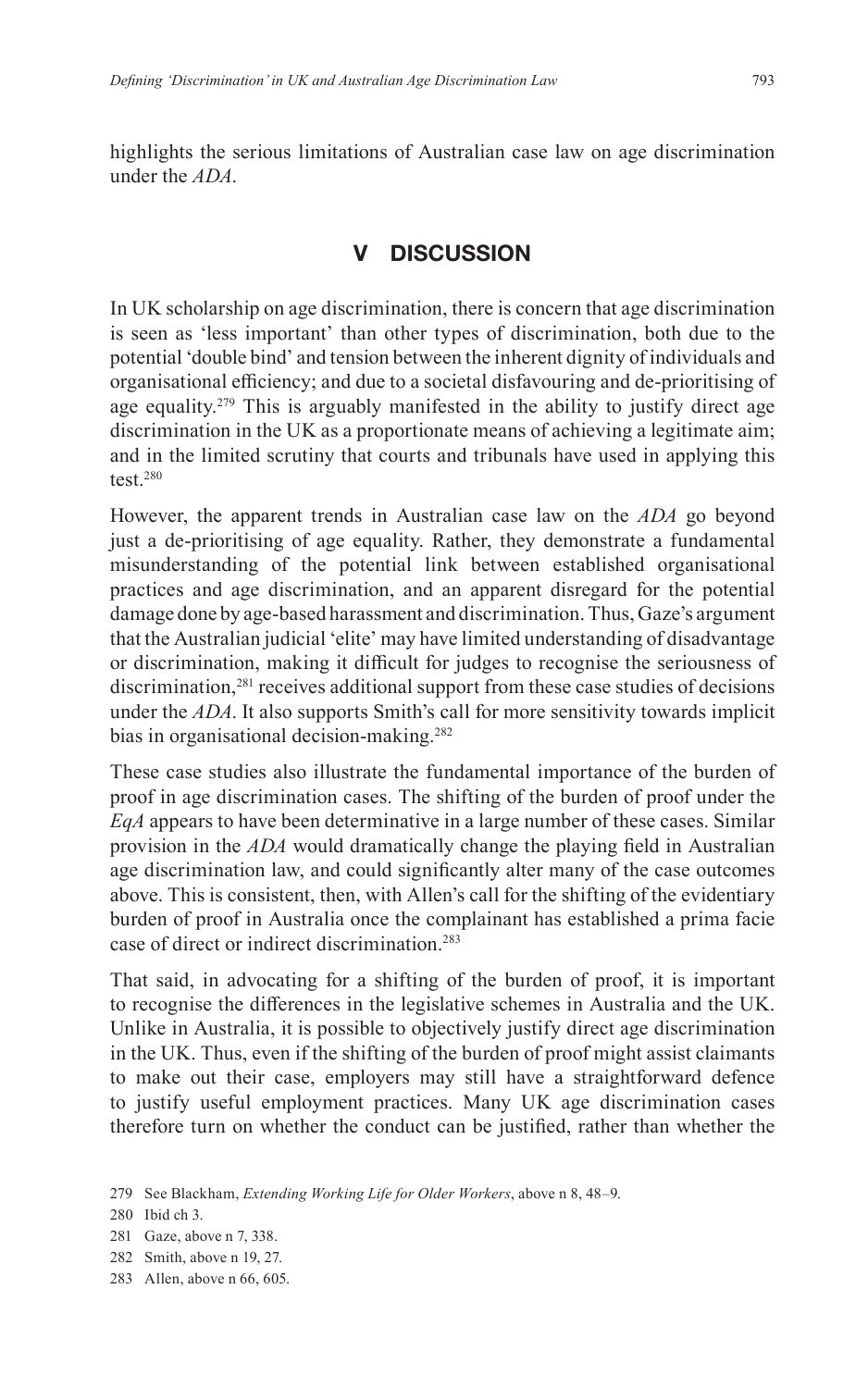conduct is discriminatory. The availability of an objective justification defence may make UK Tribunals more willing to accept that behaviour is discriminatory. Conversely, the lack of any such defence in Australia may mean courts are less likely to hold that behaviour is discriminatory.

This, however, is not enough to justify introducing the ability to objectively justify direct age discrimination in Australian law.<sup>284</sup> The ability to objectively justify direct age discrimination may lead to the retention of a number of agediscriminatory employment policies, including mandatory retirement provisions (known as employer-justified retirement ages or 'EJRAs'), where that is considered to be a proportionate means of achieving a legitimate aim.285 The UK Supreme Court has identified two broad categories of legitimate aims that might support mandatory retirement ages: first, *intergenerational fairness*; and, second,  $dignity^{286}$  (that is, 'the avoidance of unseemly debates about capacity').<sup>287</sup> Retirement provisions have been retained by UK employers such as the University of Oxford, the University of Cambridge and British Airways.288 This may have significant consequences in practice for employment terms and conditions. In sum, then, while an objective justification defence might facilitate a finding of age discrimination, it is likely to have other (undesirable) social consequences, as has been experienced in the UK.

#### **VI CONCLUSION**

Dramatic demographic change, and the potential economic costs of an ageing population, have brought age discrimination laws and their effectiveness to the front of governments' minds. Through case studies of age discrimination decisions in Australia and the UK, this study has illustrated the very real challenges facing the implementation of the *ADA*. These cases demonstrate the narrow, conservative and unempathetic approach of Australian courts to claims of age discrimination. The case law that exists on this issue shows that Australian courts fall a long way short of promoting a purposive, paideic interpretation of the *ADA*, and are failing to realise the educative or progressive potential of age discrimination legislation.<sup>289</sup> Thus, this paper confirms the findings in relation to other forms of discrimination in Australia. As Australians live longer, healthier lives, there is an increasing economic and intrinsic imperative to eliminate age

- 285 Blackham, *Extending Working Life for Older Workers*, above n 8, ch 3.
- 286 *Seldon v Clarkson Wright & Jakes* [2012] 3 All ER 1301, 1322 [56]–[57].

<sup>284</sup> Cf Human Rights and Anti-Discrimination Bill 2012 (Cth) cl 23.

<sup>287</sup> Ibid 1322 [58]. See further Blackham, *Extending Working Life for Older Workers*, above n 8, ch 3.

<sup>288</sup> University of Cambridge Human Resources, *Retirement Policy* (2017) University of Cambridge <https://www.hr.admin.cam.ac.uk/files/retirement\_policy\_2017\_-\_web.pdf>; University of Oxford Personnel Services, *Retirement for Academic and Academic-Related Staff* (29 June 2017) University of Oxford <https://www.admin.ox.ac.uk/personnel/end/retirement/acrelretire/>; British Airways Pensions, *Glossary*, British Airways <https://www.mybapension.com/aps/scheme/glossary>.

<sup>289</sup> Thornton, 'Sex Discrimination, Courts and Corporate Power', above n 58, 56.